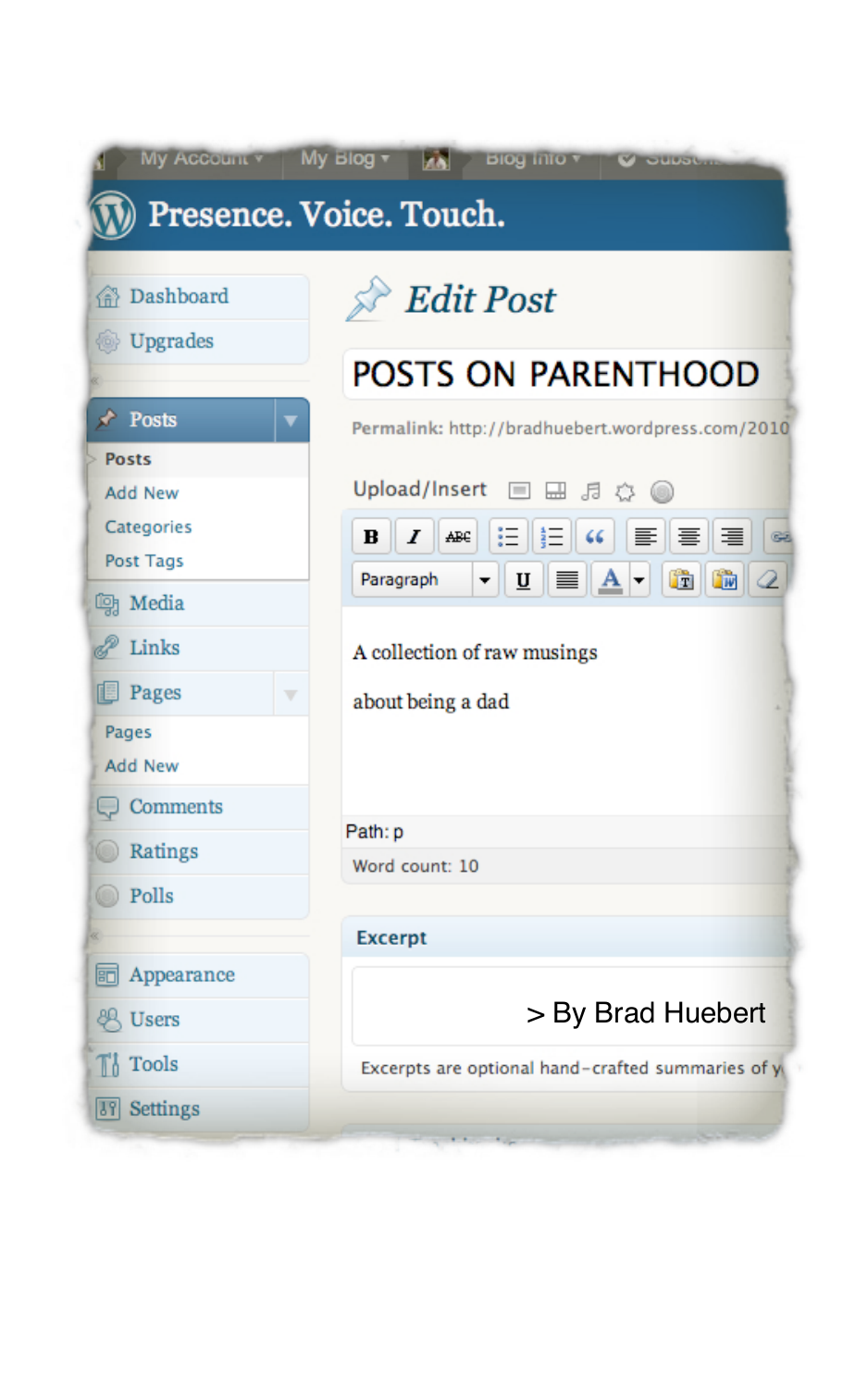## **MY PRIZED SLURPEES**

My son Noah is turning 13 in a month or so. A colossal turning point. A coming of age. A rite of passage. And high time for parents like me to shift gears in our parenting strategies.

I think that the early parenting years are about investments in our children's development. The teenage years, I suspect (as I face the prospect myself and reflect on my sixteen years working with teenagers) will be defined by calculated risks.

From 0-12 we slowly but surely build the canoe, carving out the frame, stretching the skin, sealing the holes; inaugurating the teenage years is like pushing the canoe out from the dock for the very first time. The water isn't deep—yet—but every stroke takes our "baby" into darker water made choppier by the winds and tides we cannot control from the workshop on shore.

When you sit in front of a final exam, staring at the stark pages that will define your grade, it's too late to study. It's time to act, to get the ink flowing and see what you're made of. And by the time your kids hit pubescence, you better be ready to do some serious letting go, because it's too late to instill the stuff of childhood. The canoe had better be sea-worthy, because it just left the dock. This is a scary time for parents, for me. But exhilarating, too.

For Noah's first twelve years, we imposed a healthy pattern of giving, saving, and spending: Every dollar he got was broken into tithe (10%), savings (10%), and spending (80%). The other day, I changed the pattern. I cut him loose on the tithe thing. All I can say is, I felt God guiding me into it.

I told Noah that until he turned 18, he would still have to save 10% of what he earned. Long term savings, non negotiable, he'll thank me later. But as of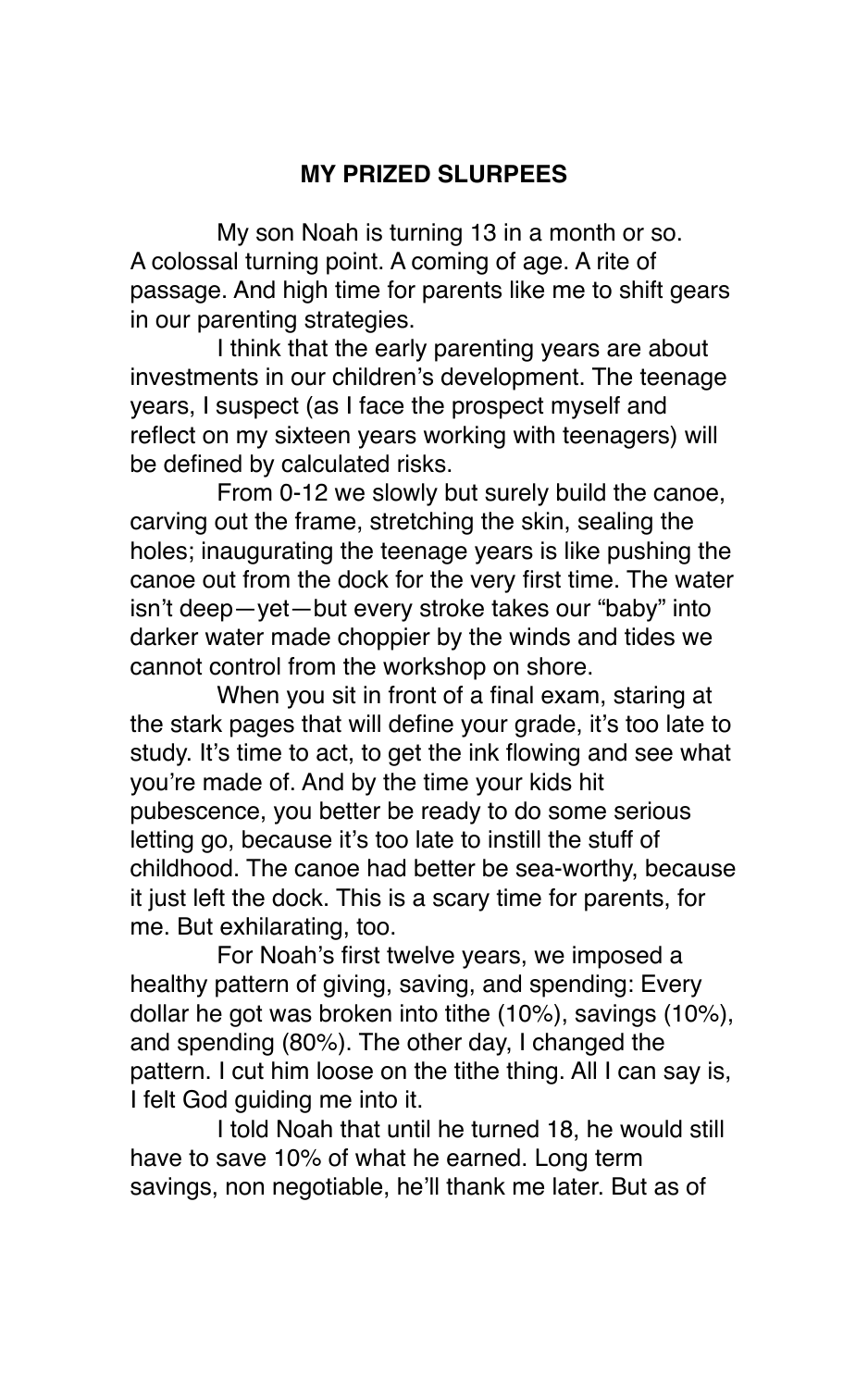his 13th birthday, I explained, he no longer had to tithe a single cent should he so choose.

I told you, parenting an adolescent is about calculated risk.

What I also did was sit him down for what I felt was an inspiring Bible study on generosity, riches, money, and sharing. I explained that I was no longer going to require him to do something that ought to be coming from his heart, but challenged him to consider what kind of person he was going to be. The New Testament doesn't command us to tithe, but it does command us to be generous (I Tim 6). And then I let him be.

The very next day, all on his own, he decided to buy a \$5 pack of hockey cards for his little brother (this has never happened before, honest!) and to treat us all to slurpees to drink during supper. He basically spent all he had left on us. On being generous.

I don't know if he'll keep it up. I think he will. I think he's grasping that God has given us everything for a reason, that it all belongs to Jesus, and that we must always be willing to share, to give and give some more, even if it hurts.

Man, that slurpee was sweet.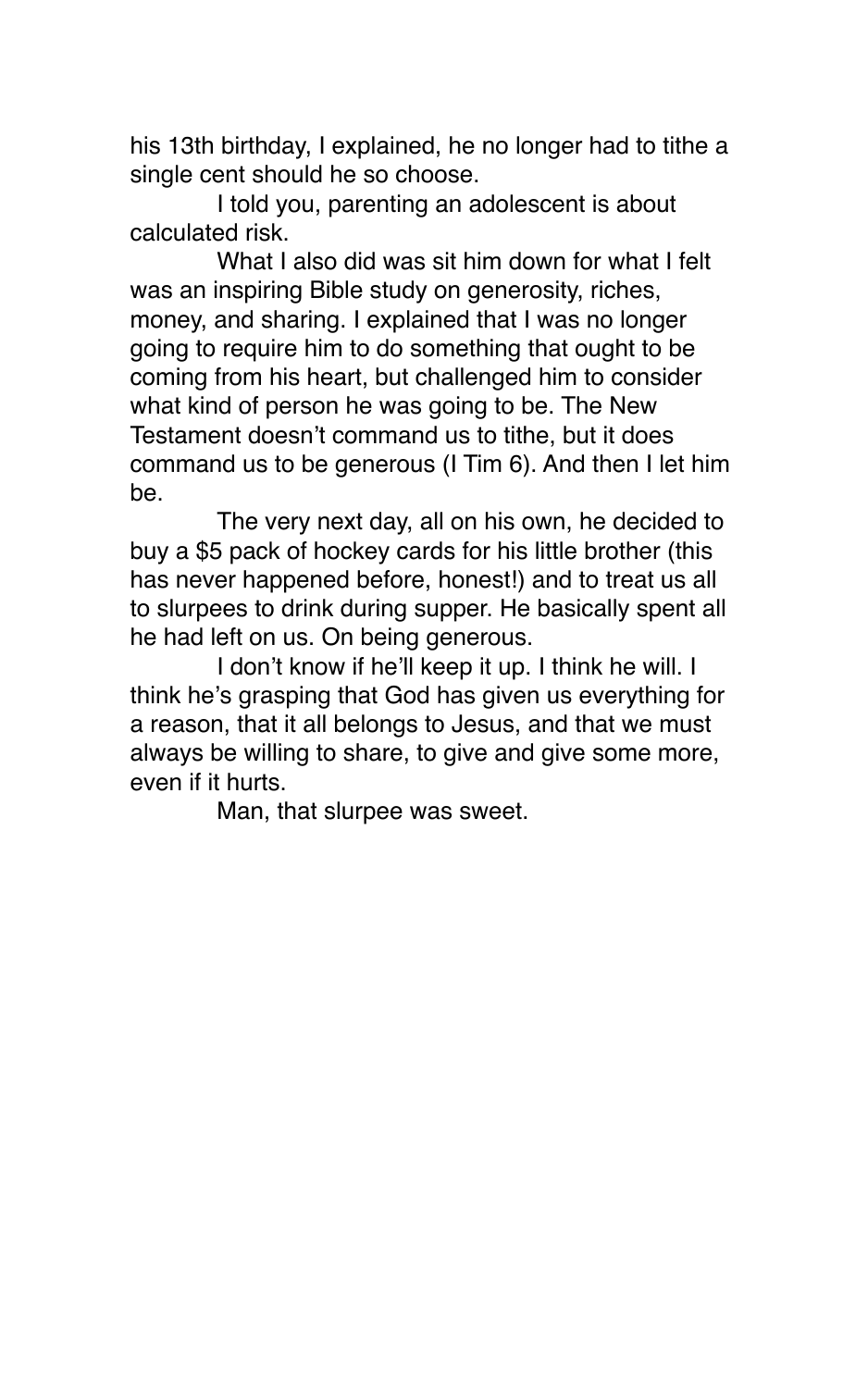### **REMEMBER YOUR TRAINING, YOUNG ONE**

I read a book a few years ago that really made me think about parenting in a new way. Can't remember the title (sorry) but I do remember the one thought that made my jaw drop. So here it is:

*No amount of parenting discipline can compensate for a lack of training.*

In other words, it's not fair to discipline our kids for things they haven't been adequately trained to do. If they aren't trained, their failure is really ours, not theirs.

If they're trained, if they know better and have learned the skills necessary to turn a "know better" into a "do better," discipline kicks in. No counting to three, no "the next time you hit your sister, I'll" anything. Just consistent, firm, loving discipline. And discipline isn't so much punishment as allowing consequences to run their course, to press the reset button so that our kids can remember their training.

"You know better," we're so quick to tsk-tsk, hands on our hips—but I think we often presume too much, too soon. This week I got so frustrated with Noah, our oldest. He's been studying for year-end exams—or rather, blithering his teary-eyed way through exam prep, refusing, apparently, to study.

Until I realized he didn't know how. Honestly. No one had ever shown him (let's all throw out a cheer for the modern school-system), so he honestly didn't know where to start. A few nights of coaching in basic study principles and strategies from yours truly and he was actually excited to face down those exams. NOW he knows better. And not a moment before.

This is what God's been teaching me lately. I'm a better dad for it, and just in time for Father's Day.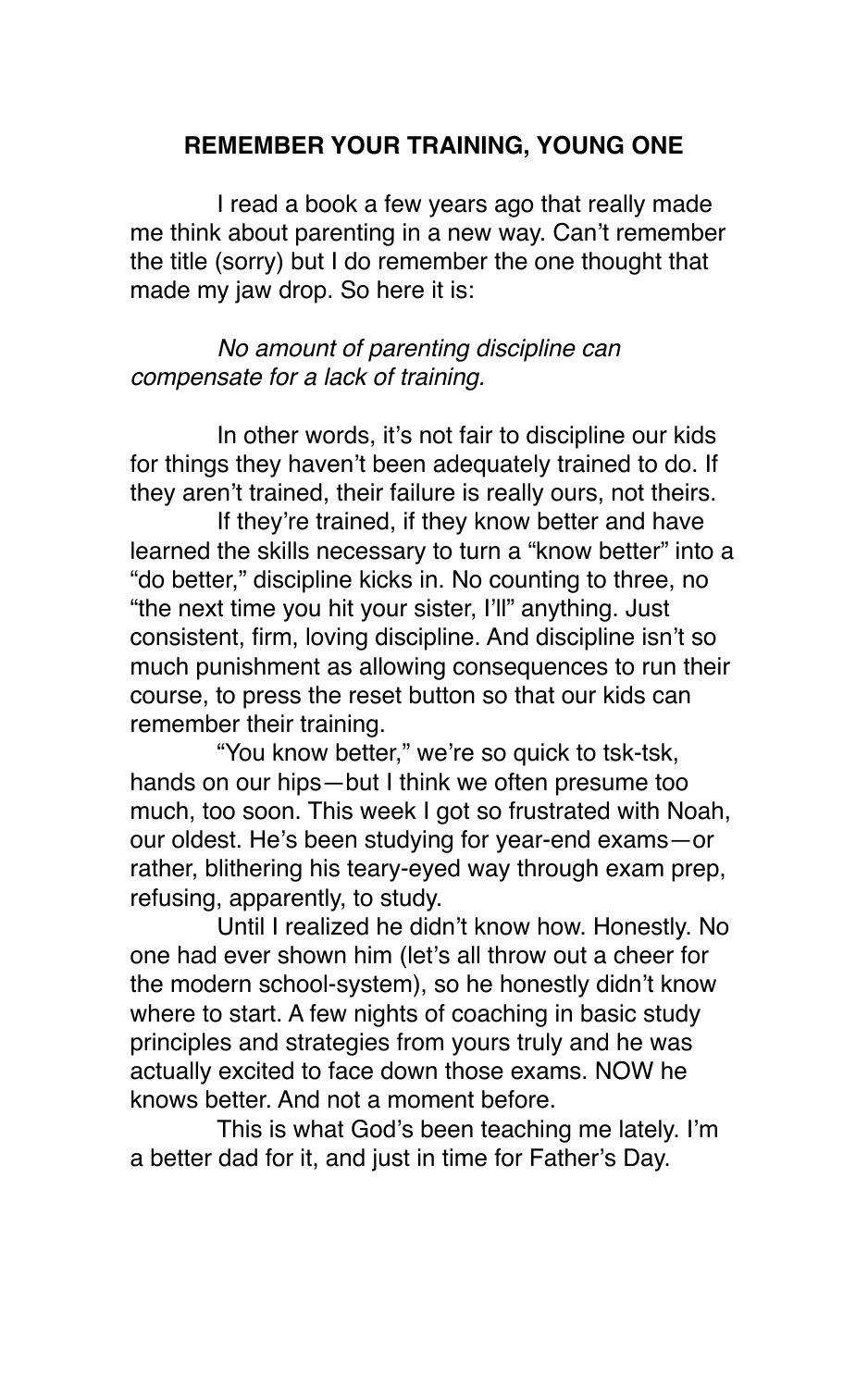## **LISTENING FOR MY FAMILY**

When God calls the meeting, you drop everything and listen.

It's what I call the divine encounter approach to "devotions," which is based on the fact that the Lord really is our shepherd, and that he will lead us better than we can lead ourselves—especially when it comes to our spiritual development and devotion. If you initiate your own devotional plan, it will often feel flat or empty because God's agenda for us is getting buried by a devotional plan written for millions of people. But you're not millions of people. You're you.

When God calls the meeting, he sets the agenda. And it's never boring, never aimless, because God called the meeting. It's a guaranteed divine encounter. Read my book to explore this more deeply.

Anyway, last night after tucking the kids into bed I sensed God calling a meeting—beckoning me, inviting me to spend some time listening to his heart for my family. Not to pray for my family, I should point out. Not giving God my requests. God wanted to speak to me. Pulling out my journal, I found a fresh page and wrote, "Lord, what do you want to reveal? Say? Show me?" And then God began putting thoughts into my head ideas, words, phrases, pictures—which I recorded in my journal.

And family member by family member, he gave me insight into their lives and how I should be loving them in this season of life. This May, to be specific.

How do I know it wasn't just my own thoughts and wishful thinking? Well, first off because the messages critiqued my parenting and stung a little. Not exactly what I'm dying to hear. Secondly, they had a ring of truth to them. All the vague, disconnected hunches I've been too busy to connect the dots on suddenly became clear and directive. Third, it was specific enough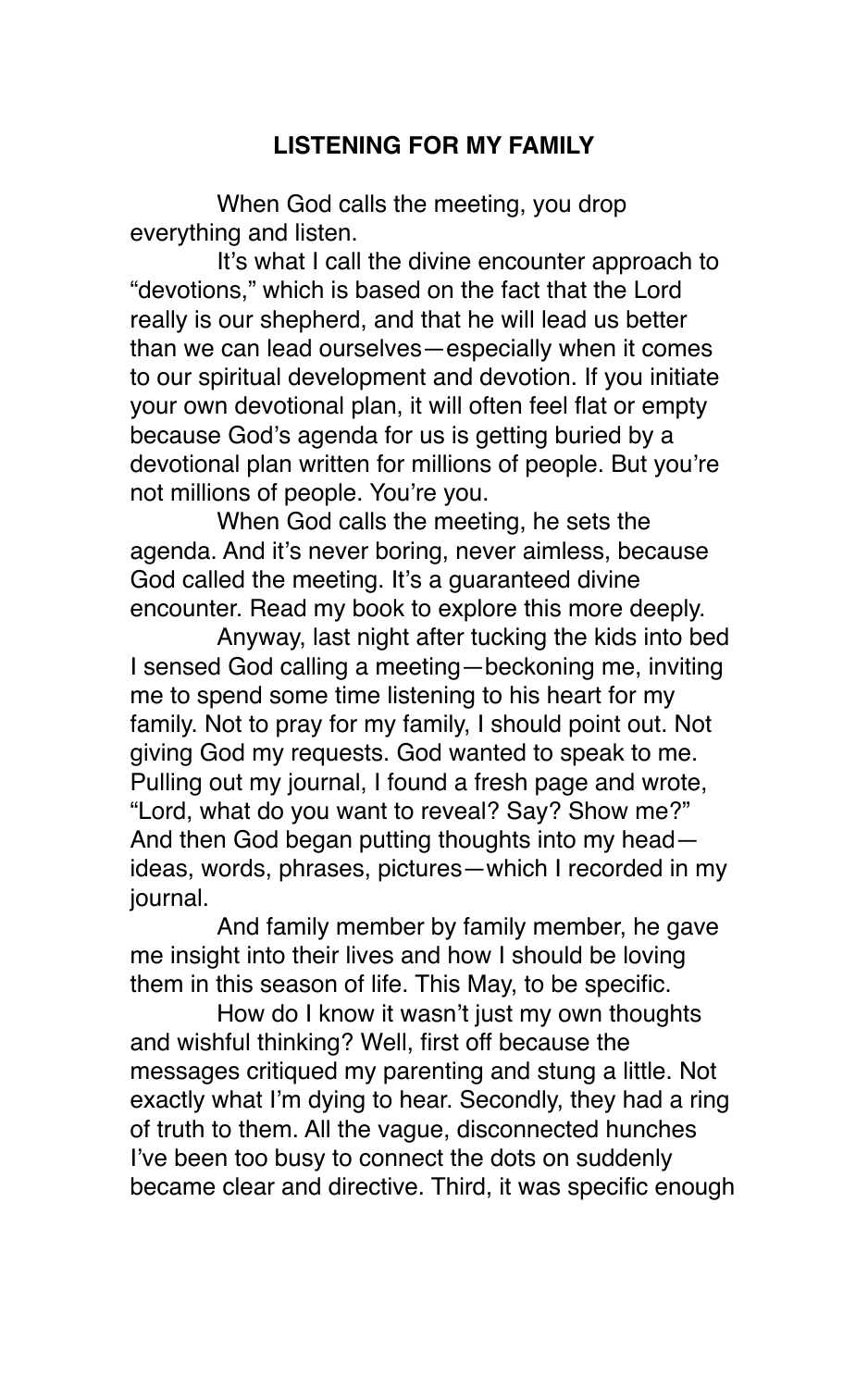to do something about. Satan tends to be so vague with his criticism that you can't possibly fix it.

Today is day one of the new plan. So far, so good. No, I'm not going to share the specifics. Suffice it to say that I've been dropping the ball as a dad and while painful, the messages were gracious because they gave me another shot at nailing this daddy thing. More or less.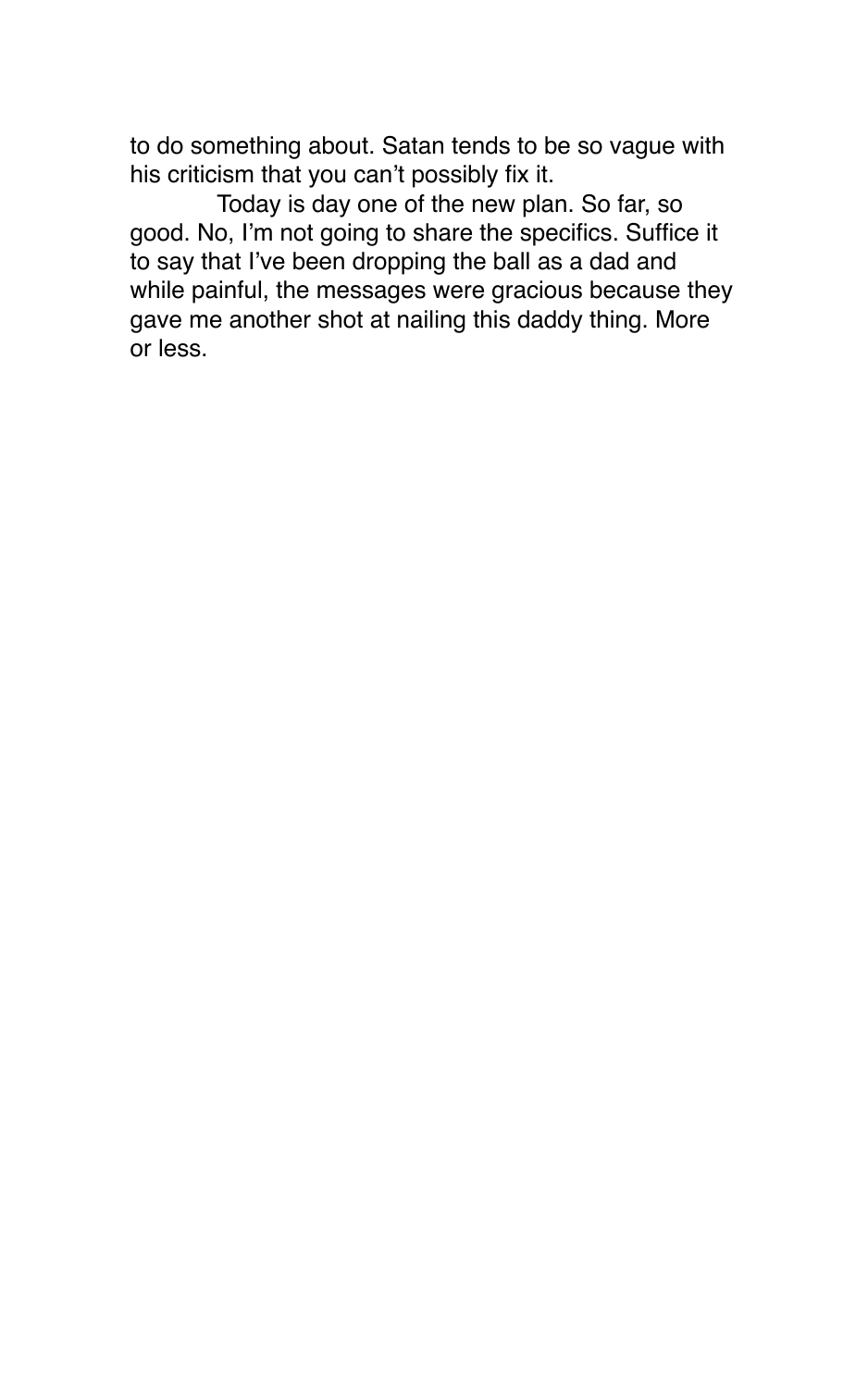# **JESUS AND JOEL AND MOMMY AND STUFF**

It was Friday, 4:55pm. My kids were all home from school, Shauna was relaxing, and I was sneaking from kid to kid asking them if they were ready for mother's day. The younger two, Glory and Joel, had lovingly constructed mother's day crafts at school. Joel went fishing through his backpack so he could show me his mommy treasures… and realized he'd forgotten them at school.

To recap: It's friday, and Sunday was comin.' Not Easter Sunday, Mother's day. And his stuff was still perched with a smile in his cubby, waiting for him to pick them up a day late, on Monday. Nuts.

His shoulders slumped, and a heavy tear dragged its way down his cheek at the thought.

I've said this before, but every day we're faced with a series of decisions, strings of crossroads linked in a providential chain. Follow the links, find God's best. My first crossroad was whether to go see if the school was still open, which it never is. But I had to try. That's what dads do, right? So as we're driving, I'm praying because I wasn't exactly optimistic. Best case scenario, he knows I did my best for him, that I think he's worth the effort. But I prayed out loud. With a fatherly ache lacing the words.

There's one car left in the staff lot. Probably a custodian. The front doors are locked. It's dark inside. Second crossroads. Do I give up? No. We walk by a series of windows. Dark, dark, and dark. Next door is also locked. As it should be. I pray again. Next crossroads. "Please God." Now we're three quarters around the school.

And the door… OPENS. What? But surely the second set, the inner doors… OPEN TOO. We walk into the Grand Hall, and find the custodian. She looks surprised.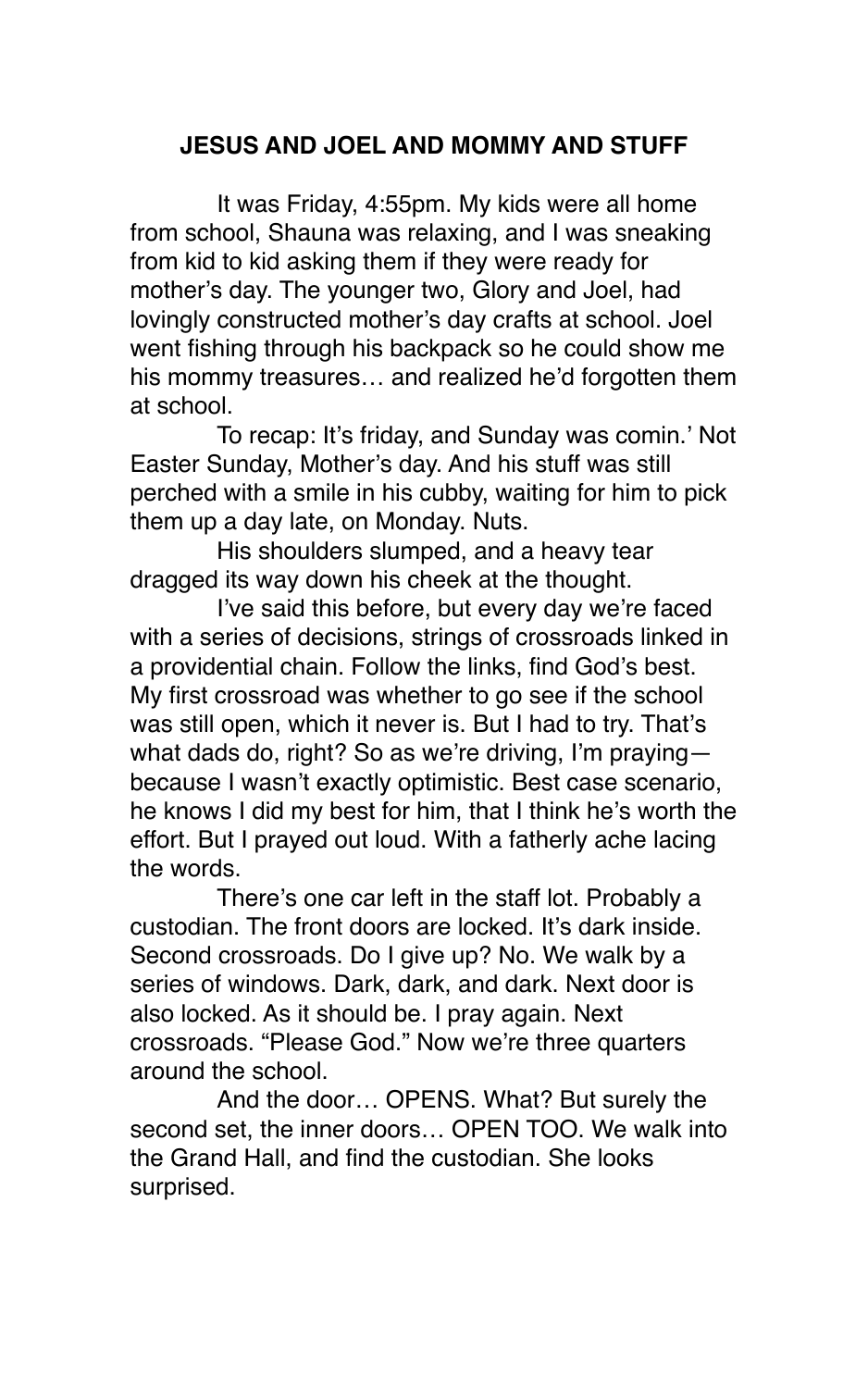"How'd you get in?"

"The door was unlocked."

"WHAT? REALLY?" They're ALWAYS locked, apparently. I smile inside, then explain my heartbroken son's predicament. She's friendly, though not totally convinced. Even so, she leads us to Joel's classroom… Which is also open. With the light on. And the last teacher left in the building? HIS teacher. She knows exactly what he's looking for. Joel snags his mother's day gifts, and our hearts are beaming.

Thanks, Jesus. Joel is moved by his God's tender miracle. NICE!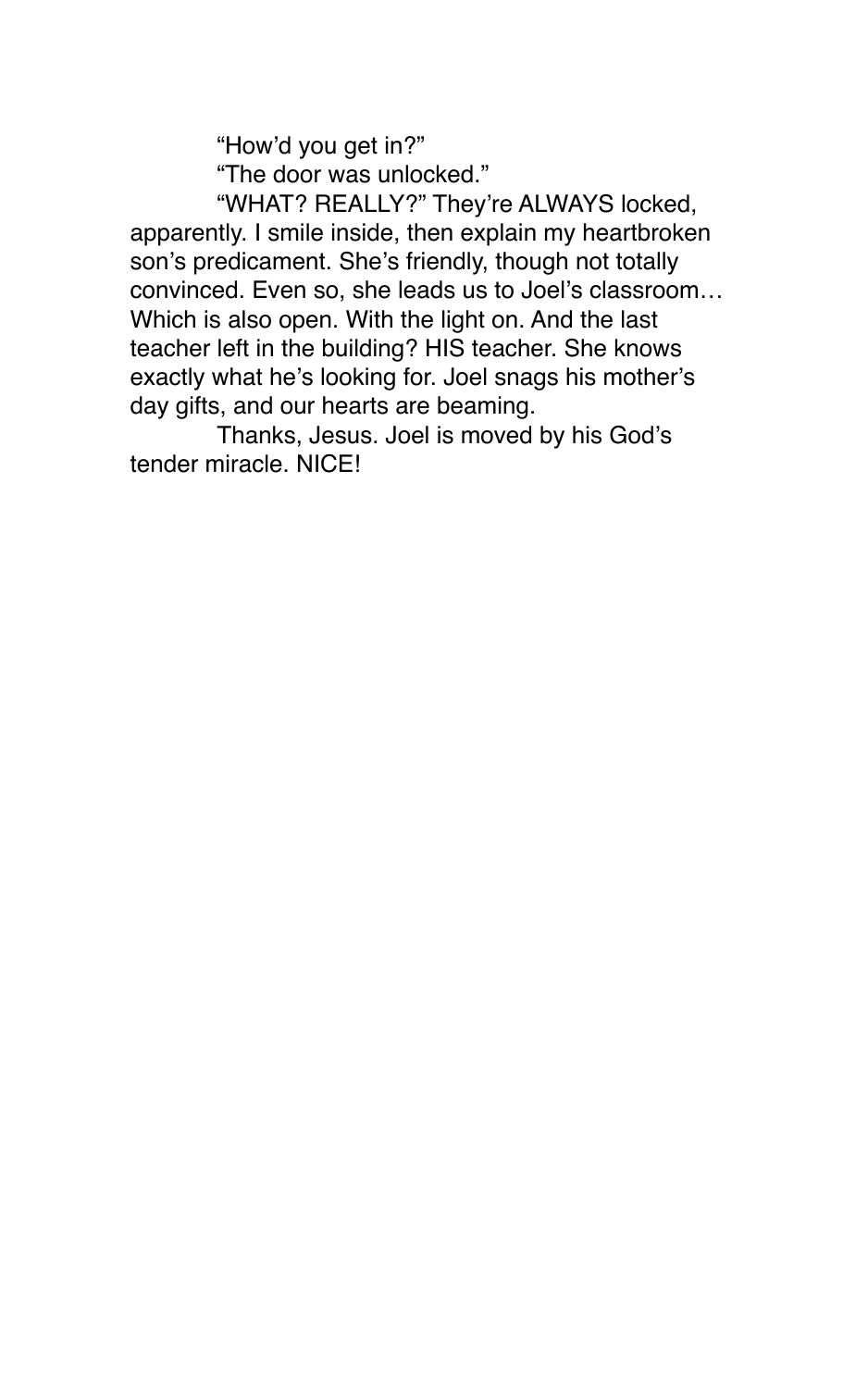### **FILLED**

I was praying the other day, asking God to fill me with His Spirit for a message I was preaching. On a dime, these words jumped into my mind, so clear that I wrote them down:

"It will be everything or nothing. You will be Spirit-filled or not. Period."

It took me aback, initially. What? All or nothing? Is that even possible? But that's not what he meant. He meant that he's not interested in anointing my sermons but leaving my parenting to my own devices. He won't fill me for public ministry and ignore my prayers, my vacuuming, my driving, my free time, my conversations with the barista at Starbucks or the punk kid at the Superstore.

He wants my whole life to be touched, graced, empowered, anointed, filled. All of it. Or nothing. Imagine that! Spirit-filled driving through traffic! Spiritfilled household chores! Anointed discipline for my kids! Spirit-filled reactions to meetings! To math! To migraines! To breakfast! To blogging! To bedtime! Lions and tigers and bears, oh my!

Yup. So to nail this message home, I've been doing a lot of praying: "Fill me, Lord. Fill me with Your Spirit." Twenty times a day. Forty. Maybe a hundred. Not compulsively, not out of a legalistic expectation. Excitedly.

And you know what? My perspective on almost everything is changing. My joy level is rising. My angst level is dropping. My ability to minister unselfishly to others, even when I'm tired and they don't deserve it and they're "just" my family is increasing. His voice seems clearer. His presence more palpable. His touch more noticeable. Why should this be surprising? But this is absolutely crazy.

Anointed, even.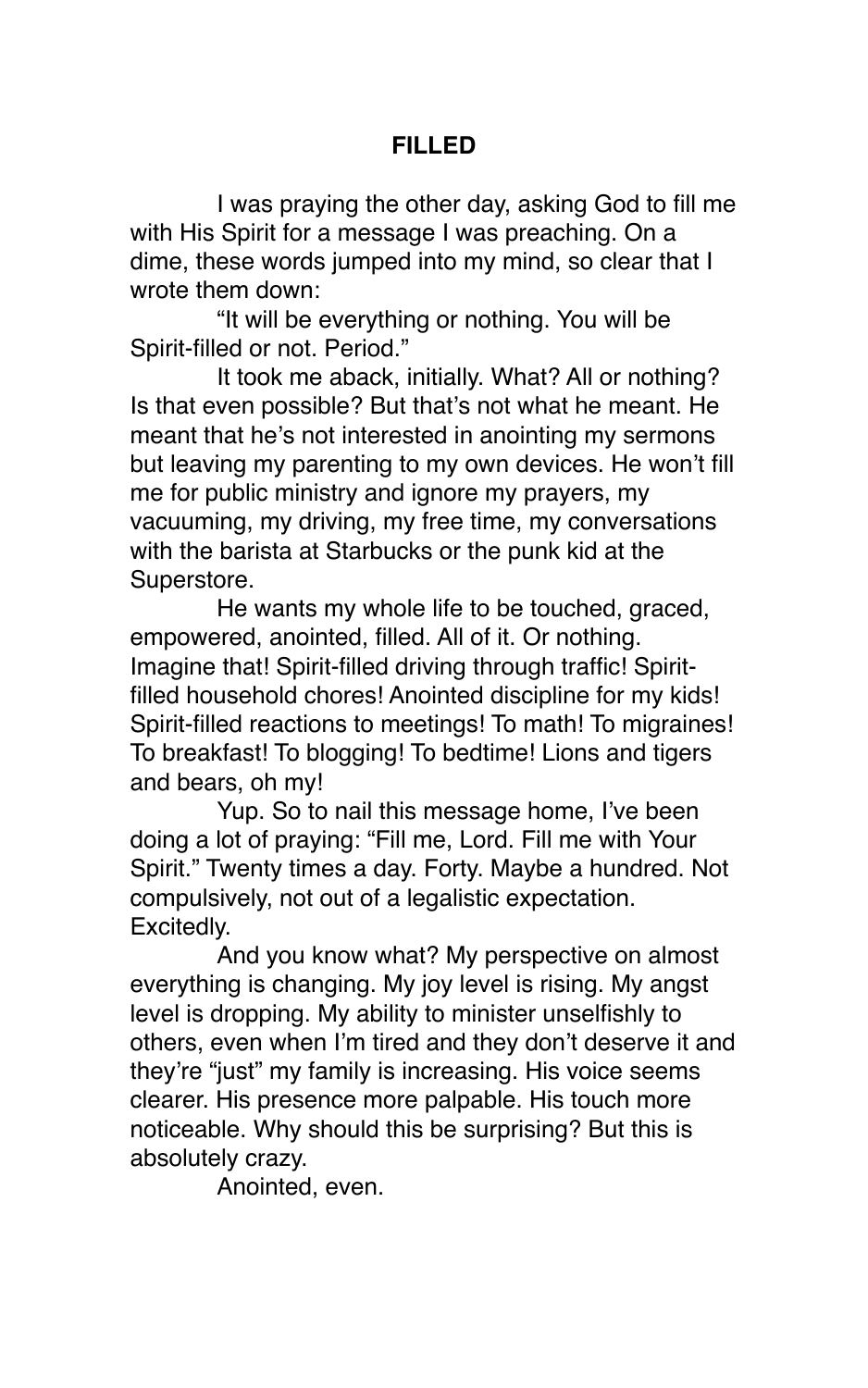# **LEARN ʻEM GOOD**

God woke me up at 5:30am this morning. To chat. To tell me that something I've been working on for church is wrong.

For one thing, he's been showing me that the church doesn't train people for the Christian life. We train for children's ministry, ushering, and worship ministry, but not for life. Not for parenting, marriage, prayer, Christian character. Oh, we inform people well enough (teaching). We motivate people decently at times (vision). But Discipleship with a capital D is about teaching people to obey what Jesus has commanded (Matthew 28:18-20). The words here literally mean: Teach: more than instruction (one way) but actually helping people learn. The goal isn't dispensing information, but transforming a life.

Obey: Keep, observe, fulfill — like a prophecy.

Commanded: Commissioned, charged… with a definite goal, result, and purpose in mind.

As I said before, the church doesn't really do that. At all. Cause you can't do this in a class. Or with a book. It can only be done ʻon the job,' with color commentary. Real-time coaching, like Jesus did.

For example, by far the best way to train parents is not to get them into a parenting class. It's to sign them up for being participants on "Supernanny." She gets right in there, observes them real time, corrects them real time, follows through, says what needs to be said.

Church parents walk away with more paper in another binder and no one there to help them apply it. The cool thing is, we CAN do this with our own children. Learn ʻem real good so that they can live the life God intended. By the power of the Spirit, we MUST do this. Wow, do I have some thinking and praying to do.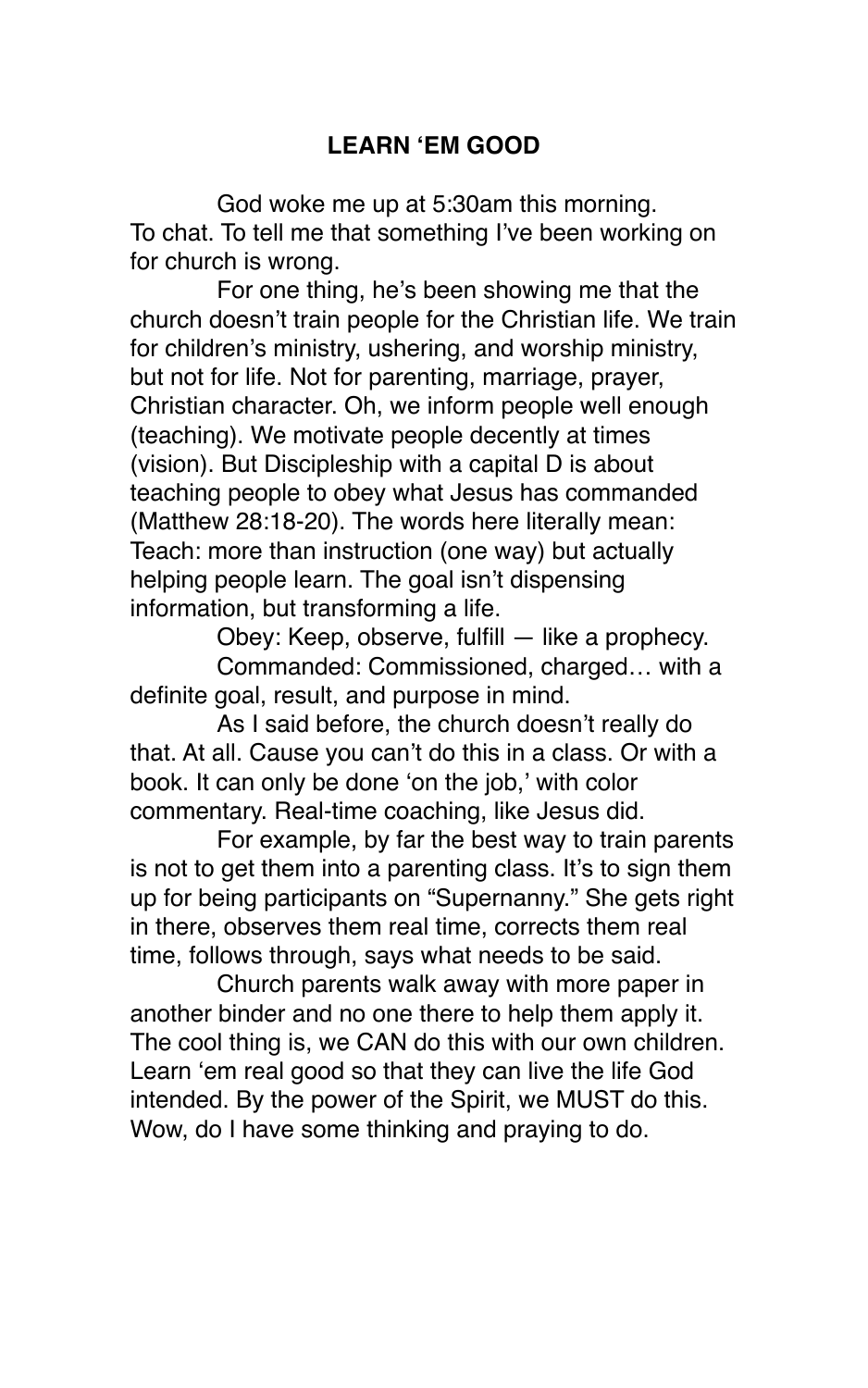# **SHIFTING GEARS**

Parenting is serious business. For one thing, while your children are learning to listen to the Holy Spirit themselves, you've got to cover for them. They're just kids, after all.

Noah is 11, our pre-pubescent, almost pubescent dude-and-a-half big brother to Joel and Glory. We love him so much. He's not adolescing (I made that up) much yet, but his body, mind, and soul is definitely shifting gears. And grinding pretty loud at times.

The other day he told us about a friend who has a secret copy of a video game where you can chase down a woman and have sex with her. You don't see anything, the lights go out, but the sexual inuendo is deafening. His parents don't know he has it, and he's already psyched about getting the next version, where the lights DO NOT go out, if you know what I mean.

Noah is disgusted with the whole thing, praise God.

Two weeks ago I blogged about a sense of alarm for him, that something was wrong and that I had prayed to avert an evil event. Putting this together with that, now I know what it was. And then there was yesterday. He was going to another friend's house for a birthday party sleepover, we were eating supper just before he took off, and I suddenly had a warning bell clanging in my spirit. I excused him from the table and we had a quick heart-to-heart.

I warned him that Satan was going to sexually tempt him at the party, that he had now entered a time of his life when friends might experiment with things that could damage his soul if he embraced them too and that I sensed it was coming that night. He seemed to understand and was grateful, though not quite grasping the magnitude of what I'd shared with him.

This morning I picked him up from the sleepover and one of the first things he said was, "You were right,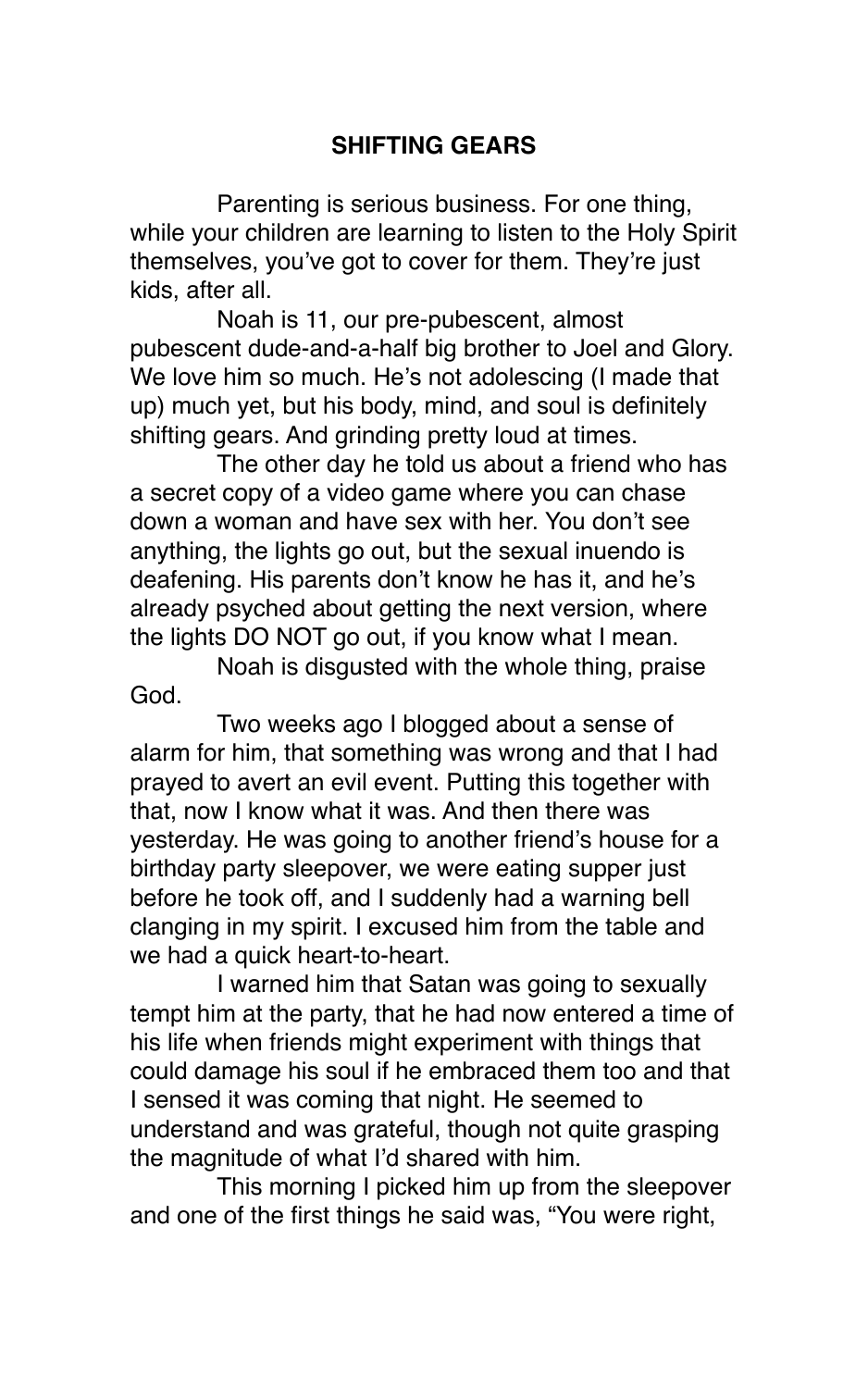Dad." Apparently they'd playing Rock Band and you can design your own characters. Well, his friends customized a girl character with narrow bands of cloth where her clothes should have been so they could watch her bobbing and you know what to the music. He left the room when it happened, praise God. I'm so proud of him! And thankful to God once again, who pre-tripped the booby-traps of the enemy (pun intended) so we could avoid them.

I can't be everywhere Noah is. But I can pray, I can listen, and this is so important — I CAN TELL HIM WHAT I'M HEARING. I pray that he realizes he can hear God for himself. That's the next step.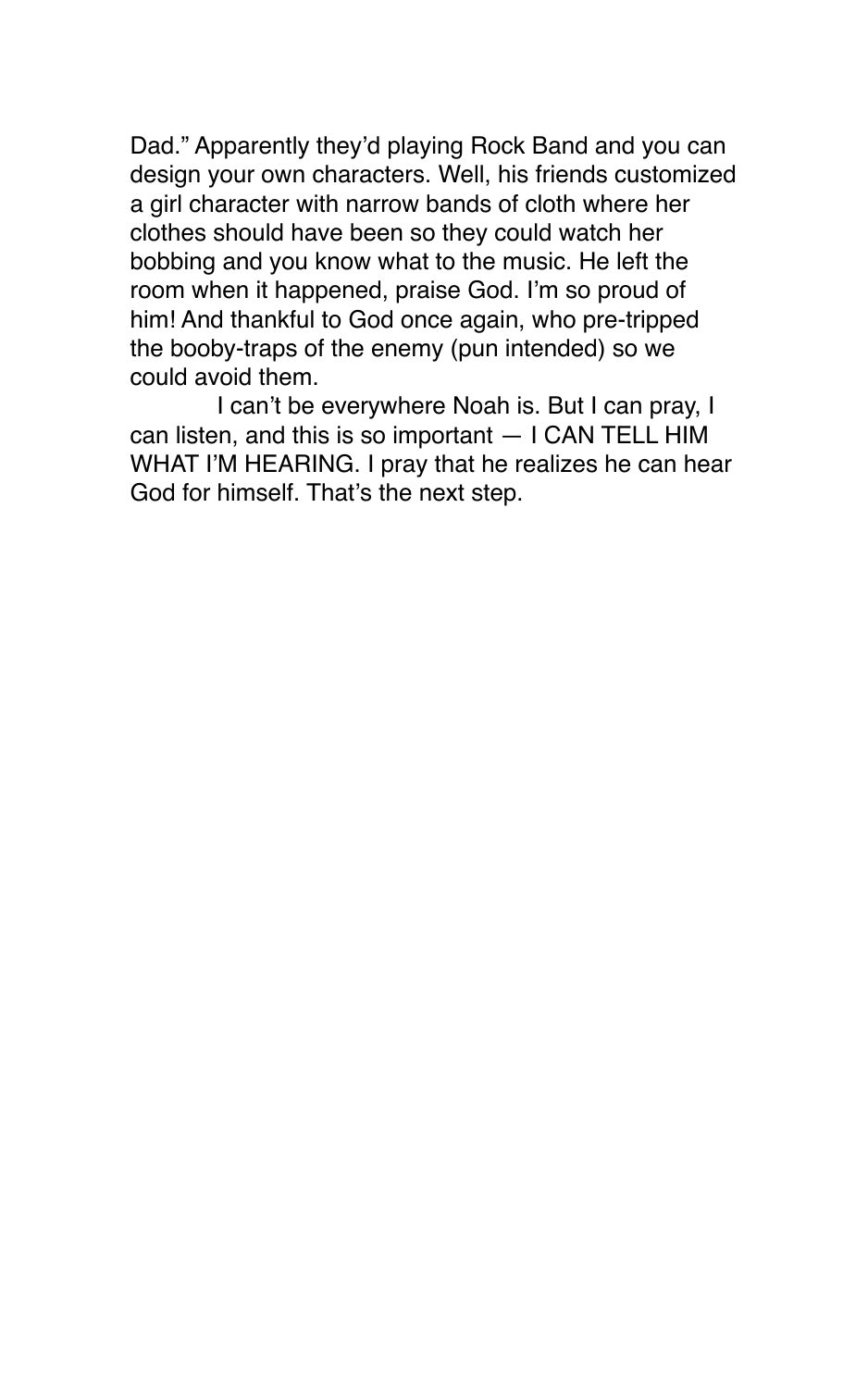## **ANOINTED PRAYERS**

Last night when tucking time rolled around, I was ready to count some serious Z's.

My kids were tired too, so I was fully expecting the usual auto-pilot prayer time: "God, thank you for my day. Thank you for our family, and supper. And video games. Amen." Much of the time their prayers are so rote-based that we wouldn't actually have to pray, we could just press play on an .mp3 version, a pre-recorded monotonous mumble we could all nod our sleepy heads to. "Yeah, *that.* Amen." And drift off to sleep.

So imagine my surprise when, after their cherubic nephew's first birthday party earlier, Noah begins our prayer time with something like, "God, thank you for David and his first birthday. I pray that you will draw his heart to yours every day of his life and that one day he will come to realize that you are Lord." And then Glory continues, not copying, with something like, "And Lord, please help him to grow up to love and trust you and grow up to serve you." And then Joel, our eight year old, caps it off with something like, "Help him to accept you every single day in small ways, so that when he grows up, he'll really know you."

Awakened to Christ's presence, my usual prayer changed too: "Wow, Jesus, thank you for settling on my children right now and breathing your heart for David into them. Thank you for giving them the words to pray." It was so gentle, so beautiful. In some way invisible to my natural eyes and groggy soul, our Lord Jesus had crept into our little gathering and illuminated my children's hearts with insight and passion far beyond their normal routines. I'm not sure they even knew it. But I did. And Jesus illuminated my heart too. Through them.

Those little gifts are more than rays of eternal sunshine, they are joy come home.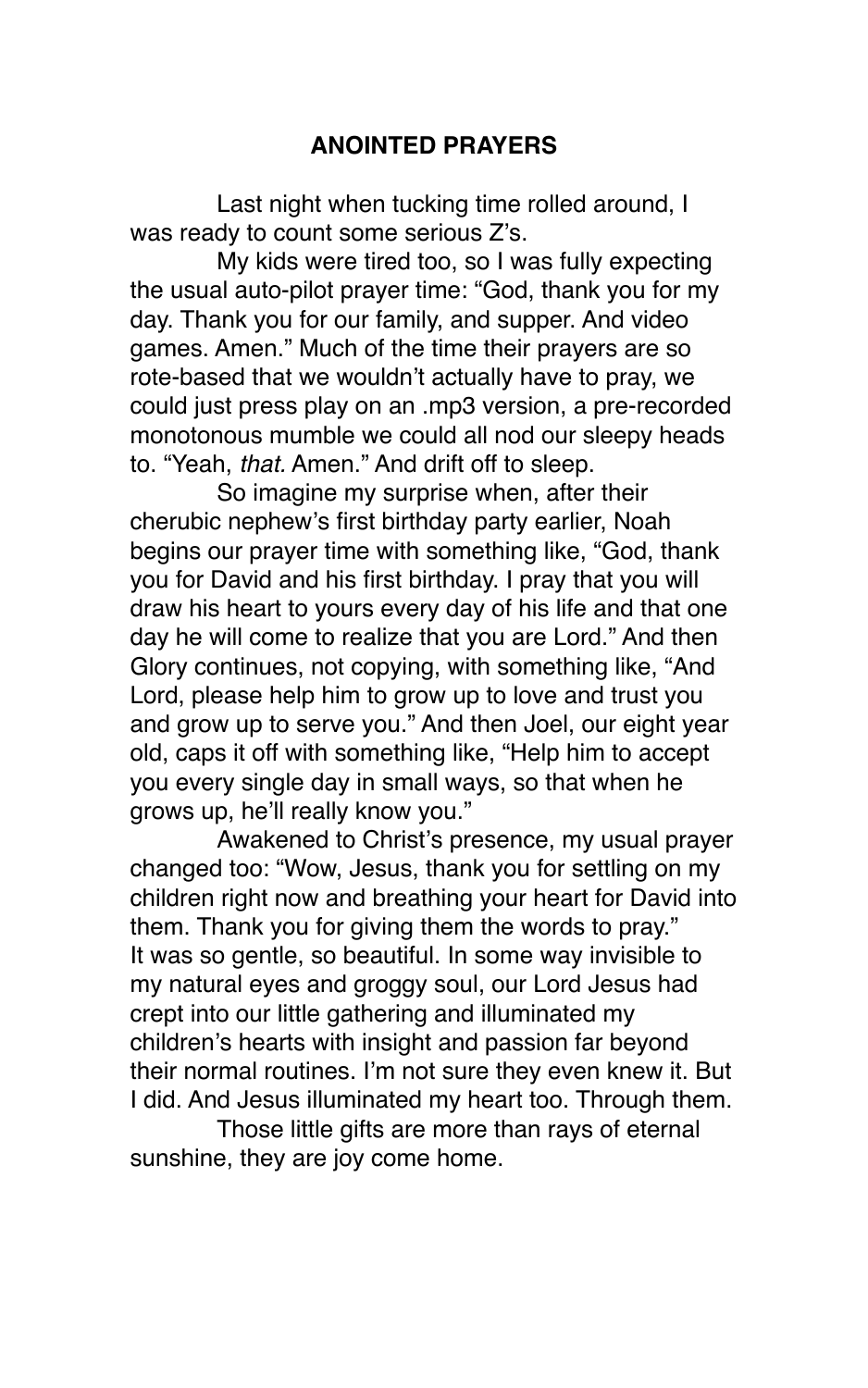### **WHERE I BELONG**

My kids pretty much tackled me the moment I stuck my head out of the customs door at the airport last night. Glory was draped all over my left side, kissing my neck and popping my ribs with joy. Joel took out my left flank, jumping up and down with just enough gusto to make it ridiculous for me to walk. Noah ambled in third, reaching past the other two to pat the only exposed part of my back he could find. I dragged them all thirty feet before sticking my neck out like a giraffe to kiss Shauna. I held it just long enough to make all three of them uncomfortable.

Aaaahhhhh. I'm home.

The land of cooler—and cleaner—air. The kind of place where cities haven't stuck out their urban elbows and bled into other cities to form megalopolises yet. Where missing an unforgiving turnoff doesn't consign you to hellish miles of extra driving. Where a cute, two storey, poorly constructed home awaits me, smiling with a homemade "welcome home daddy" banner front and centre. A place where Glory takes me by the hand and shows me all the cool hand-me-downs she inherited from a taller friend while I was gone.

Where Joel informs me that we will be reconstructing his A-Wing Rebel Fighter from the 1,234,564 pieces of errant lego carpeting his room. Where Noah proudly cracks open his wallet to show me he's finally saved enough money to buy the video camera that will eventually forge his epic path to James-Cameron-itude.

Where all three kids inhale the iconically fresh and greasy Randy's Donuts I bought just before turning in my rental car yesterday. Where I can finally tuck my kids into bed, leaving them with a quiet sense that all is now right in the world. Where a cozy bed of my own, sunken in all the right places, hosts a plump, fresh pillow that knows my name. Where the love of my life waits for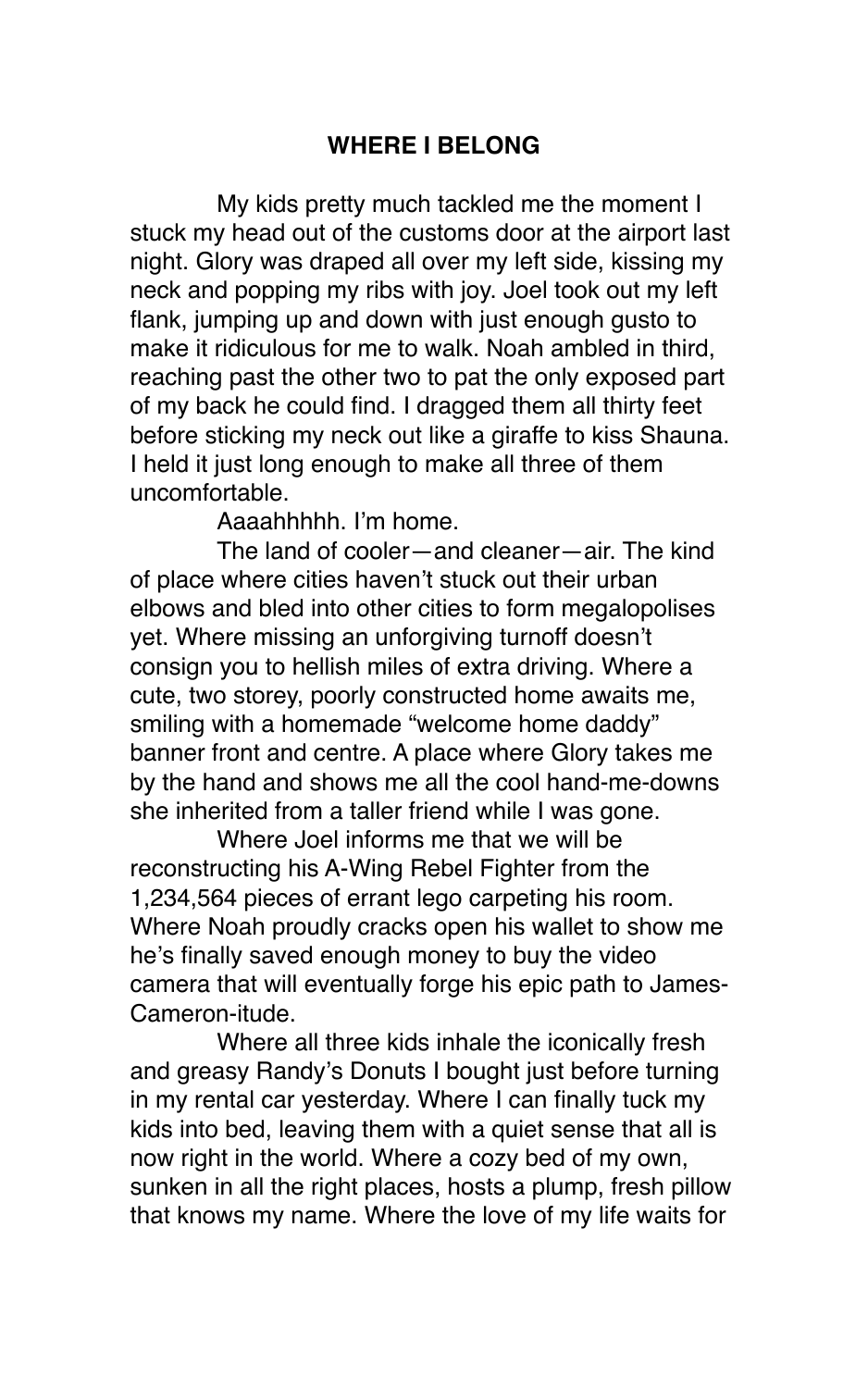an evening of cuddling under the covers watching a valentine episode of Cake Boss while whispering, "I'm so glad you're home" over and over again. Where I fall into a sweet sleep pulled toward the body I've been missing the past week while I've been adventuring, fellowshipping, and learning up and down the Sunny State of California.

Where I now sit the morning after in a tacky brown robe staring blankly out the kitchen window at our pathetic little tree while my feet enjoy the coolness of floor tile that won't warm up at all today.

Where I belong.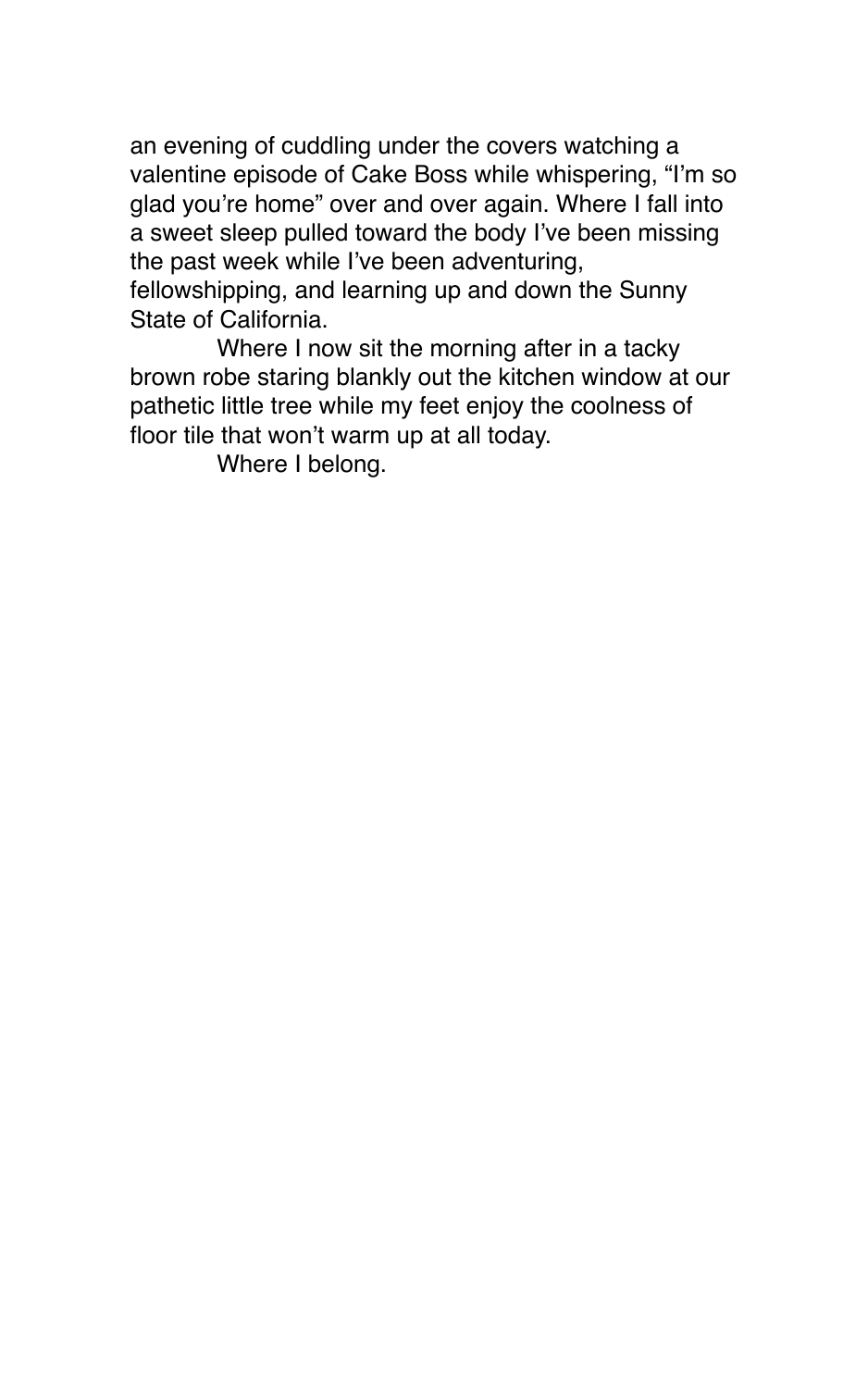# **A BEAUTIFUL BEDTIME**

Bedtime was rich tonight.

Usually it's brief—a hair tousle, a peck on the cheek—and always including an I love you and religiously bracketed by a weary, halfhearted prayer. Tonight, God was tugging at my heart. A pang, an alert, a please. Slow down, he seemed to say. This is what I want you to do with the rest of your evening. So I gave in.

I lay down next to Glory, and we chatted it up, discussing the all-too-frequent-for-my-liking approaches by pubescent boys in her school. Determined to arm her with witty, polite, and yet off-putting one liners, soon we were laughing so hard that she couldn't stop giggling to save her life. I prayed, sort of… and then I learned something. "It's your turn" (to pray), I said, encouraging to put aside her laughter. "I am praying," she replied. Huh. Apparently she was laughing TO God. Offering even that up to him. So cool, isn't it?

After getting up from her bed (and giving up on verbal prayer with giggle girl), my thoughts returned to Joel. Ahh, Joel. He'd done and said some things earlier that evening that hurt me deeply. I'd forgiven him, but the moments still stung like the welt swelling in reply to the crack of a cruelly snapped whip. I'd already tucked him in quickly, with the customary peck and prayer.

Finding me in the kitchen a few minutes later, Noah asked me if I wanted to play some video games, or maybe watch some TV. Something in my heart held back. That pang, that alert sounded again. An ache, a need for prayer. I told Noah as much, promising to find him later, before his lights out. I was about to recline in my easy chair when I opened my heart to the Spirit's guidance. The image of me climbing into bed beside Joel and wrapping my arm around him. The thought that his heart was torn by what had happened, that it was up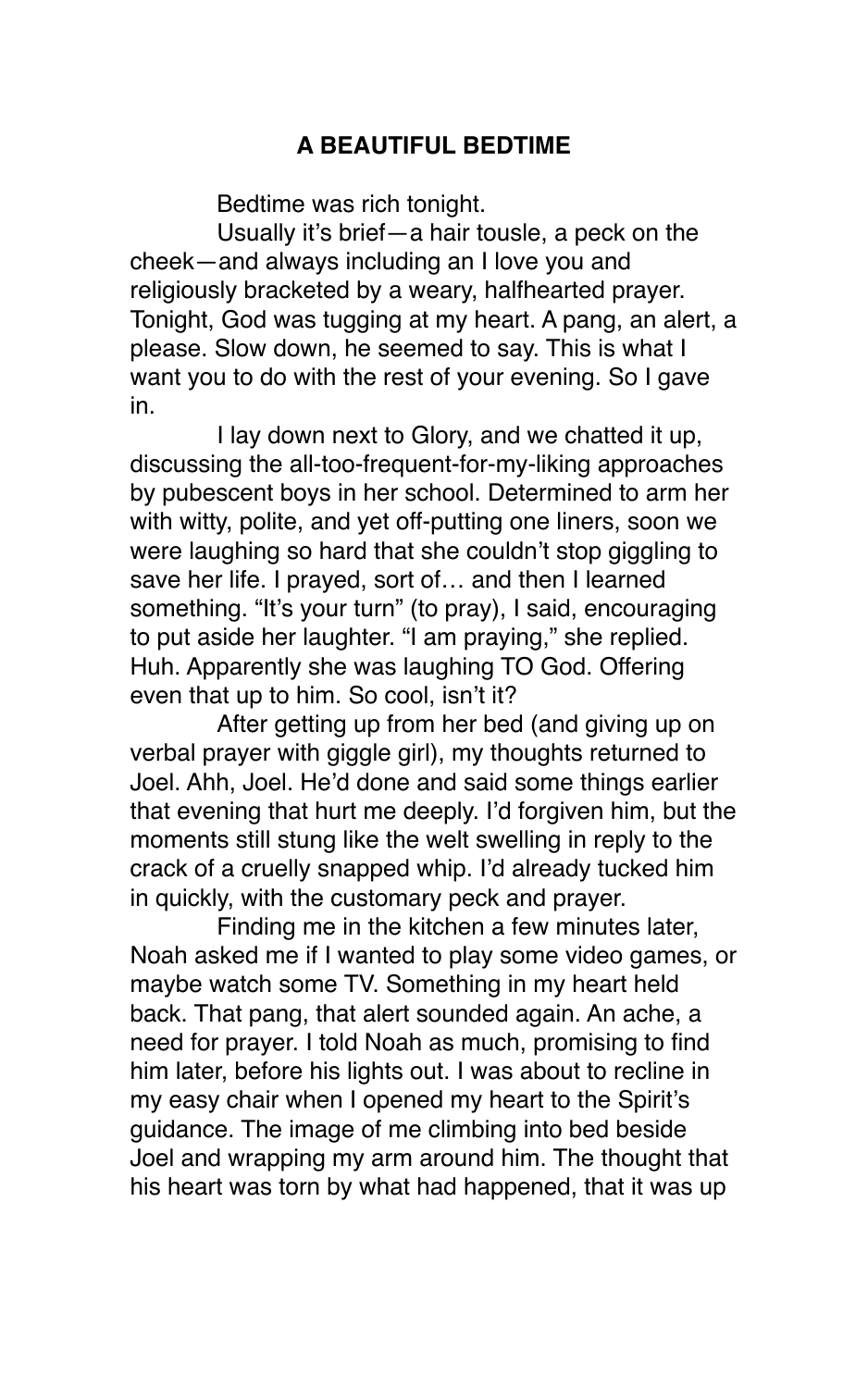for grabs, that I need to be careful with him, or I'll lose him.

I climbed the stairs, then up into his bunk bed, and he welcomed me. He apologized again, and then I told him that I'd already forgiven him. That I would always forgive him. No matter what. That we're buddies forever. And then I knew I needed to stay there with him in the dark, by his side, arm around him, until he fell asleep. I needed to prove my love, not just say it. And so I did. Instead of his nightly routine, an hour long, restless fiddling with fatigue, he was out cold in ten or fifteen minutes. I slid out of bed content, remembering my promise to Noah.

I found Noah in bed, almost ready for light's out. I climbed in next to him, clicking off his lizard's terrarium lighting before settling in at his side. It was his turn for chatter. We laughed, we listened, we loved just talking to each other. I prayed that our friendship would last for our lifetimes, however that works out.

And now I'm blogging about it all, because it was more than precious. And because maybe God has something for you in the story.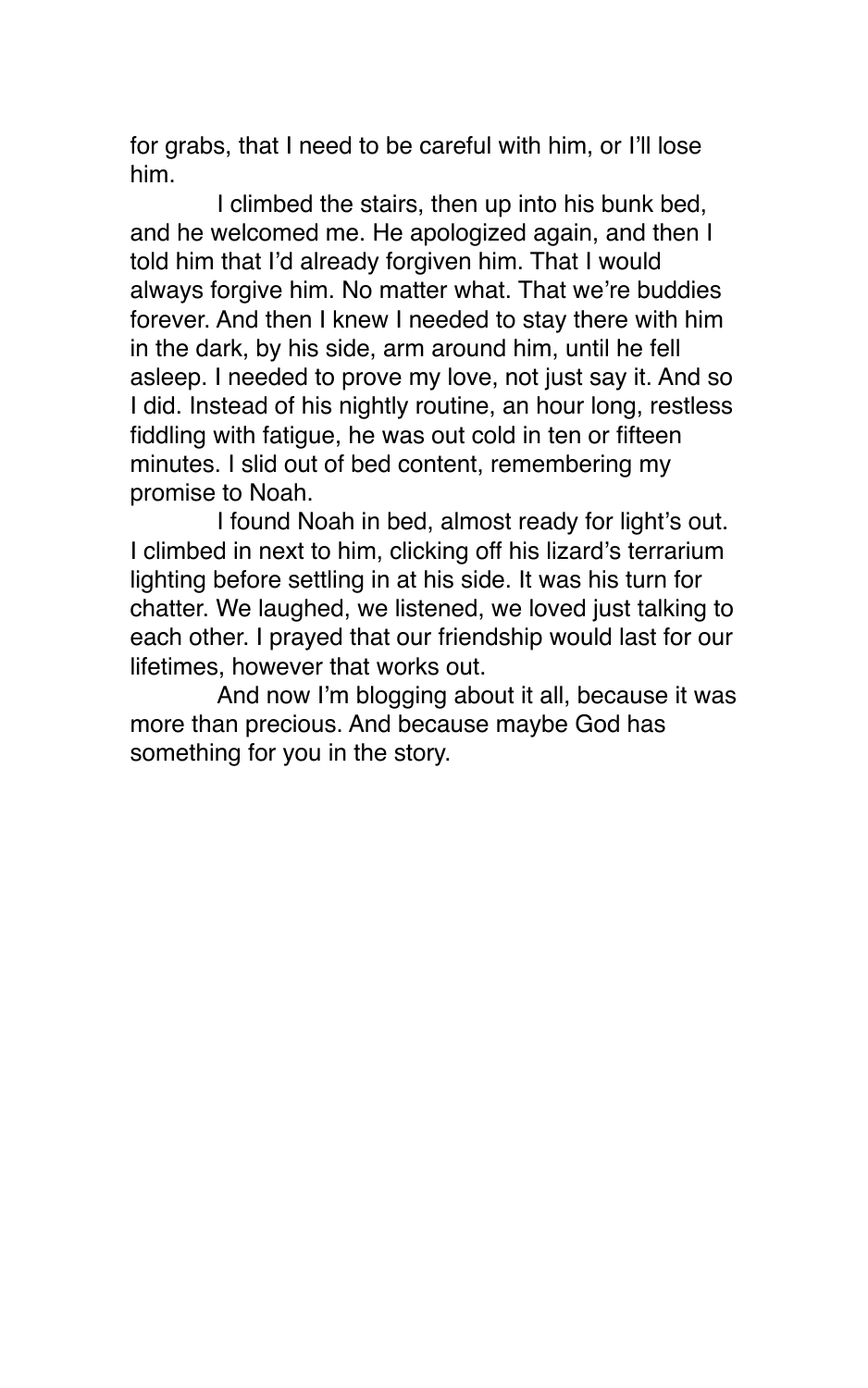# **STUPID ANGELS**

I have brainless children.

It's minus 27 today, the kind of cold that bites you, sucks your exposed skin like a vampire, and leaves you undead. Got the picture?

So I thought I'd be superdad this morning by getting up at 6:30am to warm up the car so I could drive Noah and Glory to the bus stop and let them sit in the car until the bus arrived. Which I was happy to do. Sort of. I mean, it's really cold.

So imagine my surprise when I glanced back at my lovely angel of a daughter and discovered that she hadn't worn any mittens. Who knew God had daft angels? Grunting and muttering some early morning vitrol that began with "You have GOT to be kidding me…" I wrenched the car back toward the house to retrieve Glory's mittens. Silly kitten.

And I keep muttering… about how now I'm going to have to take a big chunk of my morning, which is supposed to be a weekly date with their mother, to drive them to school because they're going to miss their bus.

"Do YOU have any mittens?" I asked Noah, half expecting the same answer.

"Yep."

Except his definition of "mitten" apparently includes mini-mitts—those miniscule, paper thin cotton stretchy nearly useless things you can buy for a dollar a pair.

"Uh, no," I muttered again as we pulled back up to the driveway. "Get a real pair."

Noah is a pre-teen with a growing thirst for being a pain in the butt and arguing about it, but even he embraced wisdom in this moment and jumped out of the car to get a real pair of mitts.

Luckily, we still caught the bus. But I drove home, still muttering. Kicked off my boots, muttering.

Found Shauna downstairs, and relayed the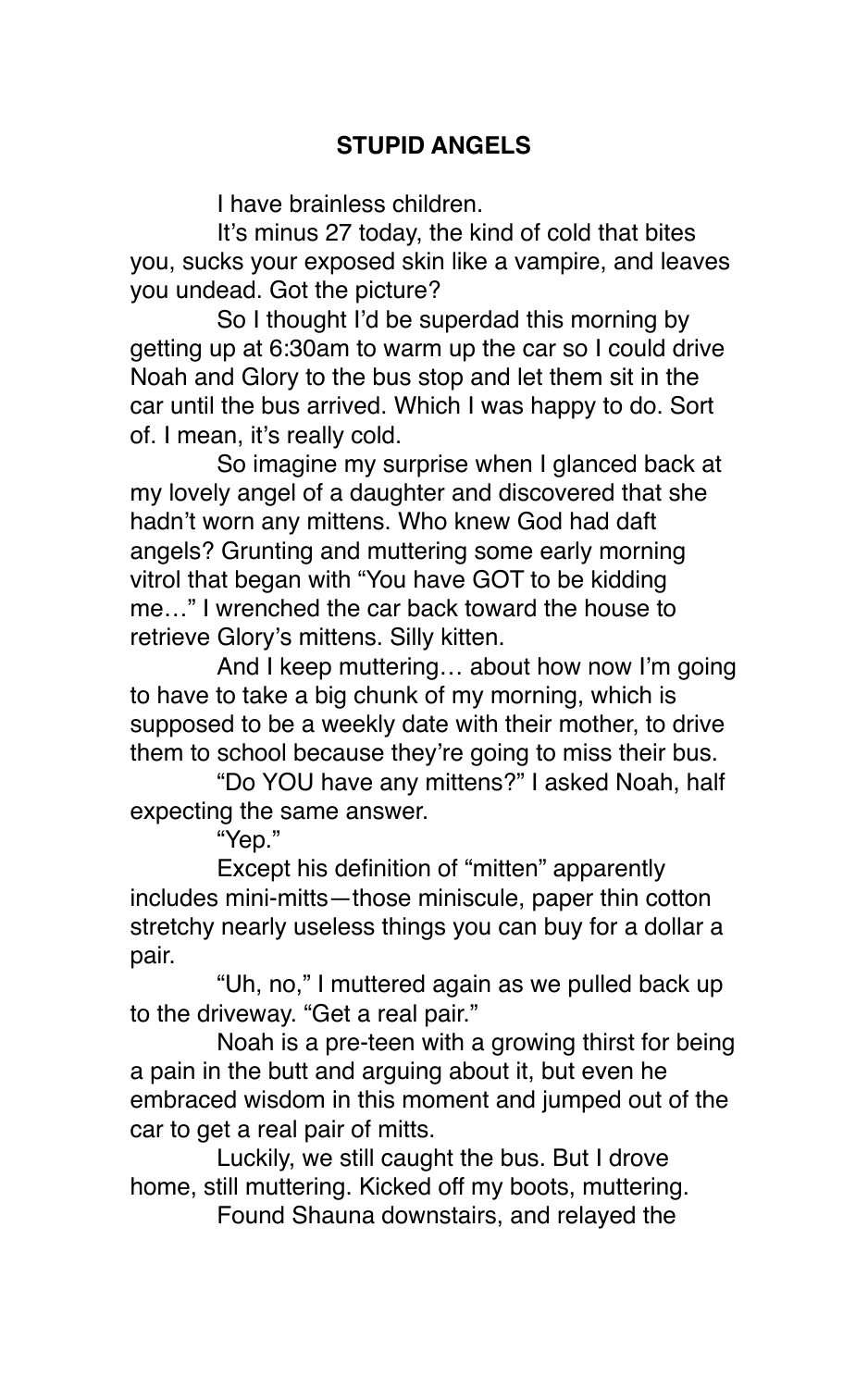whole story. Beginning with the line, "Well, our brilliant children…"

…Are no dumber than I am at times as a child of God. And my heavenly father does a whole lot more than drive me back to the bus stop when I screw up. Best thing is, he doesn't mutter.

I've been trying to teach my kids that they can't control other people's choices, words, and actions. All they can control are their own responses.

Time to take my own advice.

Oh, the doorbell just rang. It was my kids, back at the door… because they're too cold. Huh. Really. The bus hasn't showed up yet. Guess I'll be driving them to school after all

Good thing I had this little chat with God, so my attitude is actually pointing North now.

Later.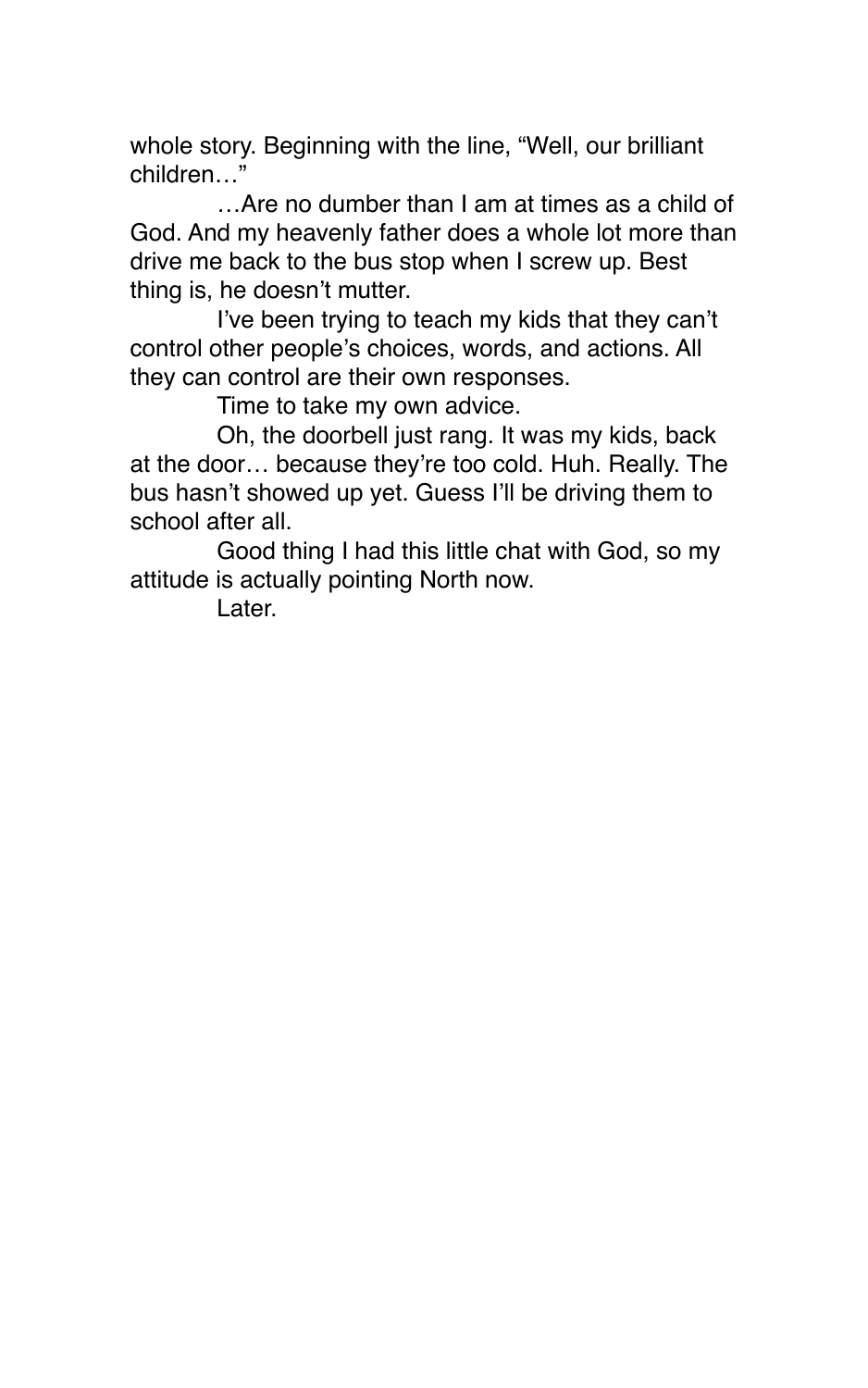# **A SUNDAY FROM HELL?**

Our family is having quite the day today.

It was kickoff Sunday, one of the "bigger" sundays of the year.

It was also my first time back in the pulpit since I injured by throat more than a month ago. I wasn't sure if I could handle it, so it was a little nerve-wracking.

It was also Noah's big football game at McMahon Stadium, a little thrill they give the peewee kids mid season so they can say they've played where the pros play.

It was also Kidz Church launch Sunday. Shauna leads that ministry so she was up to her eyeballs in prep, planning, teachers, and curriculum this morning. So five minutes before the morning service started, Shauna found me in the foyer and said, "Got a message. Noah is on his way to Children's Hospital. I'm going to meet them there." I gave her a hug, stepped back, and stood there, stunned. How was I supposed to preach knowing my son was injured, but without any idea how badly? And yet I knew I was supposed to follow through, to preach my heart out.

I laid my heart out for God in a fresh way, then stepped up and preached. Not preached my heart out, I'd already given it to God. But talking about a mixed bag of emotions.

Right after the service I snagged my younger two and drove to Children's Hospital. We found Noah and Shauna in a waiting room and after one look, I knew his leg was broken. Shauna gave me his football gear, which I proceeded to take back to the car.

But the car wasn't in the spot I'd left it in. It had rolled down the hill in the parkade and crunched the back of another vehicle. In my haste I'd forgotten to yank the parking brake. An officer was there, taking pictures and taking notes.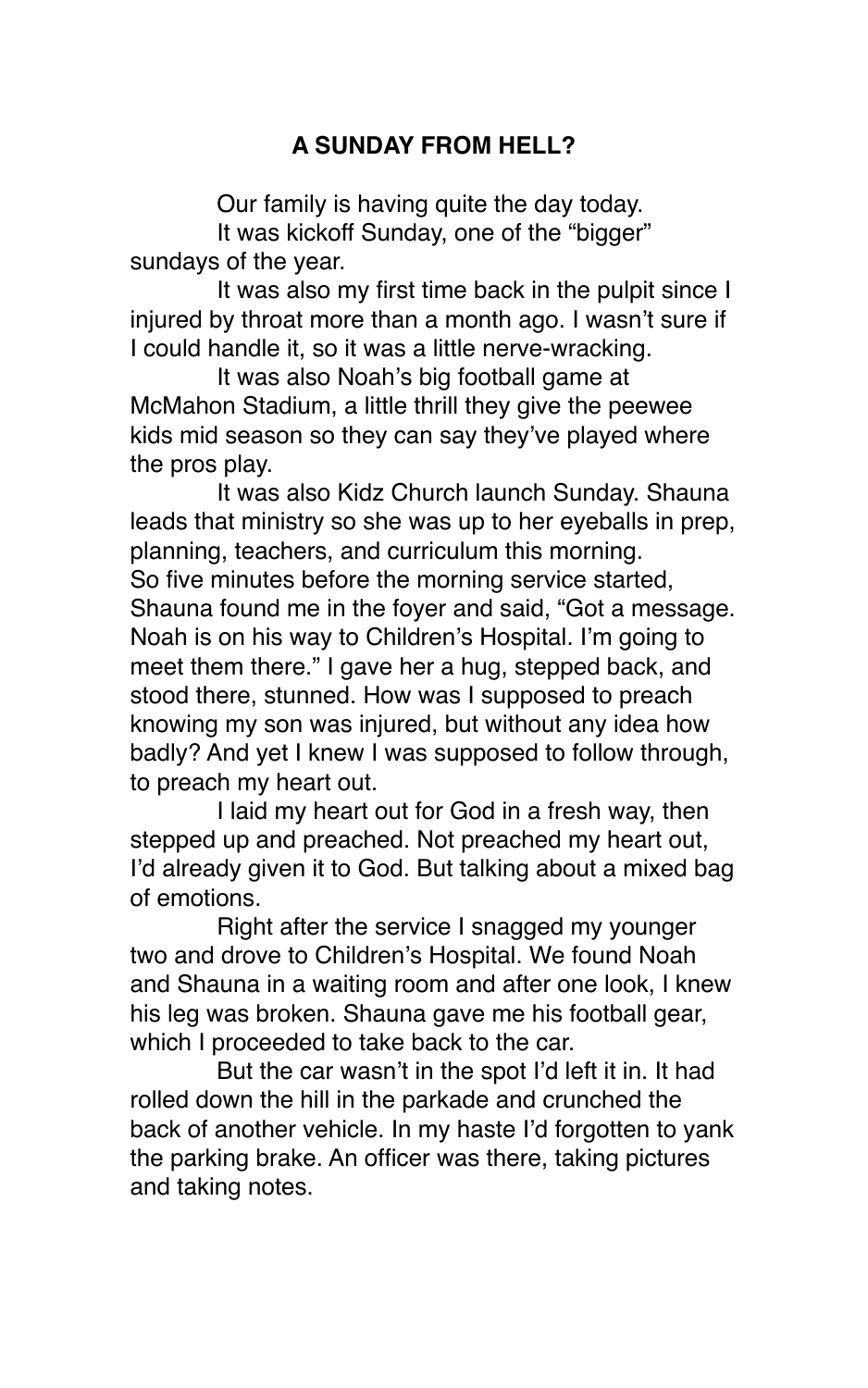Did I mention that I didn't have my vehicle registration with me?

Or that when it came time for the x-ray, I was the one to lift his leg while the tech lady slid the film under it? That I, to love him, had to cause him star-spangled pain in the process? Not pretty.

It's been one of those days. A Sunday from hell? No. Not from Hell. I'm clinging to the goodness of God in this, accepting my brokenness as a necessary condition and embracing what God has for us in this difficult time. Jesus is gently teaching, graciously offering his peace and presence. Oh, I love him.

And this wonderful, battered, bruised, and broken son who cried out during the x-rays, "Why is this happening to me?"

I had to be honest.

"I don't know, son. But I love you."

"I just want this to be over. I just want to go home," he sobbed.

I squeezed his hand tight, offering an iron grip that held him with my left hand on one plane, and the hand of Jesus with my right. But it won't be over today, or tomorrow, although he is home now, reclined in the living room. He's got a long haul ahead of him, unless Jesus does a miracle or five.

Oh, it hurts me to watch my son in pain. But life is hard. And the only way to make our way through it well is to hold Jesus' hand. I resolve that if nothing else, we're going to learn that lesson through our valley.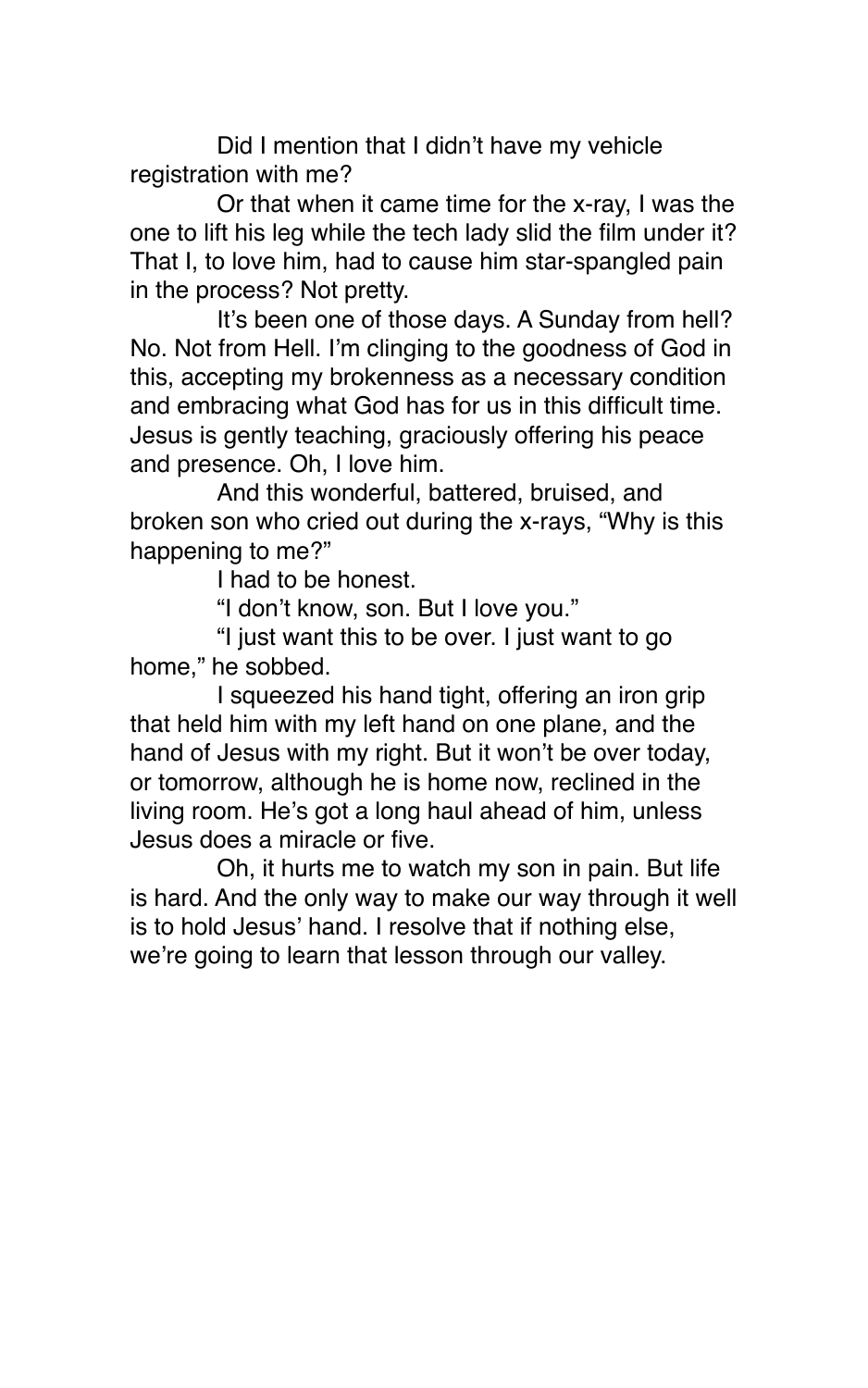# **A MONDAY FROM GOD**

So many people have responded with kind words and prayers for my son and our family on Facebook, through email, my blog, and Twitter that I sensed that I needed to follow up on what's what in the Huebert house of havoc.

Watching Noah writhe through pulsating shards of electric pain yesterday wrecked me. Listening to him ask, "Why?" for perhaps the first time in his life as the inherent unfairness and ambiguity of a fallen world crashed in on him wasn't any easier. It's relatively easy to admit that I can't take away his physical pain; it's harder to be honest about the emotional pain he's going through, to admit that there are no easy answers for the "WHY?" question. For the first time in his life, he's had to face the darkness of a ruined world head on, and it would be cruel of me in the long run to pretend the 22 arrows that have pierced him are duller than they really are.

I told him yesterday that God did have a purpose for all of this, not just for us, or me, but for HIM. I also said that you didn't usually have the luxury of knowing what that purpose was as you're trudging through a valley. It usually comes in hindsight.

Well... sometimes it also comes in midsight. Because the outpouring of compassion, kindness, concern, prayer, cupcakes, and visits on Noah's life during the past twenty four hours has been incredible to say the least. I pointed out that he must be pretty special guy.

"I think I know why God allowed this to happen," Noah finally said last night (albeit through a Codeine high). "I got to see how much people love me."

Think about that for a minute: How many twelve year old kids get to experience this kind of lavish affection and care under normal circumstances? Crisis has an uncanny ability to wring water from stone, or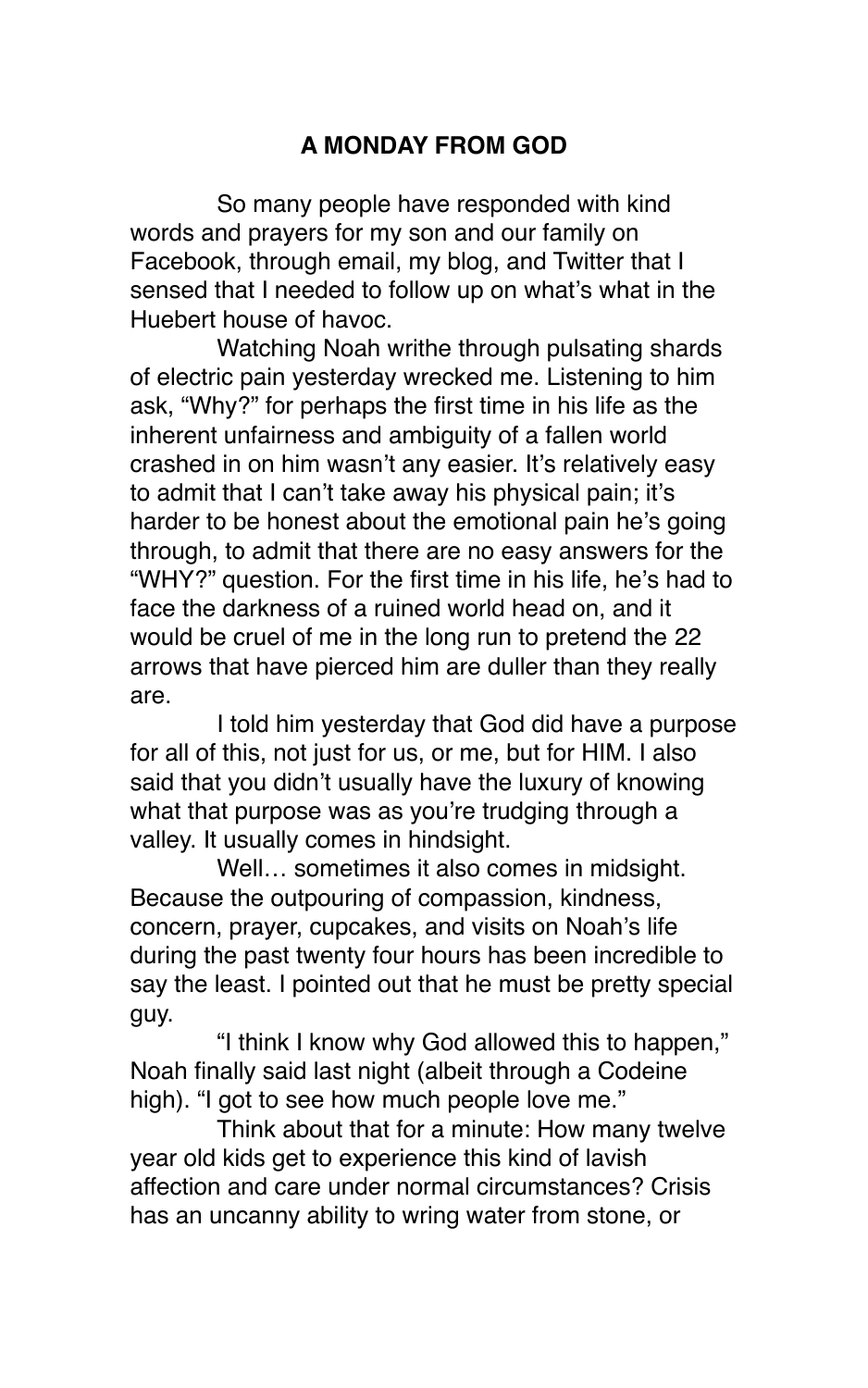even wring full-on appreciation from pubescent, selfcentred boys who only seem to get along half the time

(Noah is one of them; I'm just saying). Here I was thinking about what lousy timing this was: A debilitating injury right at a pivotal time of life when he needs to be active and engaged. Testing his ability. Learning his strength.

"Actually," God seems to be saying, "the most important thing Noah needs at this moment in time is to know he's special, that he's loved, that he's part of a community who admires and cares for him."

Who knew that a spiral fracture could be the elegant wrapping adorning such a sacred gift?

I wonder if God winks?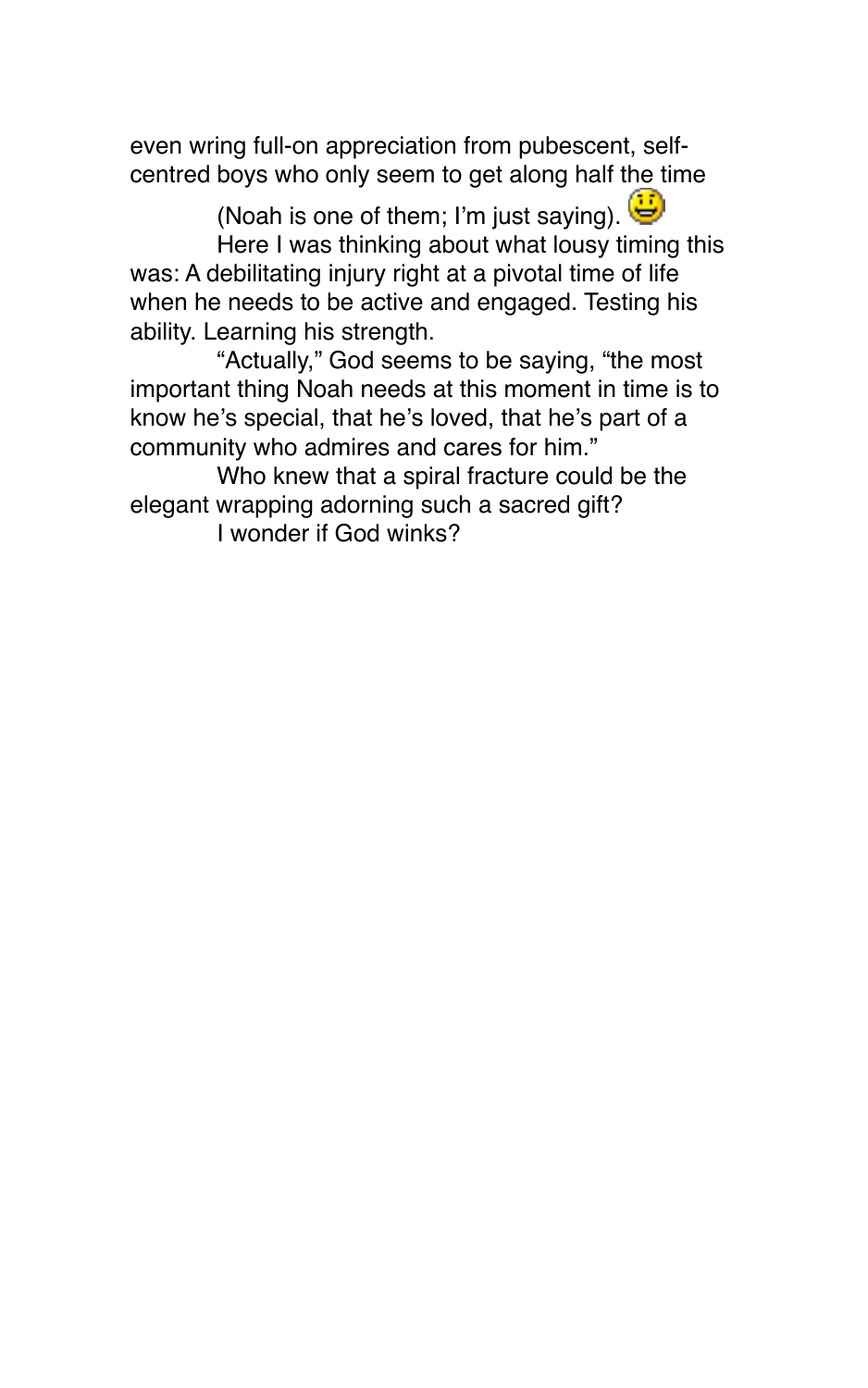### **BULLIES**

I almost forgot to tell you a story about my son's inner city mission trip. Before he left [I](http://bradhuebert.blogspot.com/2009/09/tears-for-fears.html)  [blogged about the](http://bradhuebert.blogspot.com/2009/09/tears-for-fears.html)  struggles of his soul. being crotch casted and all.

The emotional suckiness of his injury finally crashed in on him and he broke down crying, releasing a torrent of dark words in the process. Words that went something like,

"I'm totally useless. I can't do anything."

Well guess what? There was an honest to goodness bully



on the mission trip (from another church) who was doing his best to ruin a dodge ball game my son was trying to participate in. The ball only came his way from time to time, and then he could only hop a little bit to avoid it.

At one point the other kid approached Noah and sneered something like, "Why are you even playing? You're totally useless. You can't do anything." I'm serious. It was almost a carbon copy of what had tumbled out of Noah's tears the day before.

Meaning, Satan had been whispering those pernicious thoughts to Noah. Meaning, Satan picked that nasty kid to give voice to those very same lies in hopes of convincing Noah to believe them. He does that often, you know.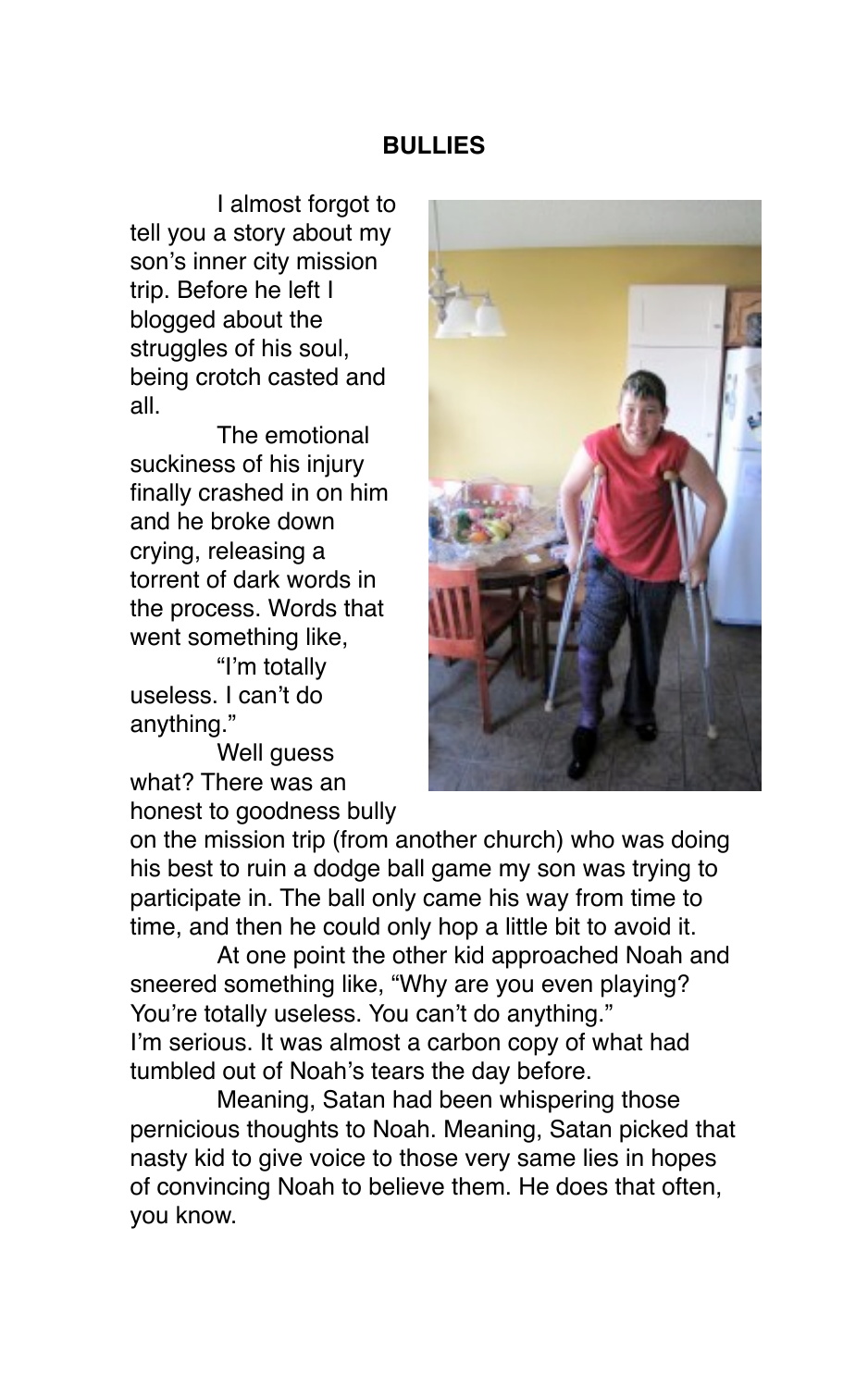The difference was, Noah and I had talked in between. Prayed. Cleared the air. So how did Noah respond to the daggers? I was so proud of him:

"No I'm not."

"Sure you are. You're totally useless. If you play I'm just going to hurt you."

"Try it." I can almost feel his chest swelling with godly strength at this point. And then… the bully backed down, drooling out his pubescent verbal sludge, and slunk away.

Interesting, huh? I think that was Noah's defining moment for the weekend. No, our struggle is not against flesh and blood. I'm not saying that. But flesh and blood people are often the devil's errand boys (and girls) and we would do well to watch not only our own words, but theirs.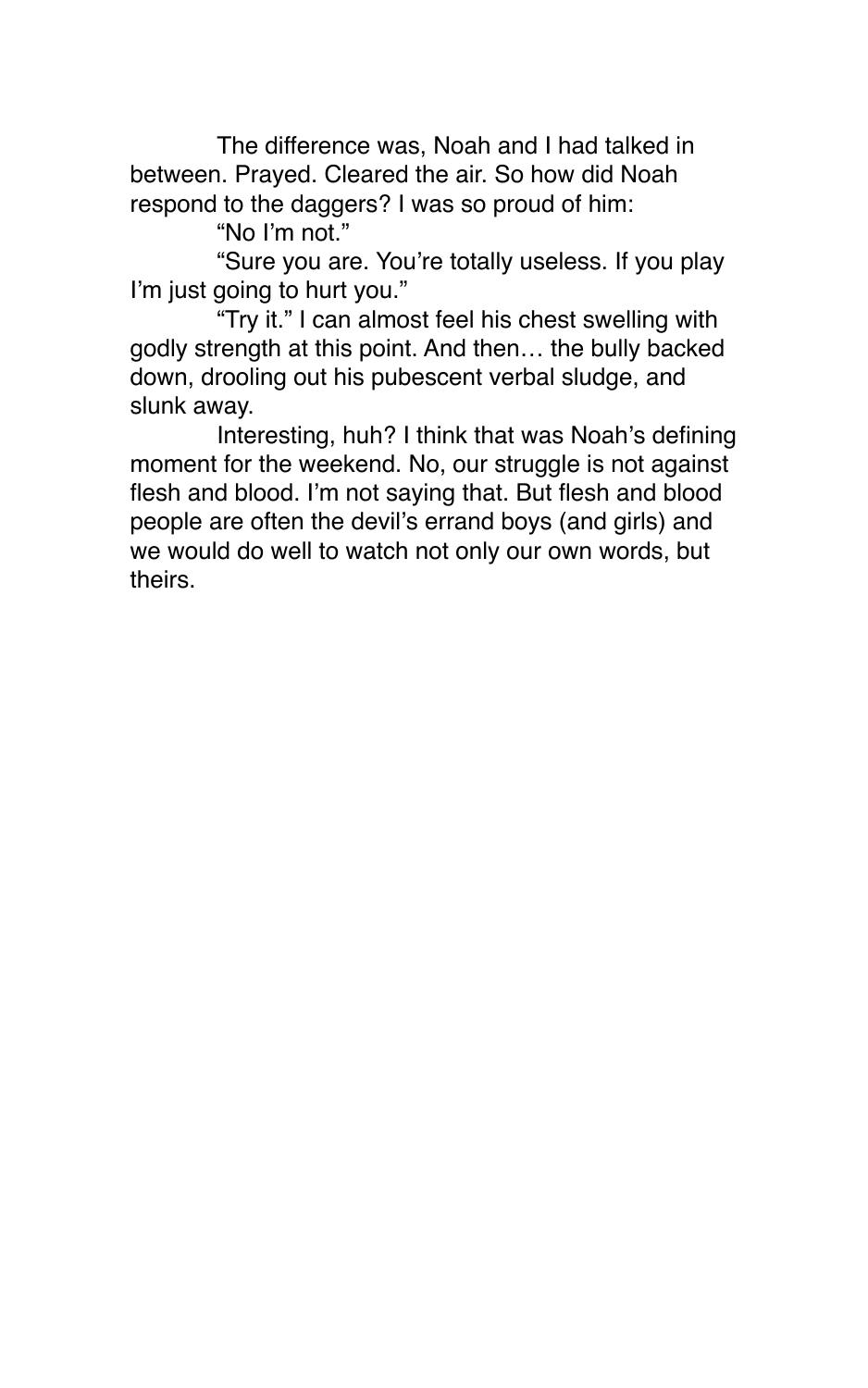#### **STORM**

Playing, pretending, shouting, laughing. *Threatening, darkening, advancing, foiling.* Stopping, listening, looking, murmuring. *Spitting, spattering, plunking, dumping.* Squealing, scampering, retreating, shutting. *Booming, flashing, rumbling, striking.* Watching, ooh-ing, ah-ing, pointing. *Pounding, surging, gurgling, smothering.* Groaning, whispering, frowning, brooding. *Soaking, seeping, puddling, mucking.* Waiting, wishing, wanting, humph-ing. *Rising, running, flowing, flooding.* Wowing, wondering, checking, worrying. *Ebbing, ceasing, clearing, inviting.* Asking, begging, thanking, bounding. *Shining, warming, welcoming, pooling.* Smiling, giggling, splashing, playing. *Soaking, spreading, soiling, staining.* Shivering, dripping, changing, bathing. *Receding, draining, refreshing, blessing.* Snacking, cuddling, praying, sleeping.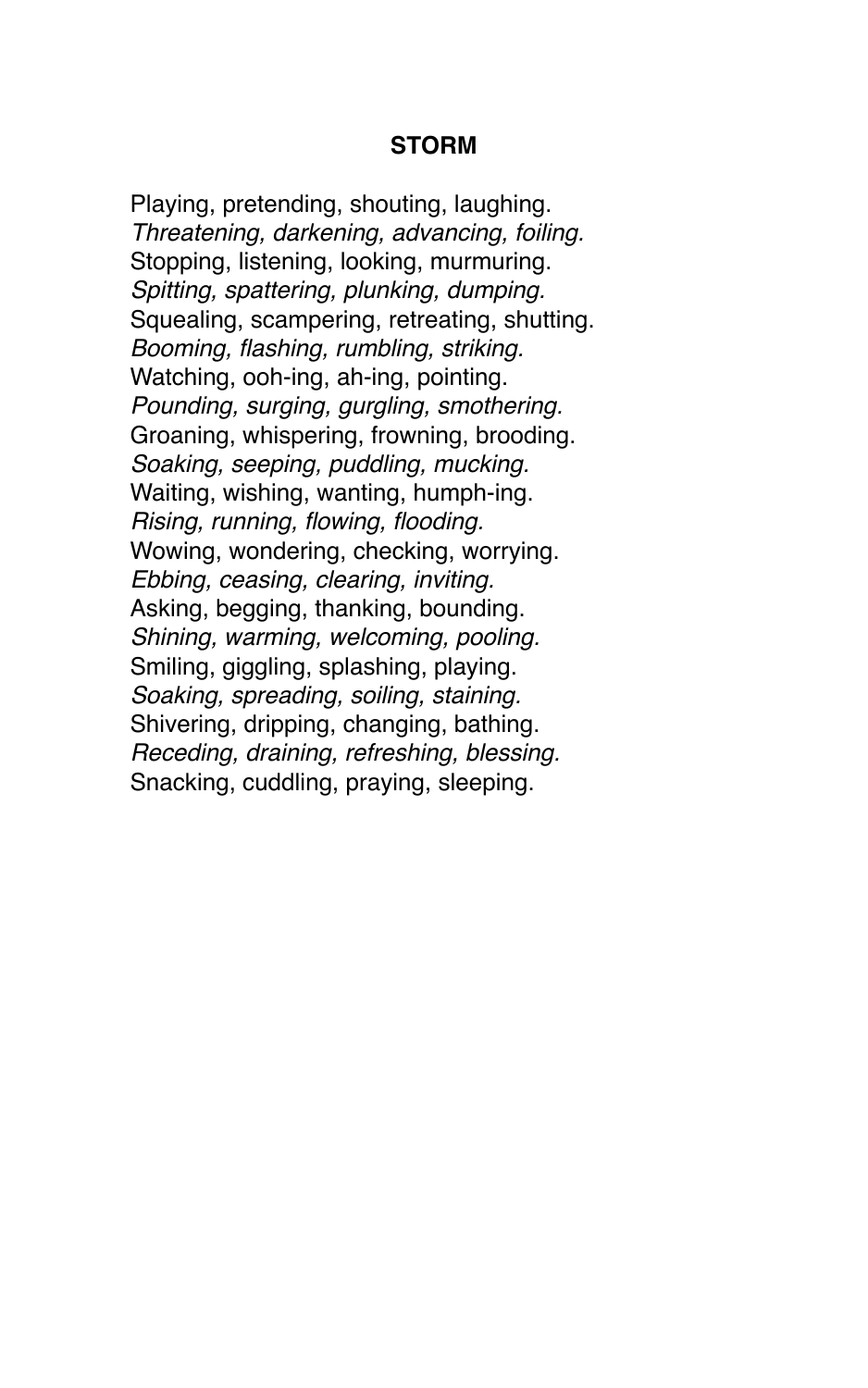# **A BALLOON FOR MAMA**

In his delightful book, *Windows of the Soul*, Ken Gire says that God often opens windows for us—framing a moment in such a way that we must pause at the window. As we stop and listen there, we receive something eternal, a gift from God's heart to ours. He gave a window to our family yesterday, on Mother's Day.

We'd driven south of the city on an adventure and ended up at "Big Rock," a glacial boulder the size of an apartment block, shattered into halves and splinters. We spent a good part of the afternoon climbing, exploring, and conquering it's many faces and fissures, and finally it was time to leave. On the path back to the van we crossed paths with a daddy and his daughter on the way toward Big Rock. They were holding hands and clutching an enormous balloon, the silver kind with big seams and a green and pink message emblazoned on the front: "Happy Mother's Day!"



"Aren't you glad you didn't get a tacky balloon?" I whispered to Shauna when the two had passed.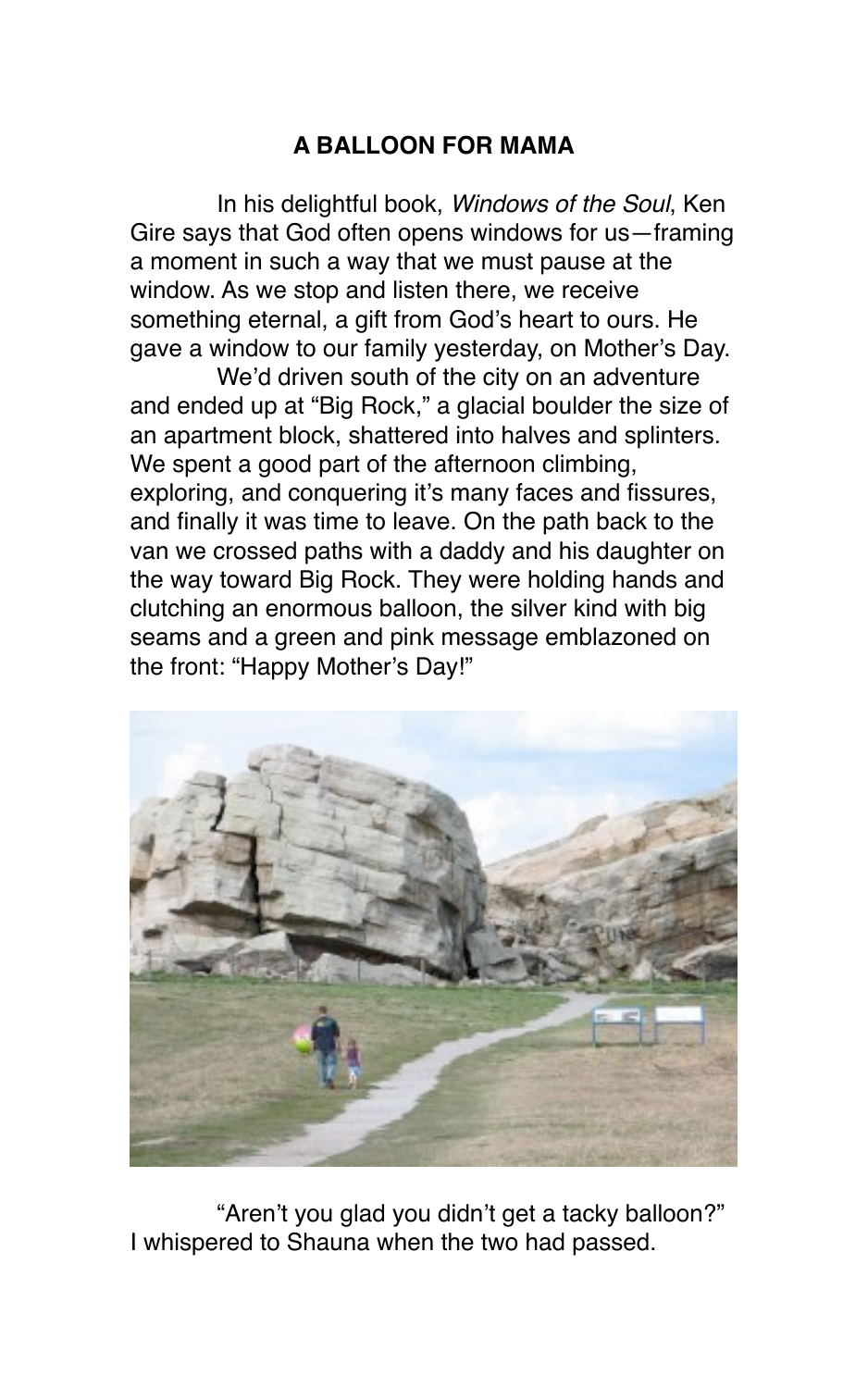"What I'm afraid of," she replied, "Is that the mom is dead." I turned to watch them and snapped this picture. My heart told me she was right.

A moment later, Noah remembered that he and his brother had forgotten their sweaters on one end of the big rock. I volunteered to go back for the sweaters, curious about the balloon and hoping I'd discover more about the mysterious daddy and daughter. I took Hero, our scrappy Cairn terrier, with me.

Circling the rock, I quickly found the sweaters and opted to meander around the side where daddy and daughter were. They'd found a quiet spot and were kneeling on a patch of old straw strewn over the ground to cover the spring mud. Not wanting to be overly snoopy, I kept walking, hoping to overhear a clue—until Hero dug in his heels and dropped his tummy to the ground, refusing to go another step. It was weird. Until I realized God had orchestrated the moment. I was being invited deeper into the window.

"Is there anything you want to say?" Daddy asks quietly.

"That I love her," Daughter replies.

Wow. A sacred moment, so pure and painful. So Shauna was right. Hero got up, suddenly allowing me to walk him, so we left Daddy and Daughter to themselves. I glanced back a minute later, only to see the balloon traipsing its way into the vast sky. A gift to a mother on mother's day. A mother no longer with us. Reflective, I padded back to the van to rejoin my family and we enjoyed a snack together. Soon Daddy and Daughter returned to their own vehicle, walking past us very slowly, still hand in hand.

I wanted to say something, to fix something, to run over and crush them in a hug, but it was not my place. Later, as we drove off—the four of us and our mommy—I clasped Shauna's hand even more passionately, deeply thankful. Her eyes spoke the same words: "I'm glad I'm here. I love you." We smiled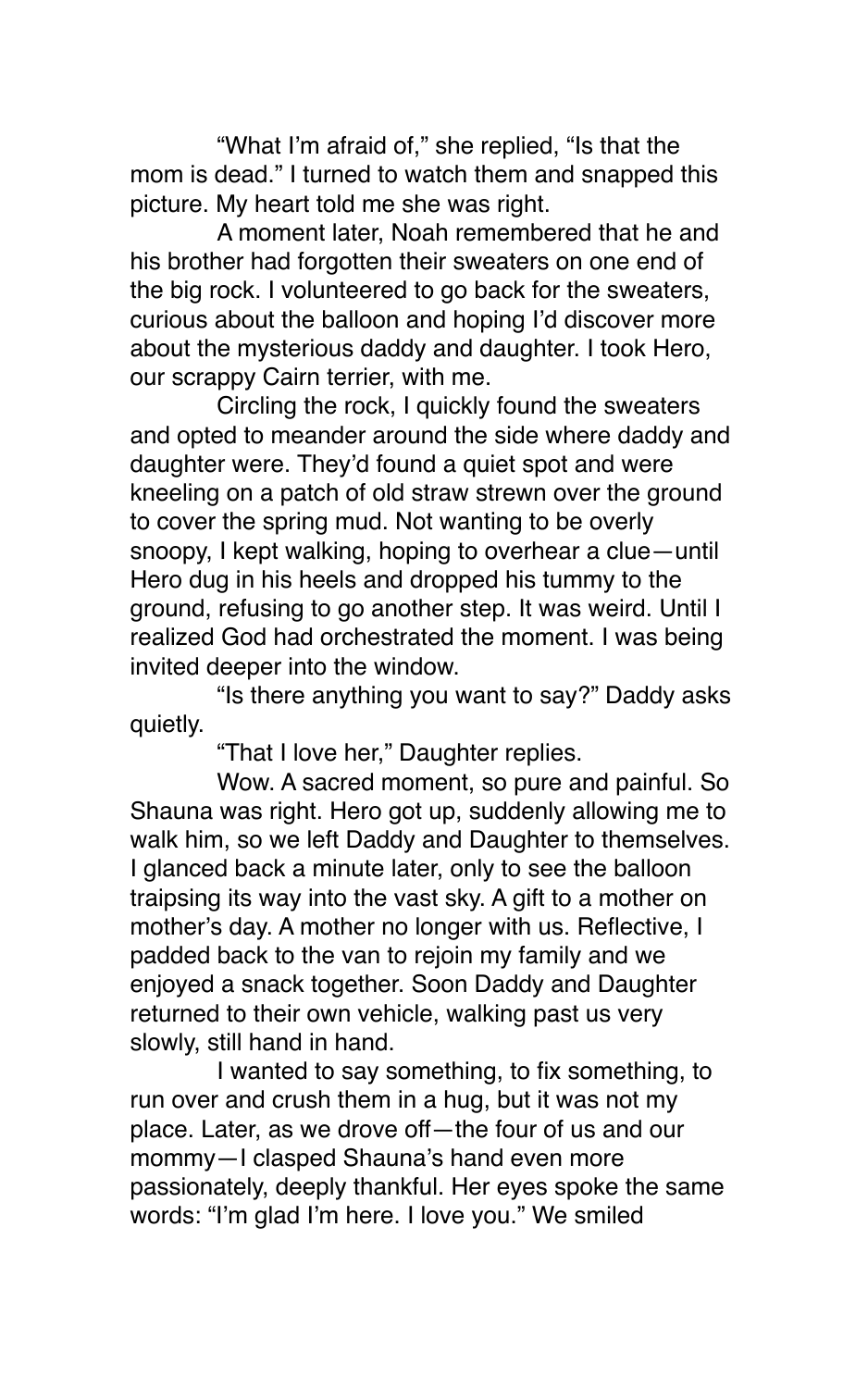knowingly at each other, exchanging a kiss. But this won't leave my mind.

Lord, why have you graced me with this window? What would you like me to see?

The girl is so young, almost too young to understand. Will she remember her mother when she grows up? Will the balloon seal her memory in daughter's heart? Do they know you, Jesus, or do they bear the ache of their loss all alone? Did the balloon soar into an empty sky, or was it like a prayer, a symbolic offering that floated its way into heaven, where her mommy is already at peace in your arms?

Jesus, what do you have in this window for my readers?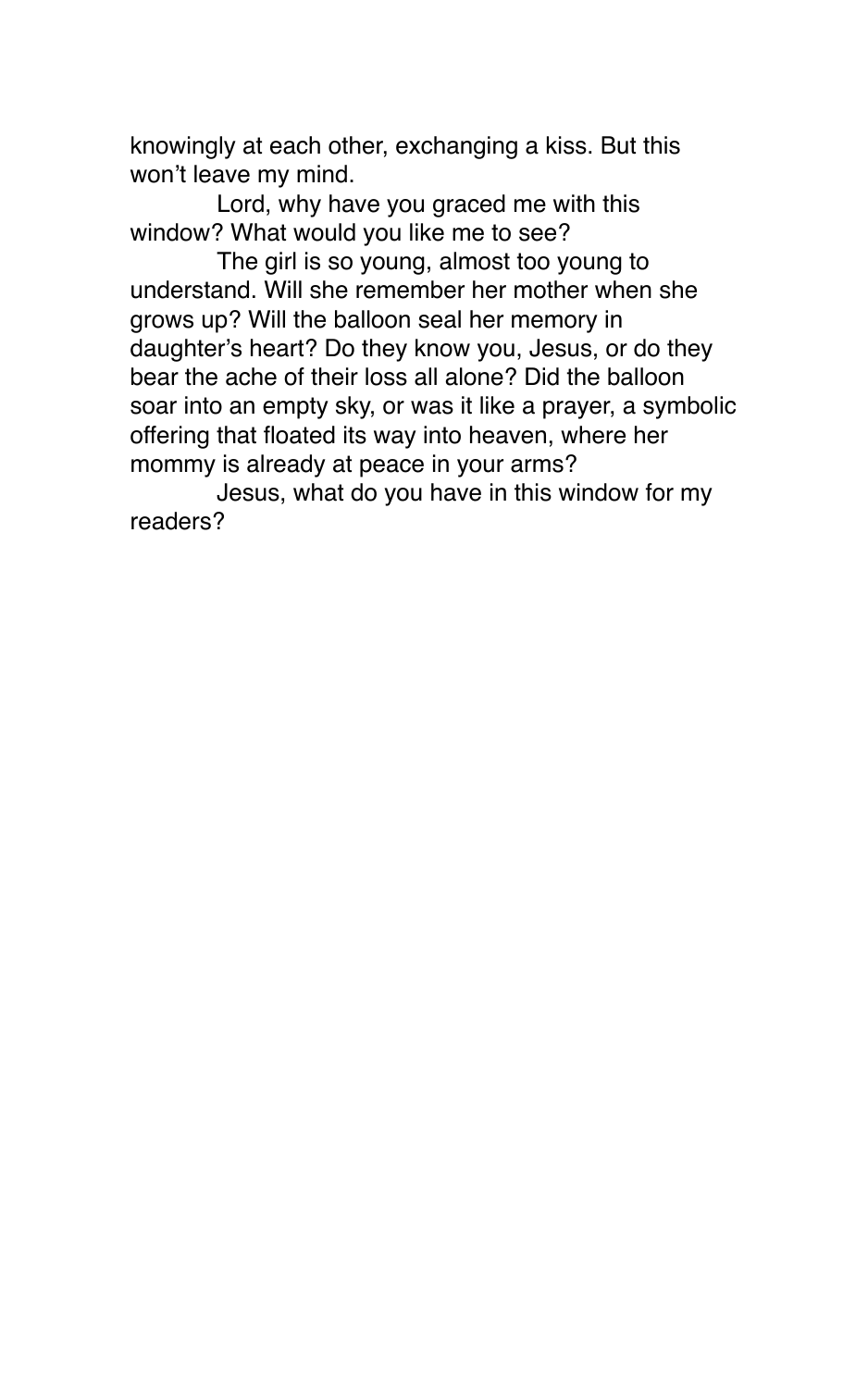# **GLORY-OUS**

I've got to tell ya, I'm having more memorable conversations with my kids this year than ever before. It all began yesterday while I was chipping a channel through the ice so a massive puddle could drain from our back yard into the alley.

Glory joined me outside, just kinda fiddling with the snow and ice while I worked. When I was done, I closed the gate from the outside so we had to walk down the alley and around the block to get back home. Glory took my hand in hers, which is about my favorite thing in the whole world. I love holding Shauna's hand, but Glory isn't always going to be nine and it's not always going to feel like that, and there may come a day when she doesn't want or need to hold my hand anymore. "Let's go to the swings," she said, rocking our hands back and forth.

So we raced each other to the playground a few hundred yards away. I let her win. We played on the swings for about a minute, but I got dizzy (something about the back and forth motion). And then it struck me:

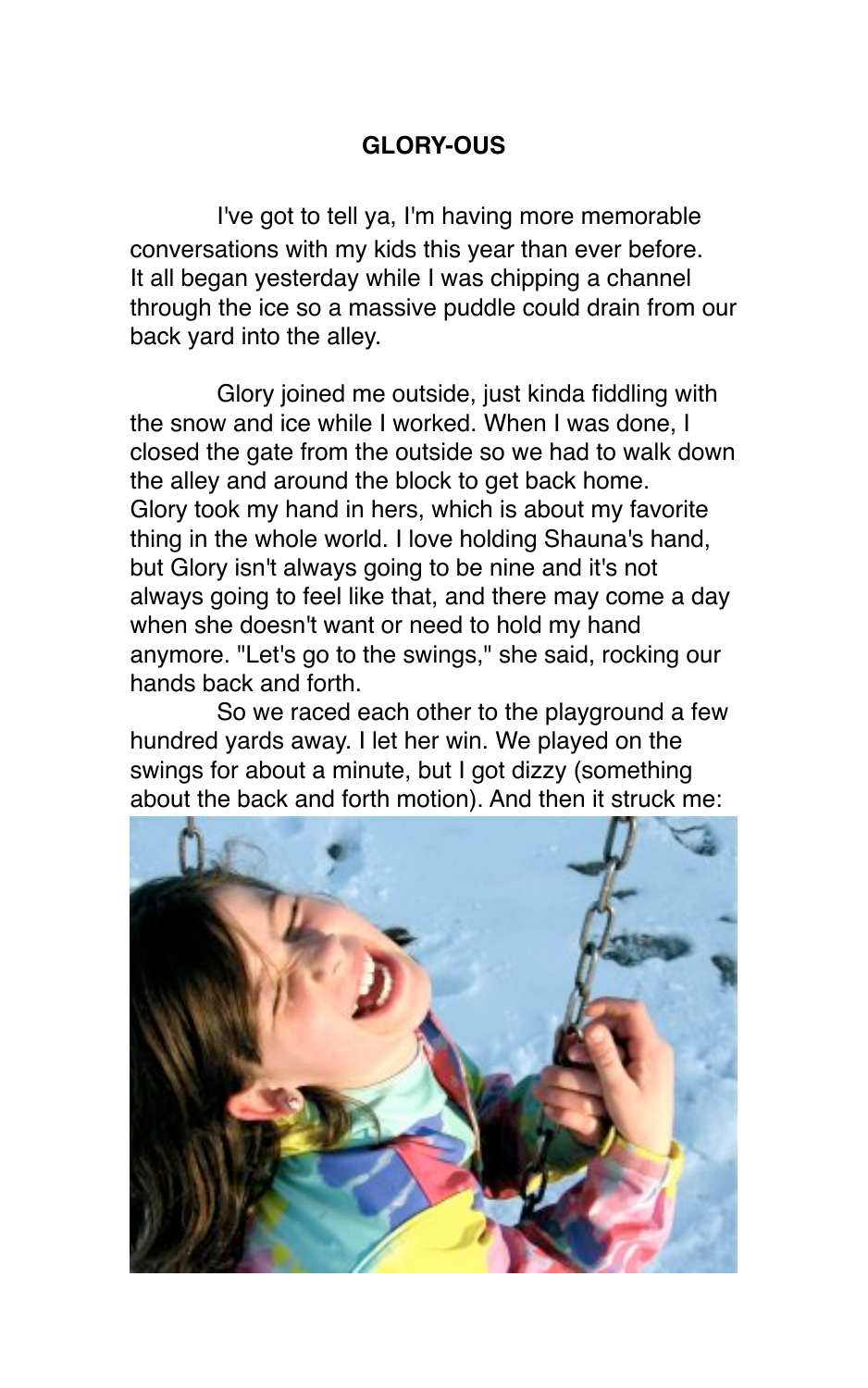She looked stunning in the waning daylight, frosted with gold and the glory that is her namesake. I

ran to get my camera and took a bunch of great shots while she drank in the adoration and full attention from her daddy.

Twenty minutes later, she was stomping away in defiance as Shauna tried to discipline her for something. Five minutes after that, she found me lying on my bed and



spilled out her heart:

"Daddy, I don't feel like God's princess anymore and I don't deserve to be in God's family. I've been feeling kind of guilty for a long time now but I was afraid to tell you about it."

Ah, golden words, those—so pure and real and ripe for a God-moment. So I invited Jesus into our time together. Glory confessed these things to Him, and I asked Jesus to lift the guilt and dirtiness from her. "How do you feel?" I asked. "Lighter and pure. Like God's princess," she replied. Amen!

I could have not taken her hand. I could have groaned at the thought of the swings and gone home. I could have stood there watching and not taken the pictures that made her feel special enough to come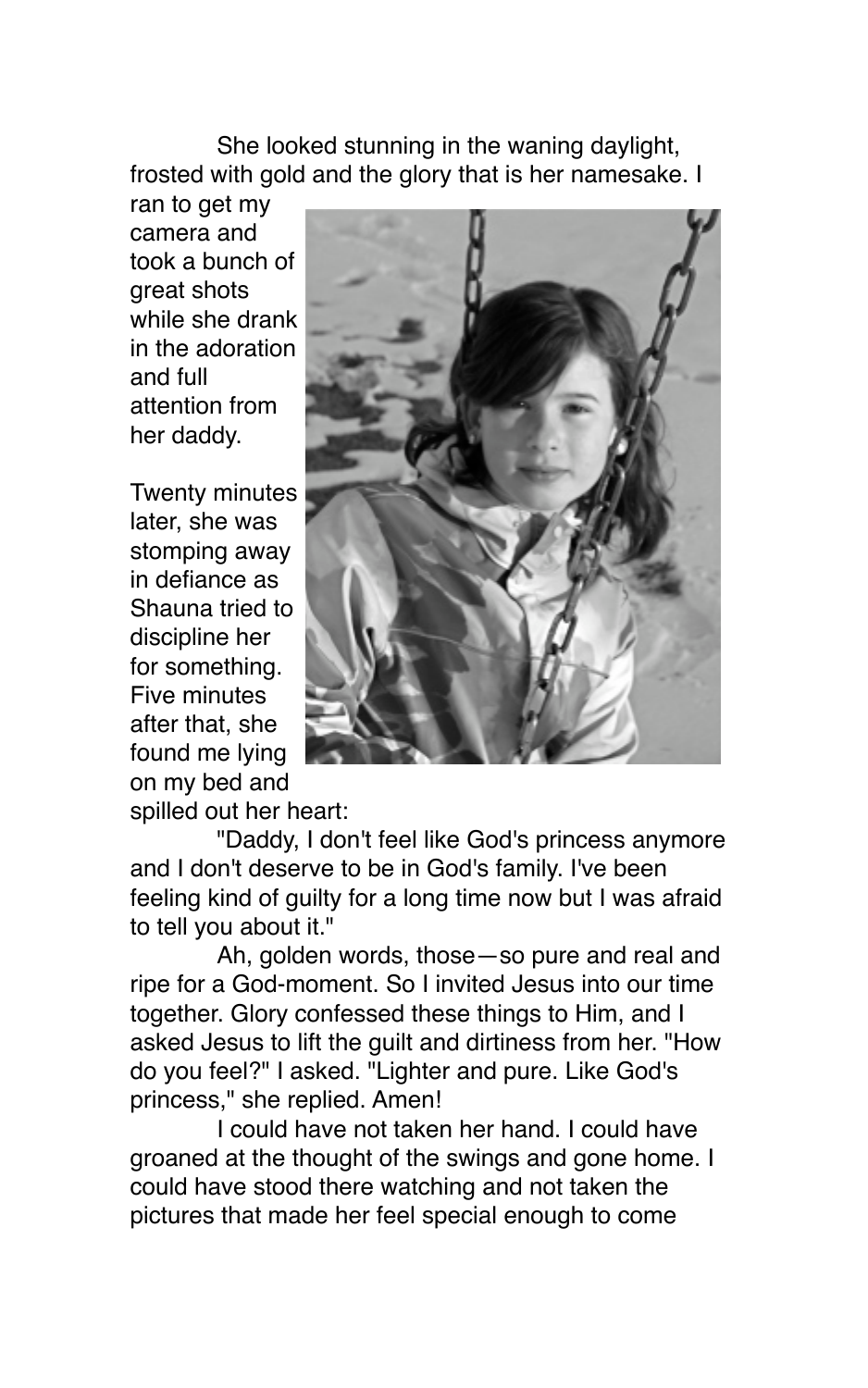confide in me later. I could have told her I was too tired as I was lying on my bed. I could have tried to talk her out of her feelings instead of bringing her to Jesus.

And I could have taken the credit for it all, but I can't. Jesus, you ROCK!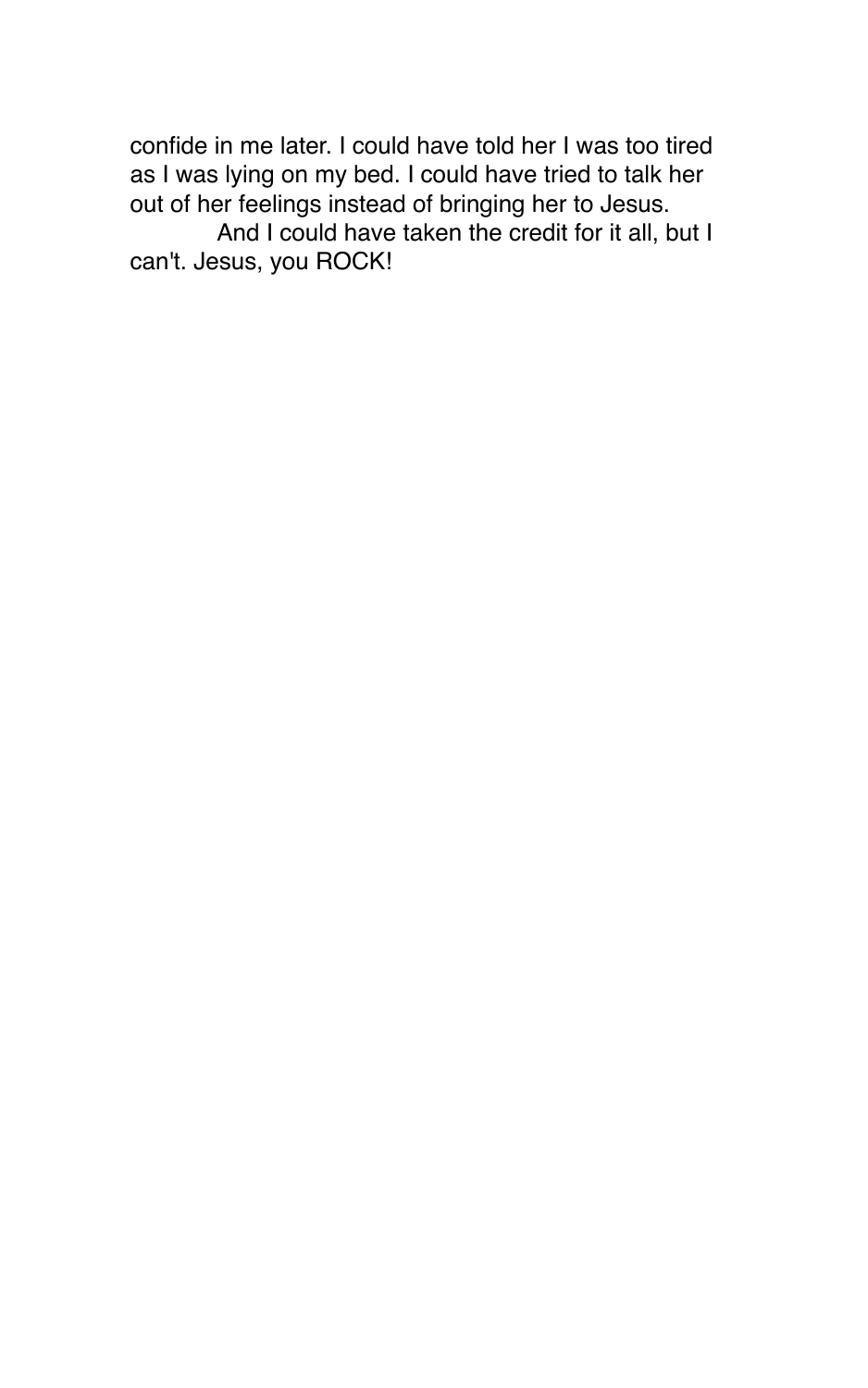### **LIAR, LIAR**

Satan is a liar. This you know. But did you know that his real victories are not outright fabrications? Not at all. His most

outstanding trophies are all about misinterpretation.

And not even misinterpreting scripture, which, admittedly, can be catastrophic. No, I'm talking about his nauseatingly smooth proficiency at helping us misinterpret life in such a way that joy and potential is stolen, dreams are killed, and character is destroyed.



Take my son

Noah, for instance. We had a moment today at the climbing wall. I just about short-circuited with frustration because he wasn't trying. He'd climb up a ways, then give up. And then deny it up and down. Which is weird, because when he was younger he used to excel at everything he tried. He hit he first ball I threw at him. Like, over my head. With a bat. He rode his bike without training wheels first try. He's a natural athlete, or at least he was, and his lack of effort and quitting attitude was killing me.

So it was mano-a-mano time. I calmed myself down and prayed and listened and finally, a break in the case: "You keep talking about how I was the best at everything when I was little. I can't be that little boy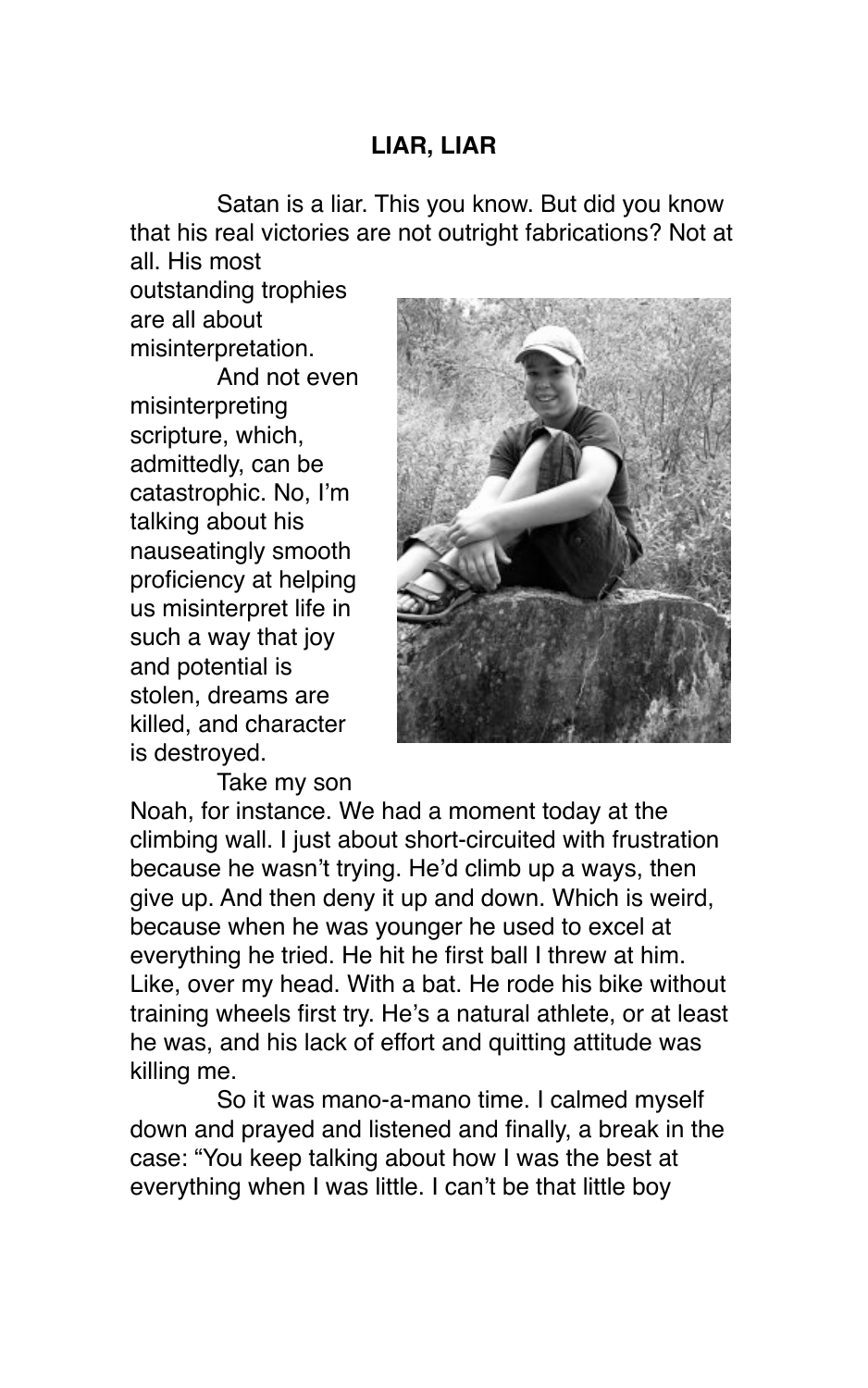anymore. I'm always failing you because you want me to be that boy."

Oh. Nuts.

Downstairs we go, with tears flying. And spent an hour talking and praying. Asking Jesus for help, to find the root, the first time this lie took hold. Invited him into the pain. The lie. Which was that if he disappointed us, we'd give up on him and he'd lose us. WHOAH. But suddenly, release. The feeling of failure was gone as Jesus replaced the lie with truth. I also apologized, told him I love him, that the KIND of person he becomes is far more important than what he accomplishes. In fact, I could care less about what he accomplishes, to be honest. And now he knows that.

So does his garbage can. There's nine pounds of snot and toilet paper in there. I told him to go take a shower, to imagine that little boy stigma being washed away, gurgling down the drain forever. He said he felt a great weight being lifted off his shoulders. Praise God!

But can you see how my good intentions got misinterpreted by the enemy and presented as a lie? Praise God for his grace in releasing us.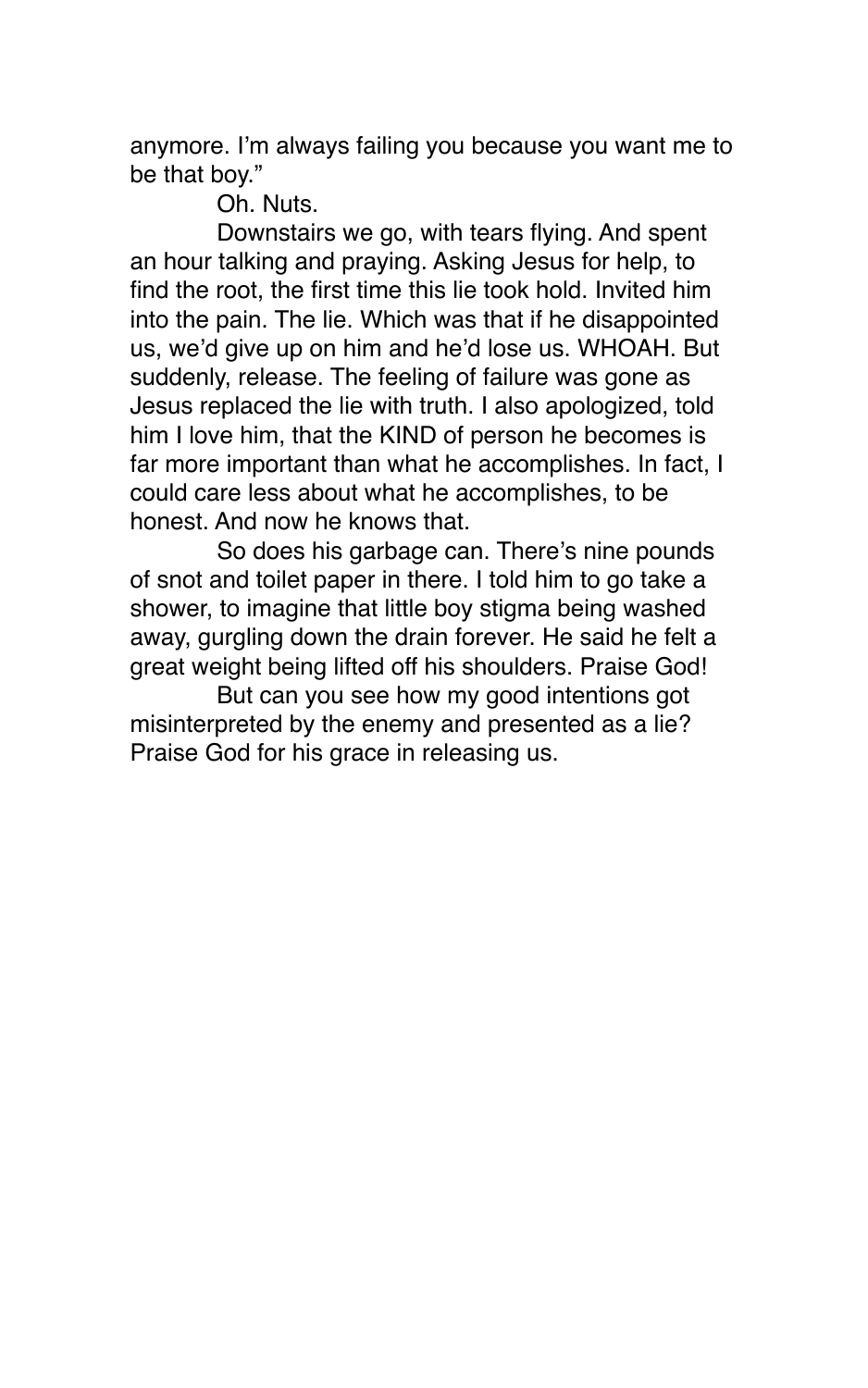## **GOLLUM GOES BYE BYE**

Gollum has been stalking my daughter at night. In her mind's eye, that is. And a few dreams. The silvery creeper had her terrified yesterday at bedtime. She was

sobbing, almost shaking, when I slipped into bed with her. What do you do with a child who's afraid like that? Let me give you some advice.

Talk to Jesus. Here's what I did (I've done it many times on other issues, actually):

**1. Tease the fear to the surface** instead of pushing it away. This sounds counterintuitive, but for God to deal with it you have to let it surface



fully. So after she confessed her fear to me, I asked. "Are you afraid now?" She nodded, still crying. "Picture his face in your mind," I prodded. She resisted, then trusted me. Her body tensed up even more.

**2. Find the root.** "Why are you afraid of him?" I asked. "He might hurt me." "What will happen if he hurts you?" "He might eat me?" "And then what?" "Then I'll die."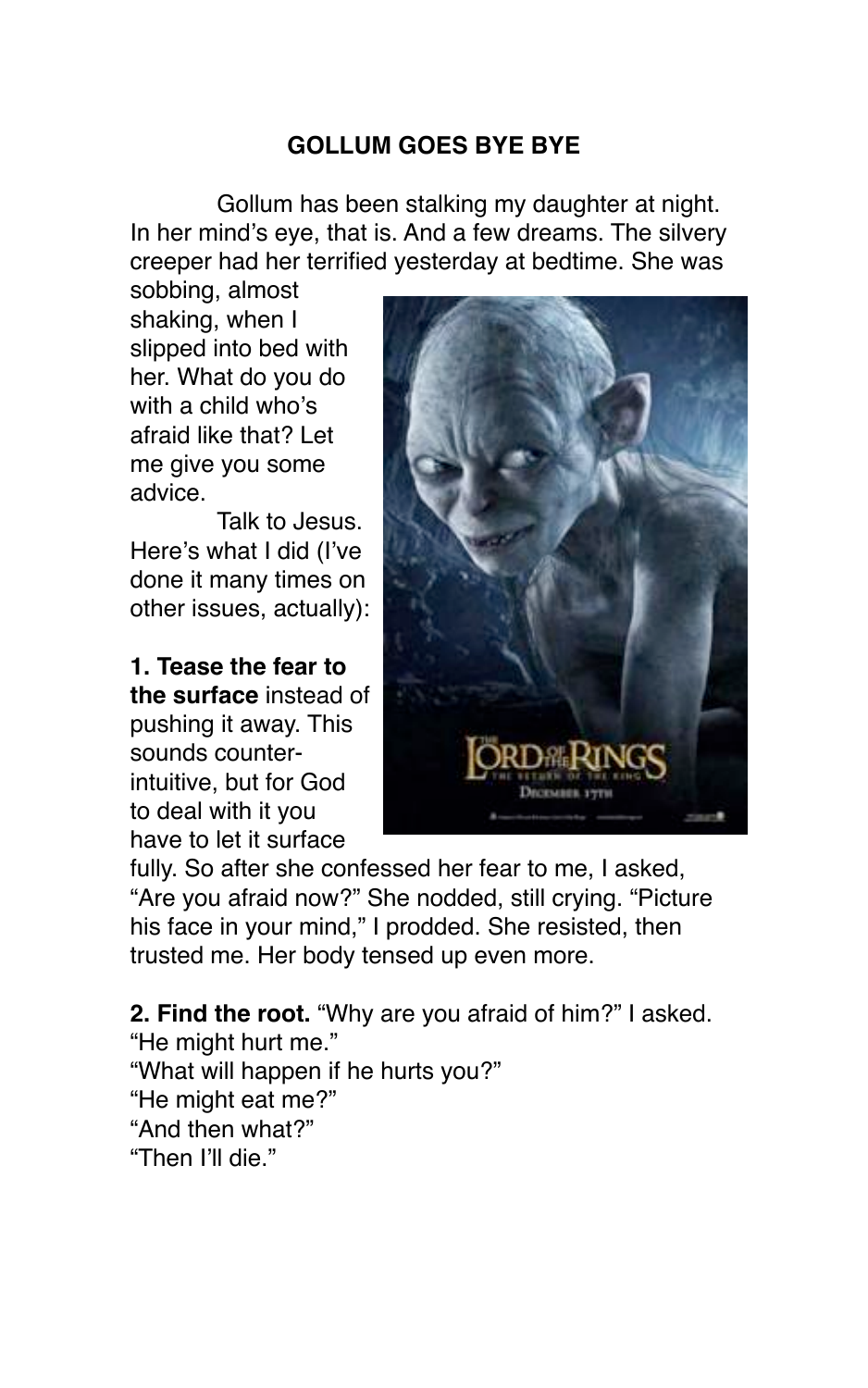Ahh, there we have it. See, I'm peeling away layers to find the real fear, the real issue. Once we've found the root, we invite Jesus into it. I ask her to picture Gollum again.

3. **Invite Jesus into it.** In my prayer, I repeat her fear to stir it up:

"Jesus, Glory is afraid of Gollum because he might attack her and eat her and then she'll die." Notice how I don't say, "That's not real. That's silly. That could never happen." Because that's using logic on an emotional issue. Which doesn't work. The next part of my prayer is simple: "Jesus, what do you want Glory to know about that? Would you please reveal your truth to her?" Then I wait. She calms, and tears turn into sniffles. Her body relaxes.

4. **Follow up.** I ask a simple question: "What's going through your mind?"

"Jesus came and told me Gollum wasn't real but even if he was real that he'd protect me and help me fight him. He's holding out his hand."

"Then take it," I reply. She does. "How do you feel?" I ask.

"Peaceful," she replies. I thank God, give her a kiss on the cheek, and walk out of her room. The fear is gone. If she's heard from God, it always will be.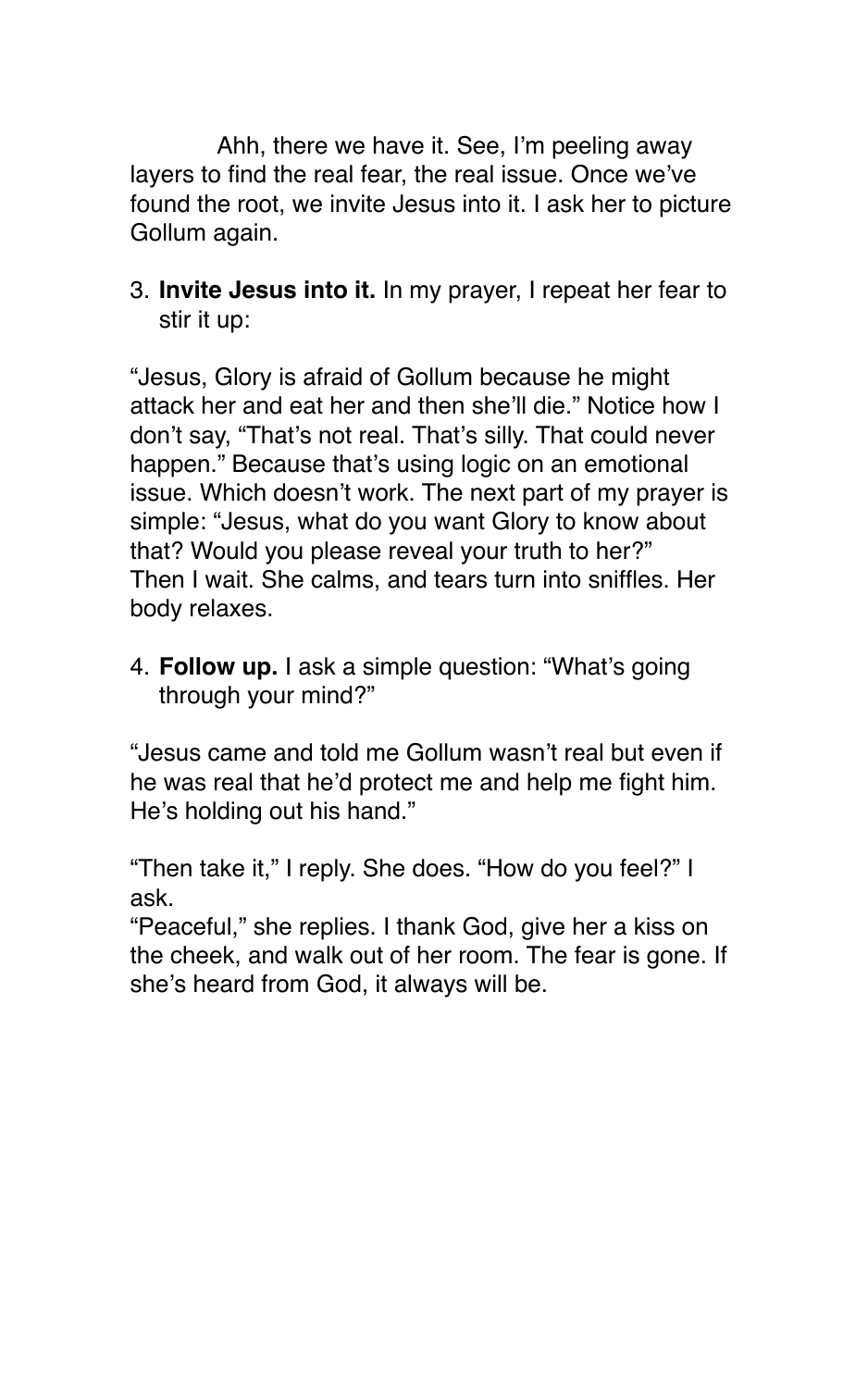## **DATS MUH BOY**

Yesterday morning, Shauna caught Noah in a

lie.

Not a "lie-awake-in-fear, heinous-globalconspiracy-because-even-Kellogs-is-involved" kind of lie, but a lie. And he flat out denied it. Kept a stiff upper lip while she reminded him that lying was disrespect, the whole nine yards. You've heard the speech. He stomped off into the pre-dawn darkness, leaving my lovely flower pierced like only a mother can be pierced. She found herself wondering: Has anything we've tried to teach him sunk in?

I was sitting on the couch downstairs ten minutes later when I heard someone at the door. It's Noah. "I want to apologize to mommy." Uber dense dad that I am, I don't clue in to the nobility of the moment. I'm incredulous. "You're going to miss your bus!" He nods, discerning my dense displeasure. It was only when he turned to leave once again that I dialed in to what was going on. He knew he'd miss his bus. This was calculated. I ran downstairs to get Shauna.

When she arrived, he clamped on to her and burst into great, heaving sobs. "I'm sorry, mom. Sorry I lied. Sorry I treated you that way." It was a Seventh Heaven classic, I'm tellin' ya. After watching this epic display of tears, hugs, and character, I drove him to the bus stop—gladly choosing to be late for my own morning appointment because as his dad, I had to reward his decision. Later on, he told me what led him to do it.

I'll paraphrase his words: "I walked toward my bus stop and when I got to the main street I stopped and thought, ʻMom doesn't deserve that. She doesn't deserve the way I just treated her.' And then I remembered, dad, how two weeks ago you said that Satan was going to be attacking our family to try and push us apart, and I thought, ʻThis is it. I just let him do it.' I started to cry, and all the way back home I told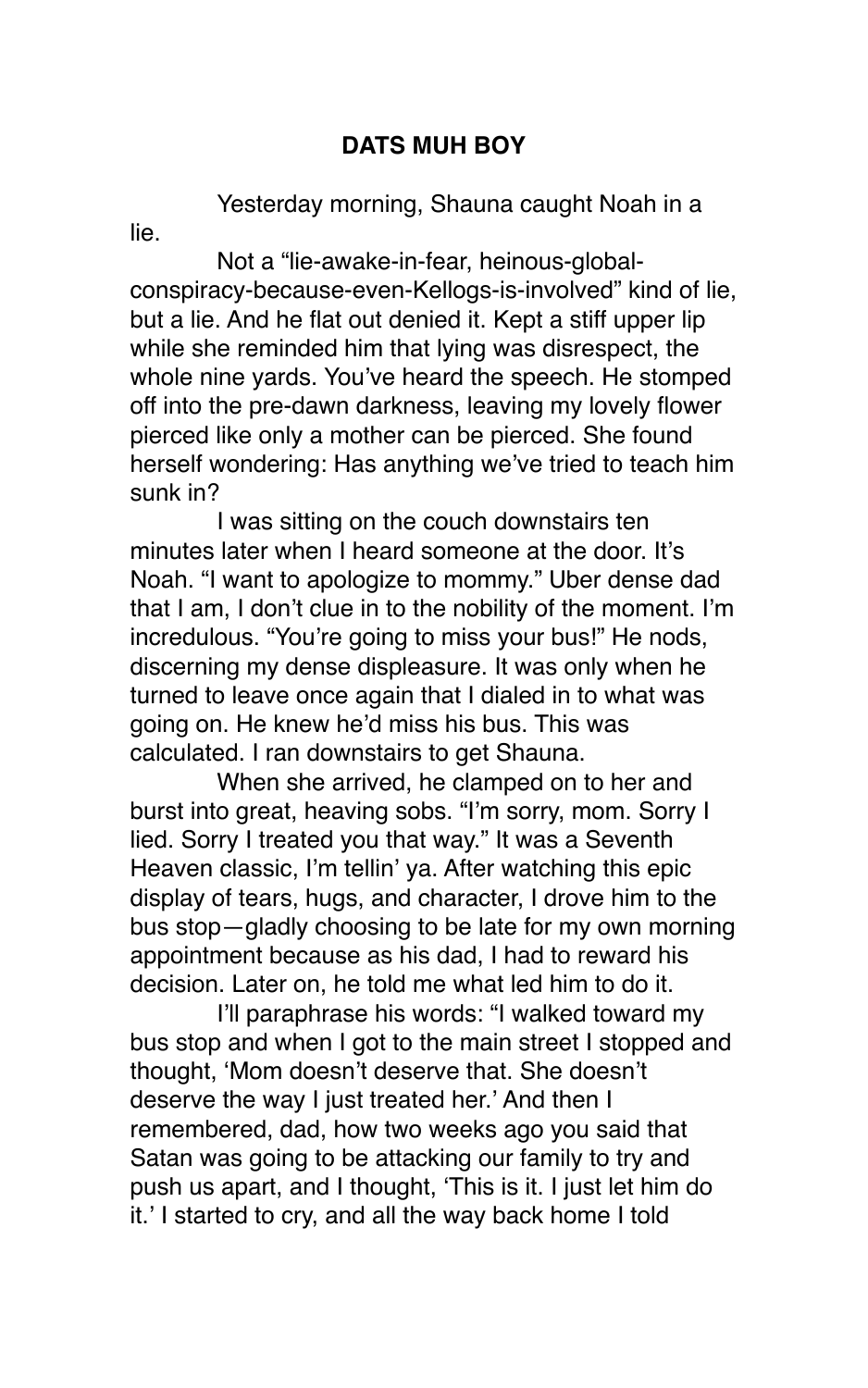Satan off (not in swear words, dad), and I thought, I don't care if I miss my bus because mom is more important than that."

Sniff. Sniff. If that doesn't melt my heart as a dad, nothing will. It shows me that without being able to articulate it, his heart is softer than we think. God speaks to him. Things are sticking. And from time to time, at least, he acts on what we've passed on.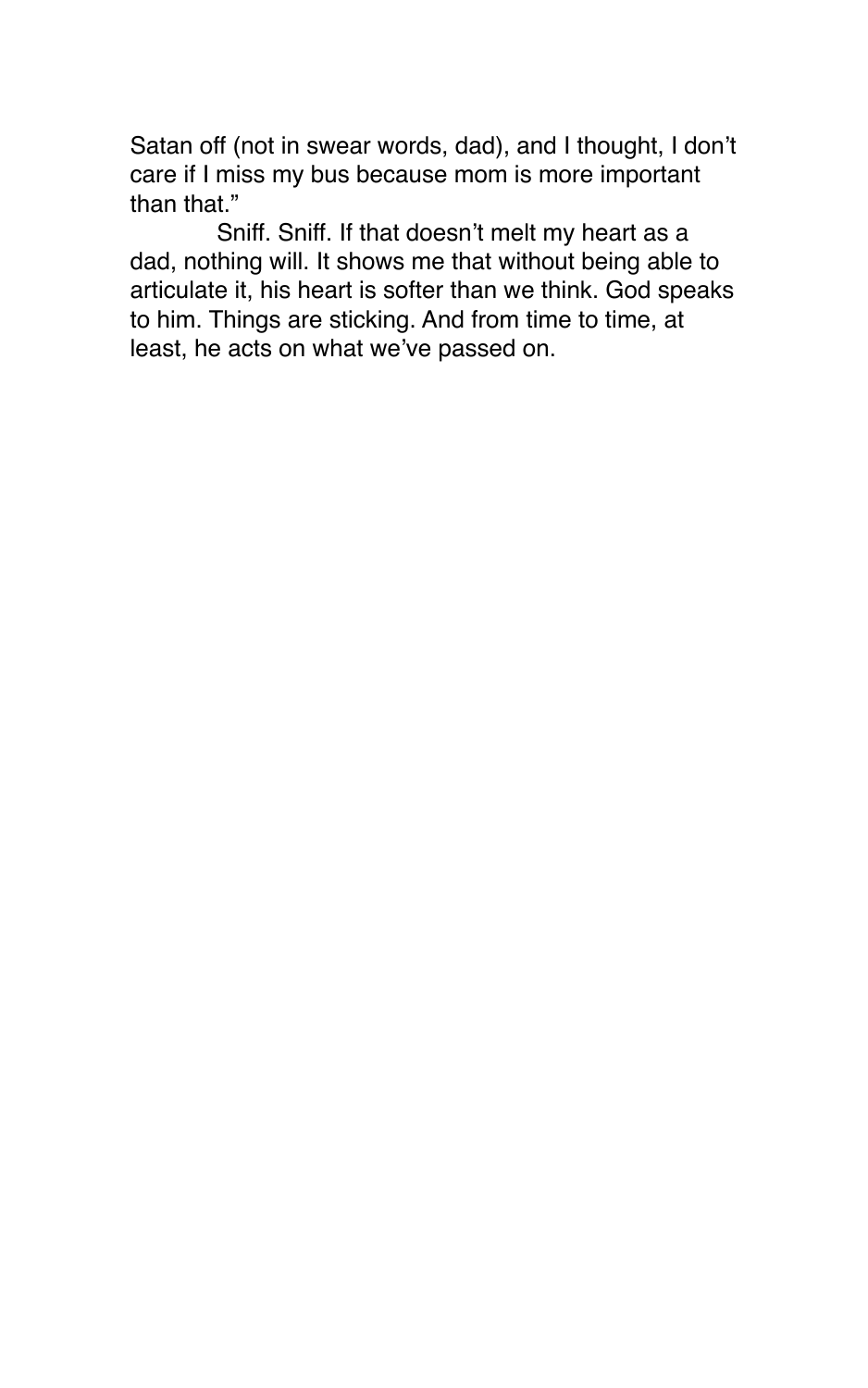### **DADDY NIGHTS**

Mondays are daddy nights. Mommy works one night a week, which gives me a chance to have the kids to myself and do fun stuff with them till bedtime. Last night I smacked off the light and hoisted myself up the ladder into Joel's bunk bed to tuck him in. I'm not going to over spiritualize the conversation we had; let me just say that it just about killed me: So funny, so cute, so painful. I'll also say he's seven, and very bright. I'll replay the conversation as best I remember.

"What should I be when I grow up, dad?"

"I dunno, Joel. Anything you want. Anything GOD wants."

Pause.

"I want to be a pastor and a free runner. I want to be just like you."

I smile, inside and out.

"Did you have to pay to be a pastor, dad?"

I laugh. "Well, I had to pay to go to school to learn how to be a pastor."

"School?"

"Yeah, buddy. College. University." Noah, his older brother, has been talking about college this year (he just turned twelve). Joel seems to remember that. I can almost hear the gears in his brain churning, clicking. He pulls himself closer to me, emotion overwhelming him.

> "I'm going to miss Noah when he moves away." "What?"

His mind keeps clicking. "And when Glory moves away." He realizes he'll be alone at home one day, being the youngest.

"Joel, you might get married before they do. You might be the first to move away."

He's quiet again. Mind flying. And clicking. He buries his face in my neck.

"Dad, the day before I leave, can we spend the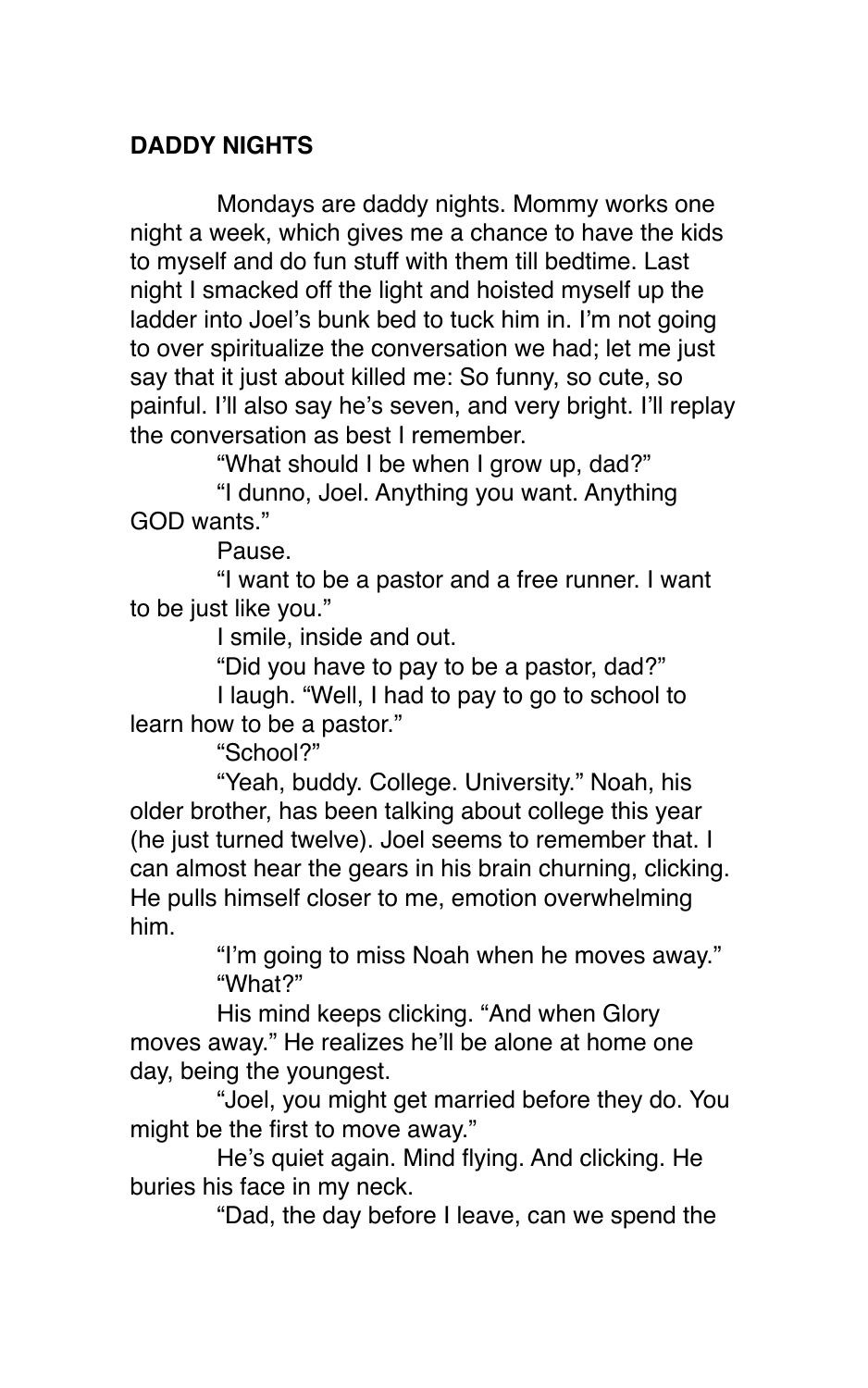WHOLE DAY together?"

"Yeah, buddy. Lord willing." I hold him. He sobs. Maybe I could live with you, daddy."

"For a long, long time, Joel. You bet."

"Maybe I could buy a house next door to you."

I chuckle. "That would be awesome. And there are lots of houses up for sale on our street."

He's quiet again. "What if they aren't for sale then?"

"Oh, buddy, this is all so far away. Let's just enjoy what we have now."

He's quiet again. But he's got more questions.

"If I move away, then what will I keep my lizard

in?"

"Oh, that aquarium is yours, buddy. You'll take it along."

"What about your lizards?"

"I'll get another aquarium. It's okay."

He lets out a huge, solemn sigh, leaning over the bed to scan his room. "I guess I'll take all this stuff along with me."

I crush him in a hug. He cries again. Try as I might, he's on this mental train, and I must respect it. I lie with him, holding him and stroking his hair. He relaxes. Time for sleep.

"I love you, dad."

"Love you too, buddy."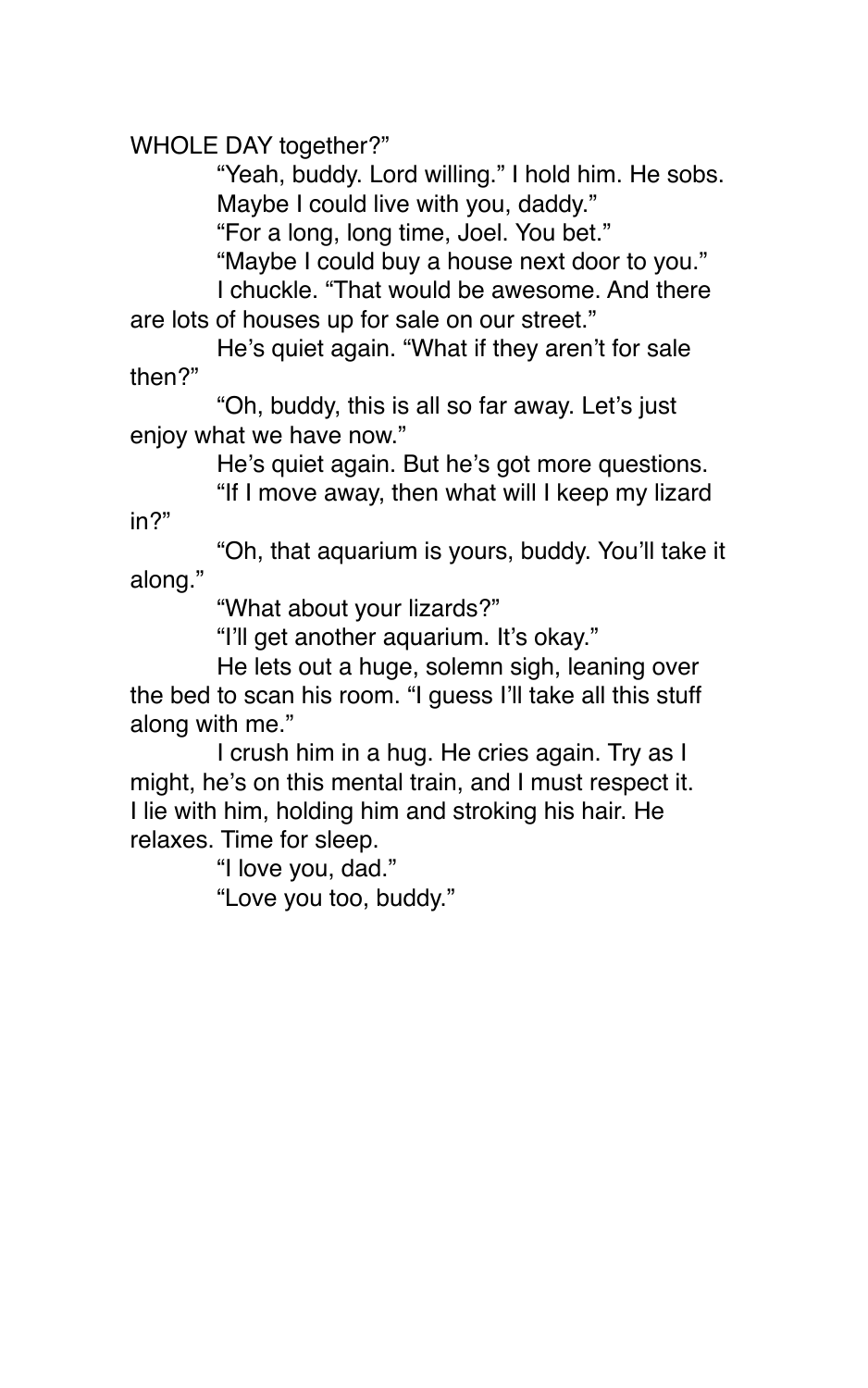# **DAY OF THE YEAR**

Yesterday was like a delicious dream. Instead of loathing the ticking clock, I looked to Jesus all day and asked, "What next?" After my morning date with Shauna, I:

- Assembled a few hundred pieces of my son Noah's megablocks castle.

- Built my son Joel a corner display shelf for all the action figures and spaceships in his room.

- Played some video games.

- Vacuumed the basement and main floor.

- Went for a hike with all three kids on a nearby ridge – gorgeous

- Stopped in to see Shauna at work (she works Monday nights).

- Played with Glory and Joel in his room, made an imaginext castle for him to play with.

- Made a short stop motion video with Noah.

- Read a chapter from Tabitha's Travels, an advent book, with all three kids.

- Made the kids a snack.

- Danced spontaneously around the living room with Glory and Joel to Lincoln Brewster's

- Tucked them in and had our prayer time.

All said, my day ROCKED! I didn't feel the time ticking, I just enjoyed myself. Nothing felt rushed for forced. I was at rest, in sabbath, and it was marvelous! Thank you, Jesus. Why haven't I lived like this more often? Just moving between what God lays on my heart?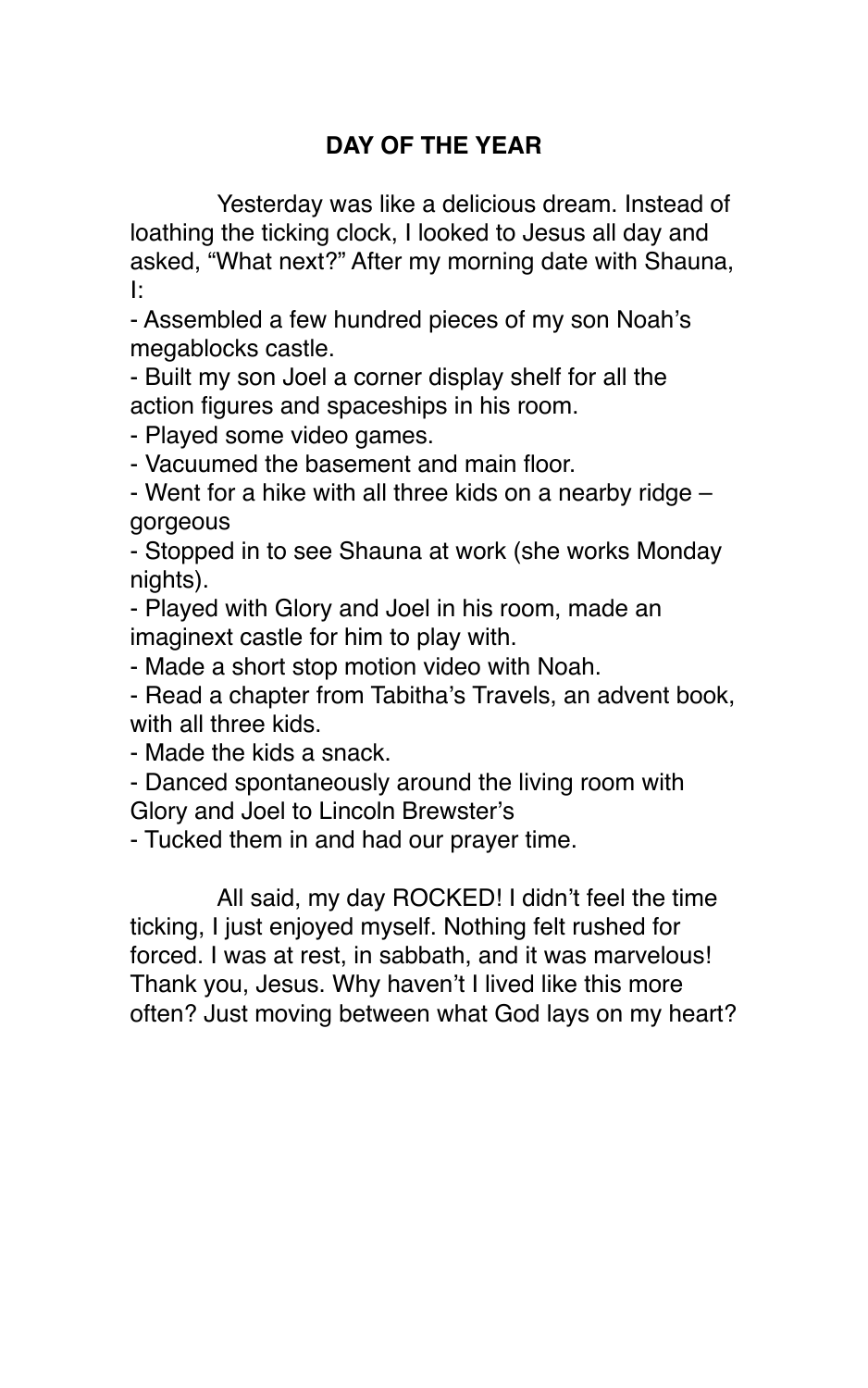# **DATING MY DAUGHTER**

Years before I had children, one of my mentors mentioned that he dated each of his daughters while they were growing up. I remember thinking, "Yeah, that's cool." So now I have a daughter, Glory, who's 8 and a half. And from time to time, we go out on dates.

Which jogs a memory for me. Glory is maybe four, and she's sitting on my lap, gazing into my eyes. She reaches out, taking one of my cheeks in each little hand. She tilts my head 30 degrees, and tilts her own the opposite direction to match. And then gives me a peck on the lips, straight on. She pulls back, smiling huge. "Now we are maweed, daddy." And I melt into a sentimental puddle. "That's fine with me, sweetie-pies.

We're married until you're 16." (I actually said that. I actually meant it).

Last night I went on a date with my little princess. This is the first time she wanted to dress up for it. Shauna did her hair, she put on some jewelry, some lip gloss, and some bona fide princess charm. "She's



dressed to the nines," Shauna warned me. "So make sure you tell her how beautiful she looks." Yeah, yeah.

Of course.

And then Glory is standing in front of me, eyes sparkling like diamonds. She's so tall, slender, lovely.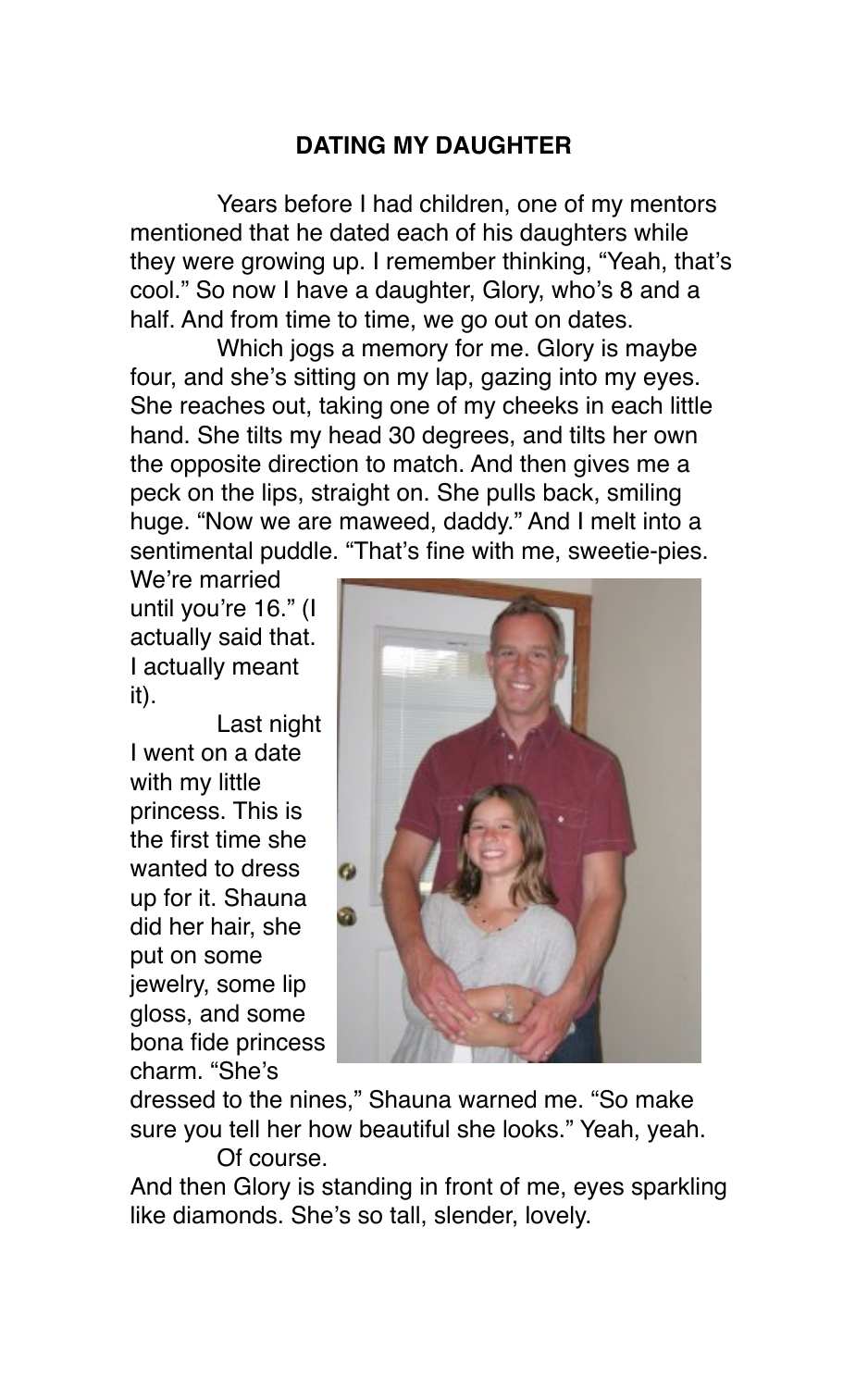Breathtaking, actually, and so very grown up looking. She literally took my breath away, this little bundle all grown up that still wants to hold my hand (see photo). She coyly looks up at me, wanting my approval. I give it, I POUR it.

"So, you want to go?" she asks, playful, with a trace of blush and shyness. And I realize: This isn't a play date like we used to have when she was little. This one is real. This one is practice. So I open doors for her, both in and out of the car. We hold hands. I speak my adoration and admiration. I buy her a bouquet of flowers. She melts.

"You're treating me like I'm your wife," she comments at one point. "No, I'm treating you like you're my date, my treasure," I reply. "And any guy that doesn't treat you like this isn't good enough for you." She pauses, thinking hard, then nods. I pray that the message gets through.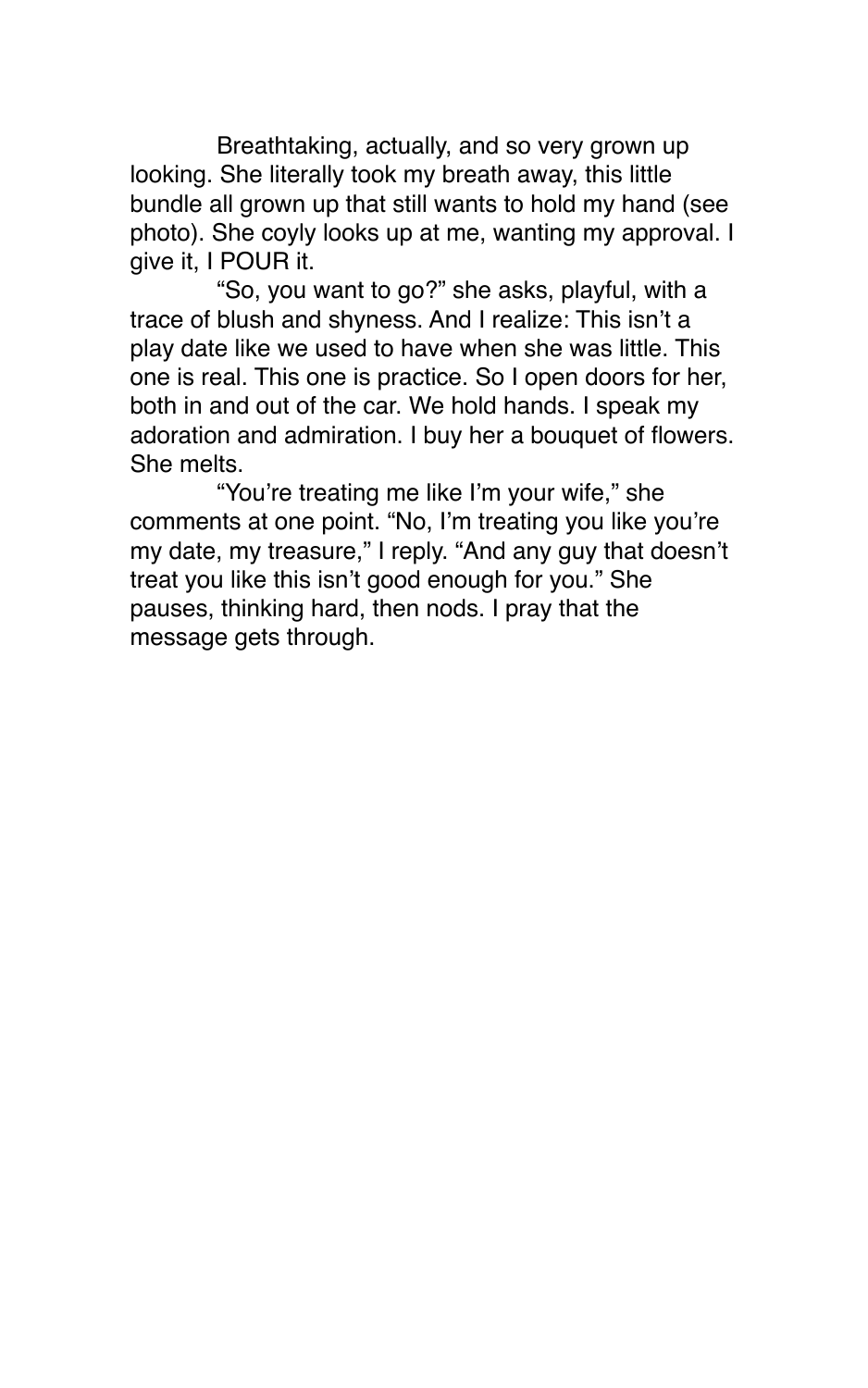### **SILENCE**

My family is all in bed. Shauna is fading or faded beside me, Glory is breathing deeply on a mat on the floor, and Noah and Joel are wrestling with covers on the other Queen to my right. The air conditioner is working overtime. This is San Diego, a Day's Inn.

We've careened along the Oregon Coast. pounded the Dunes, craned our necks at the Humboldt Redwoods. We've tasted Fisherman's wharf and spied Alcatraz. We've hugged relatives, sucked back peaches like we've never had one before (I'm not sure what we get in Calgary… they're called peaches, but now I'm sure they're something else entirely). We've hugged Minnie Mouse, braved Indiana Jones, and took the Special Effects tour at Universal. We've had magical beach days, and even spent an evening with new friends that I miss already. And Shamu put on a whale of a show a few hours ago. We've done it all, I tell ya.

And now it's quiet. My kids are dreaming. Of what. I wonder? Of me snapping at them in the muggy heat at Sea World today? Of Dolphins dancing to music? Of Redwoods towering and creaking? Of the thrashing green waves at Laguna Beach? Of the long car rides, of their beach treasures, of the souveniers they've accumulated? Of whudda-bumping roller coasters, cotton candy, pools, and pizza? Of picnics, tenting, rivers, and God's creation?

What have I put there, in those impressionable little minds? Cause that's the point, you see. Not the stuff, not the miles, not the coasters. The memories. The love, the time together. Cindy Morgan has a song with a line that says that the most valuable possessions we have are the memories we make along the way.

I'm a very rich man. But now it's time to press the "publish post" button, close my laptop, put it on the bedside table, and cuddle my wife.

And dream my own dreams.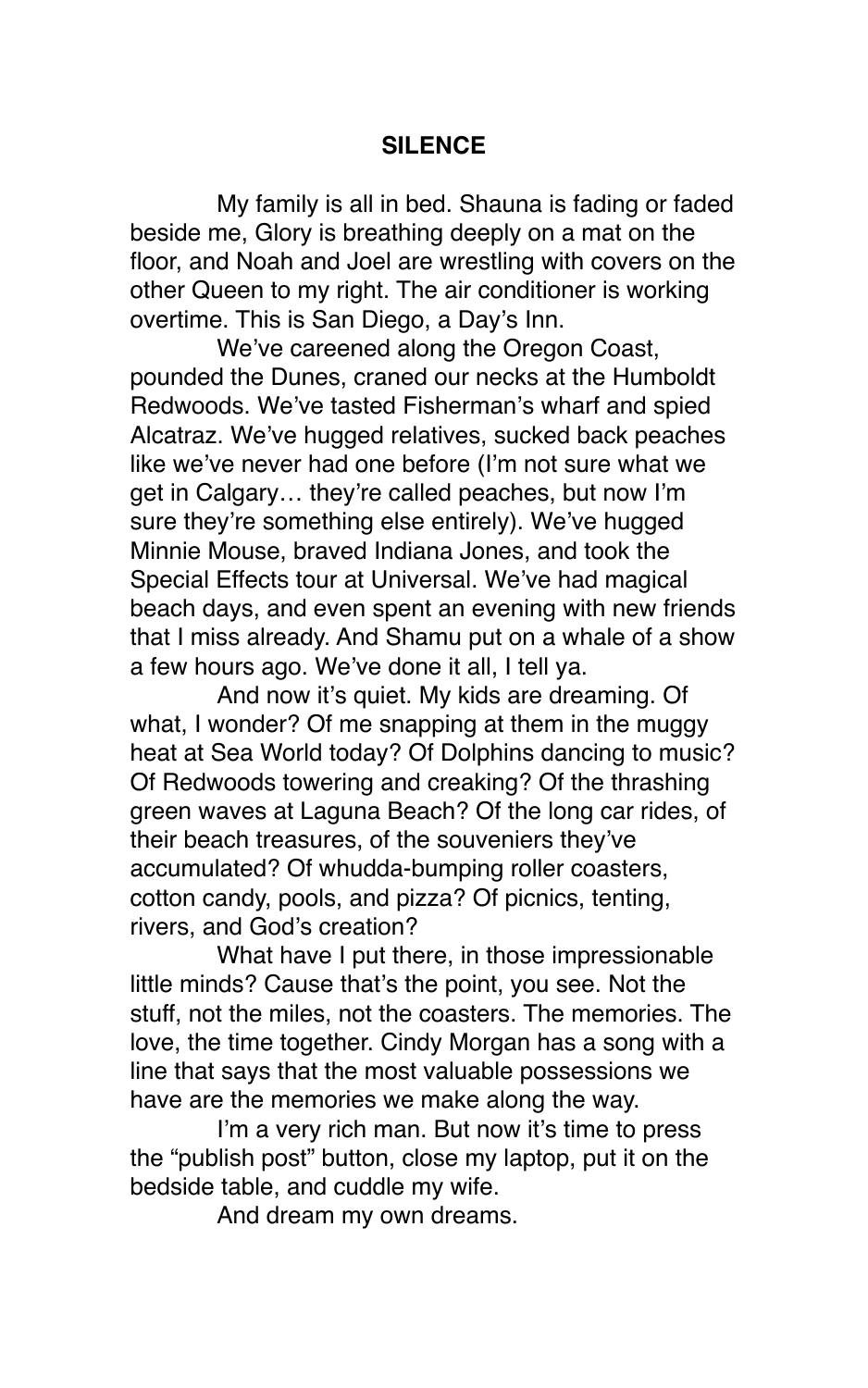### **MORNINGS**

I love mornings.

Not that I'm a morning person, per se, but something happens pretty much every morning that I wouldn't trade for the world.

When our youngest two wake up (Glory is 8, Joel is 6), they often bumble clumsily to our master bedroom, sludge-faced and slurry, wanting a cuddle. Their hair is mashed, their eyes are puffy, and they need seven minutes soaking up warmth beside mom and dad's faintly stirring bodies beneath the covers. Shauna is usually still comatose, but they don't care. She's really warm, after all.

"How'd y' sleep?" I manage, whispering through my own dragon-breath.

"Good." That's the standard reply. I guess no matter how the night was it somehow becomes "good" once the cuddle is taken care of. Seven minutes later (give or take), they slide back out  $-$  places to be, things to do. If it's Saturday, there are cartoons to watch. Those seven minutes are beautiful, yummy, precious, irreplaceable. For all of us. I get my gentle cuddle before they take off and don't stop moving at bedtime twelve hours later. And they have sucked some kind of magical security substance from our befuddled forms by osmosis, like lying next to mom and dad together reinforces the family bond that is their universe and empowers them to face whatever the world hits them with that day.

They'll outgrow this. A day will come when they won't need this anymore — at least, not in this form. I pray that our love and guidance empowers them with the faith and self confidence they need to start their own family cuddle factories. Which is too bad, because in a few years I'll lie in bed wondering where those moments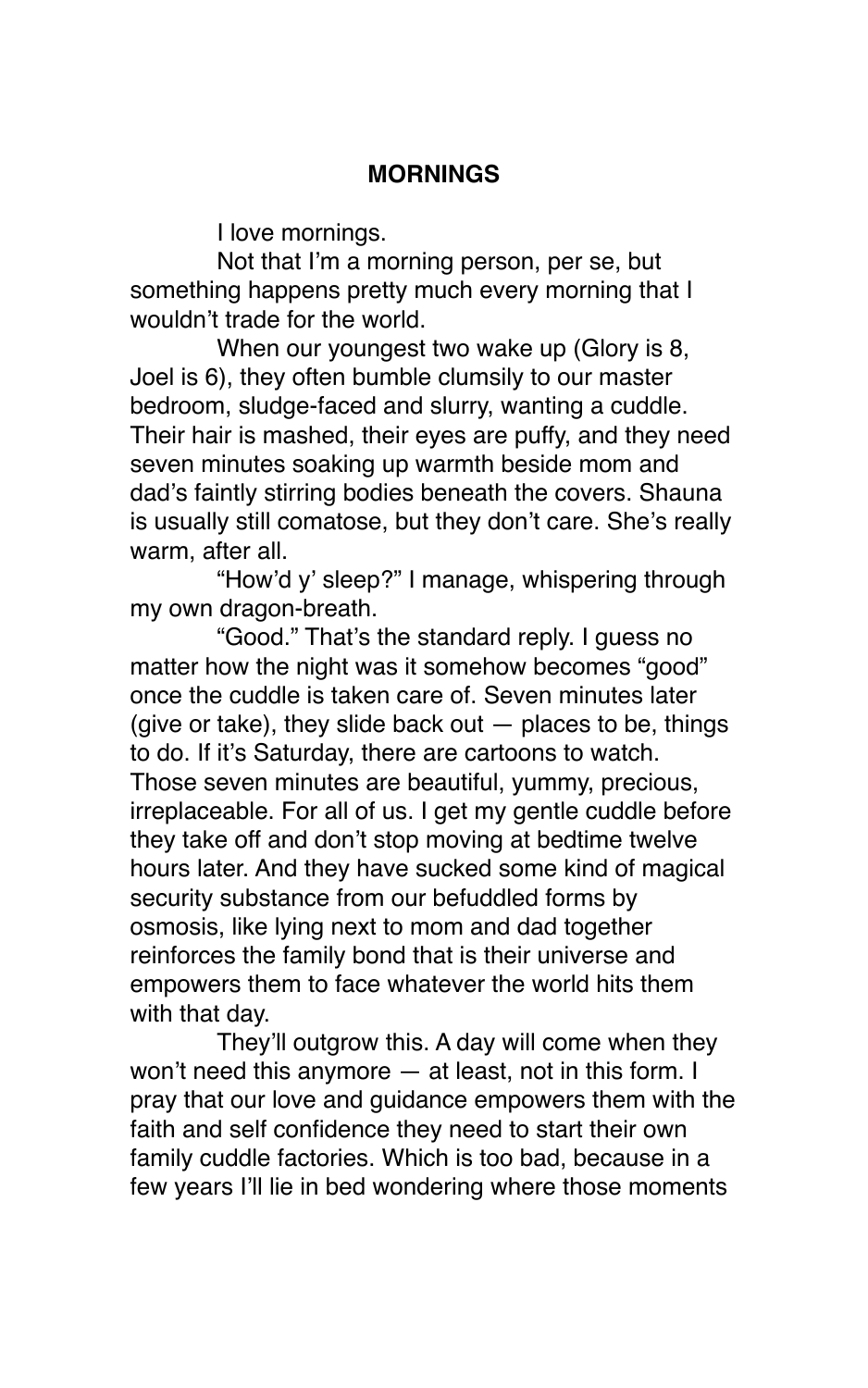went to. And I'll probably cry. In the meantime, thanks for this, God.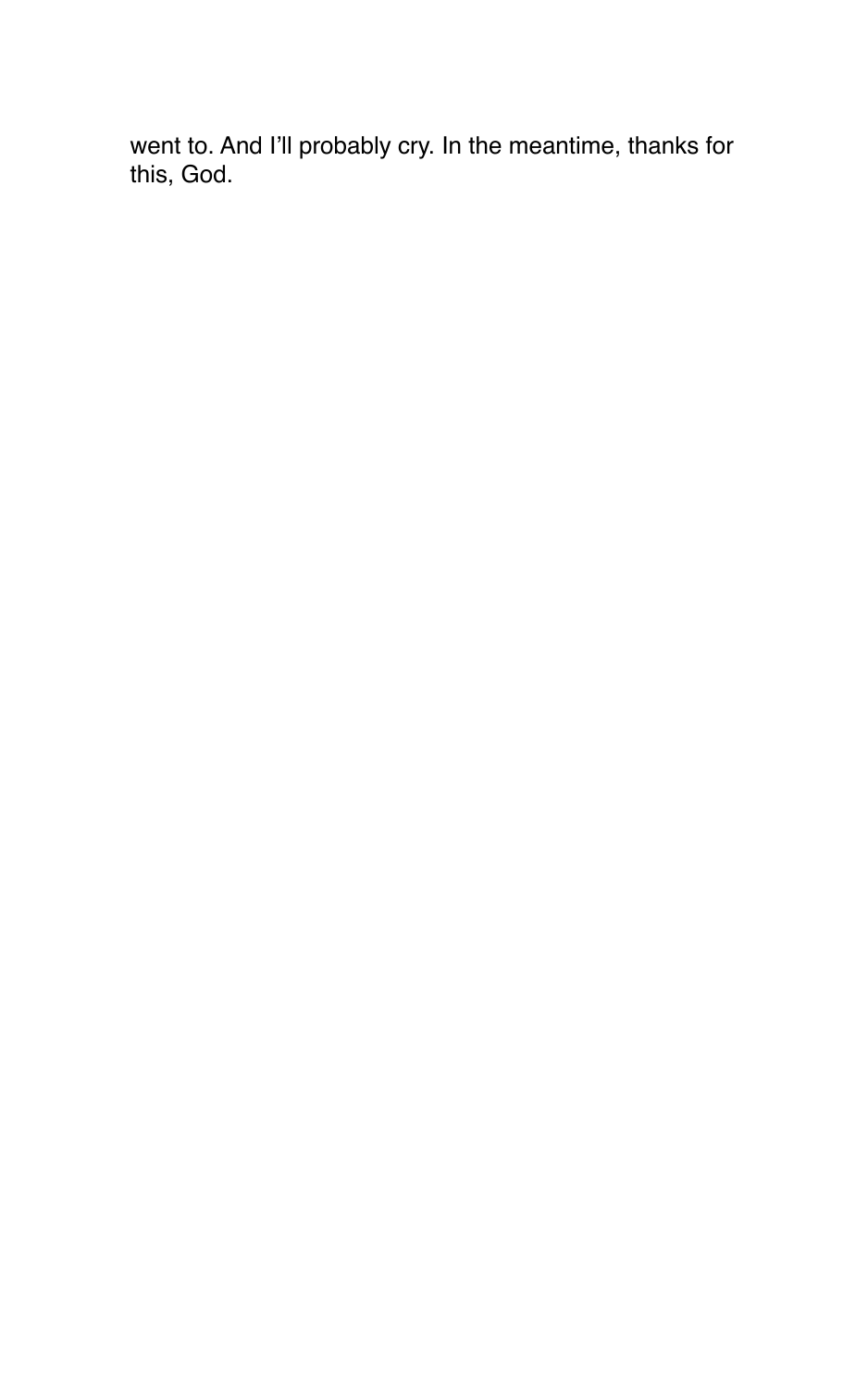### **GREATNESS**

I spent today working on a video for our Father's Day service.

Tom, our youth pastor, spent last Sunday interviewing the kids in our church about what they loved about their fathers. It was so much fun to work with all the short clips, assembling them into a meaningful whole. The quotes were wonderful; some were priceless. Like, "My daddy is special because… because… when I… because at school I made an animal rock."

Lately I've been reading Tim Kimmel's book, "Preparing your kids for true Greatness." It's amazing so far. He contrasts the world's definition of success (high paying job, nice house, attractive family) with God's definition of true greatness (living to serve others and leave an eternal legacy). The one line that hit me the most was a comment on 9/11. He said that while the successful people ran down the stairs for their lives, the truly great people ran up the stairs to give their lives. He said we worship the successful, but during tragedies, we perish without the truly great.

Wow.

It made me think: That if I had raised a truly great kid who worked in the twin towers, I just may well have lost him or her that day because they would have been most concerned with helping others. They would have run up the stairs, not down. We discussed that scenario at Bible Study tonight: If you had to choose whether you'd raise a shallow, self-absorbed child who lived till they were 96 — or a selfless, truly great person who left a legacy but was dead by age 30, which would you choose?

I can't imagine losing a child. I can't. But a selfish, shallow child is a kind of loss too. I'd choose the 30 year old, hands down.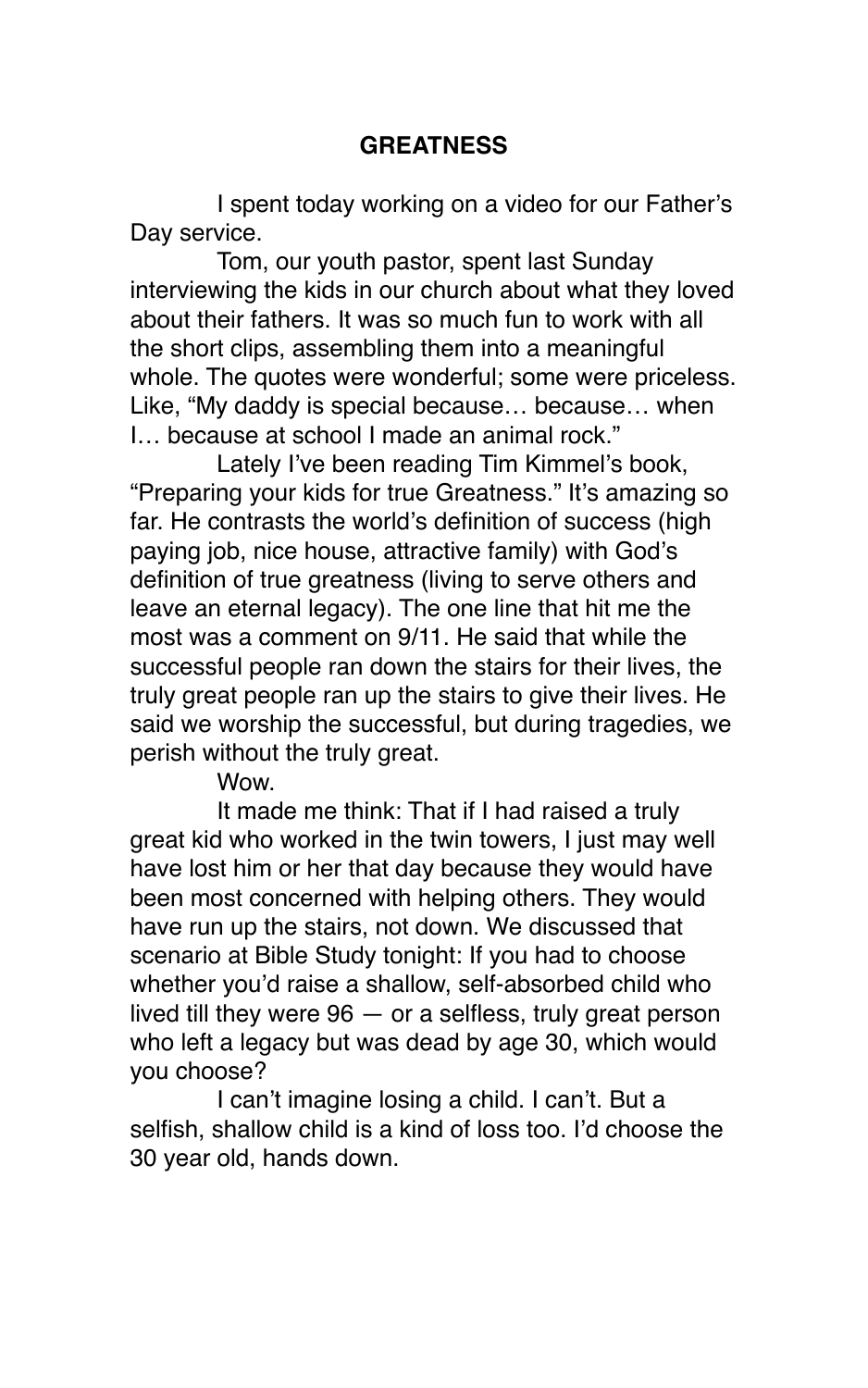### **BEDTIME WISDOM**

The other day I skimmed through a gangly list of every blog post I've ever written. Why? To find all the stuff I've penned about parenting. I kinda thought it might be worth pooling all the wisdom I've gleaned from the parental trenches. You know, to remind myself of promises made, to remember lessons I thought I'd learned, to see if any patterns or persistent truths emerged over time.

> It didn't take me long to find one: *God is busy at bedtime.*

I know he never stops working, and I get that, but I'm telling you, stuff happens at bed time. I think God and my kids are in cahoots, cause right about the time when I'm starting to check out for the night, their walls come down and their hearts open up and they need me to engage in a big way. I think it must be safer to voice doubts in the dark, leaning there against my chest with the faint glow of the hall light soothing their souls.

Entry after entry, story after story, my bedtime blog posts add simple brush strokes to a grand masterpiece being painted by God in our family. Which is odd, because by and large... I can't believe I'm admitting this... most nights... often times...

I really loathe praying with my kids at bedtime. It's not prayer I dislike. It's not my children, and certainly not God. It's not a lack of love for any of the above. I think it must be the robotic way I go about it when I'm tired and really just want to get it done with so I can flake out and put my own day to bed. And the guilt when I realize I'm blowing an important moment again. Which is all too weird, because many of my favourite moments also come while tucking them in, and I'm not going to get to do this forever.

Praying with one child isn't all that bad. Two is a stretch. By the third, I'm repeating myself pathetically and wondering whether I'm actually praying or just going